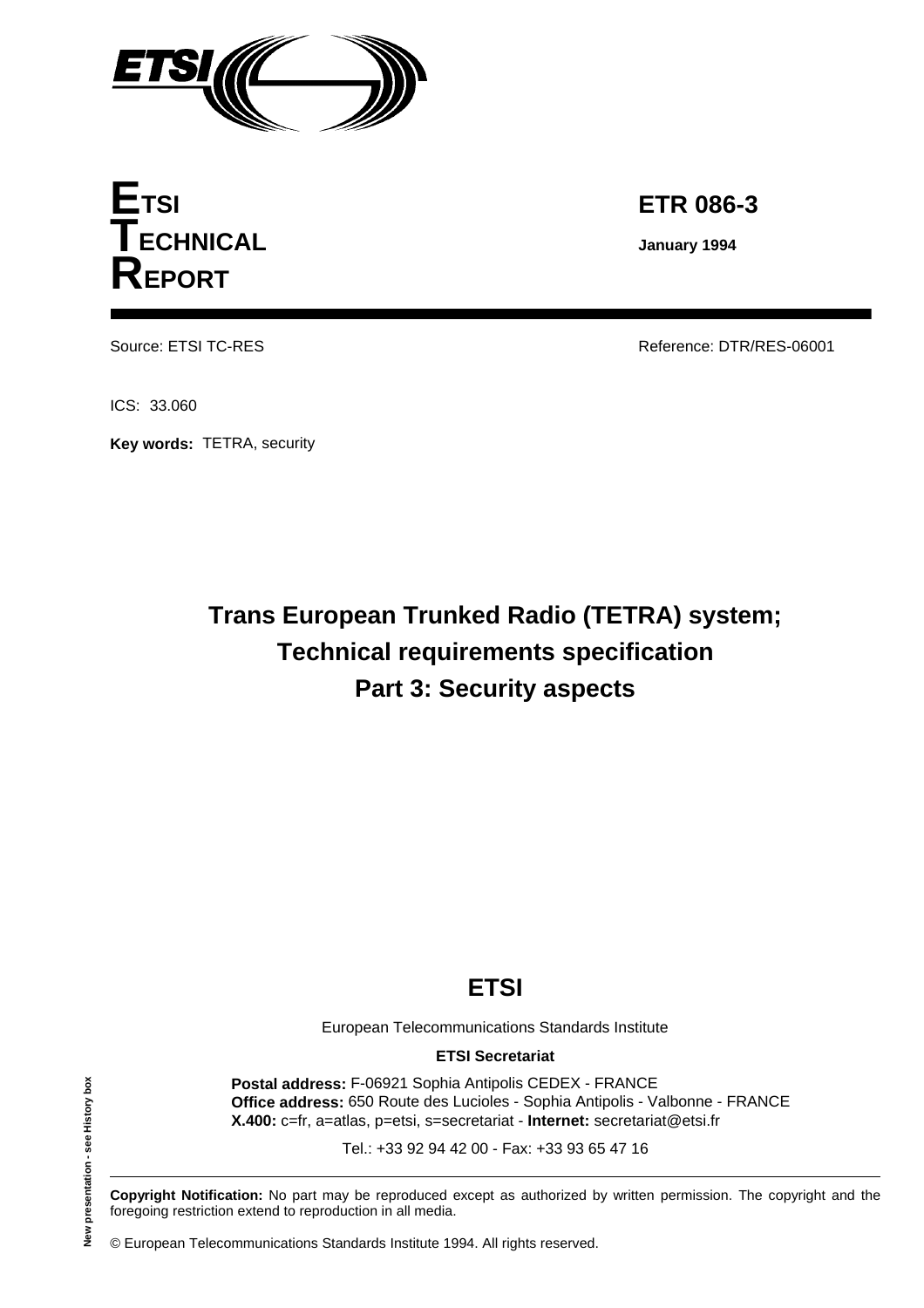**Page 2 ETR 086-3: January 1994**

Whilst every care has been taken in the preparation and publication of this document, errors in content, typographical or otherwise, may occur. If you have comments concerning its accuracy, please write to "ETSI Editing and Committee Support Dept." at the address shown on the title page.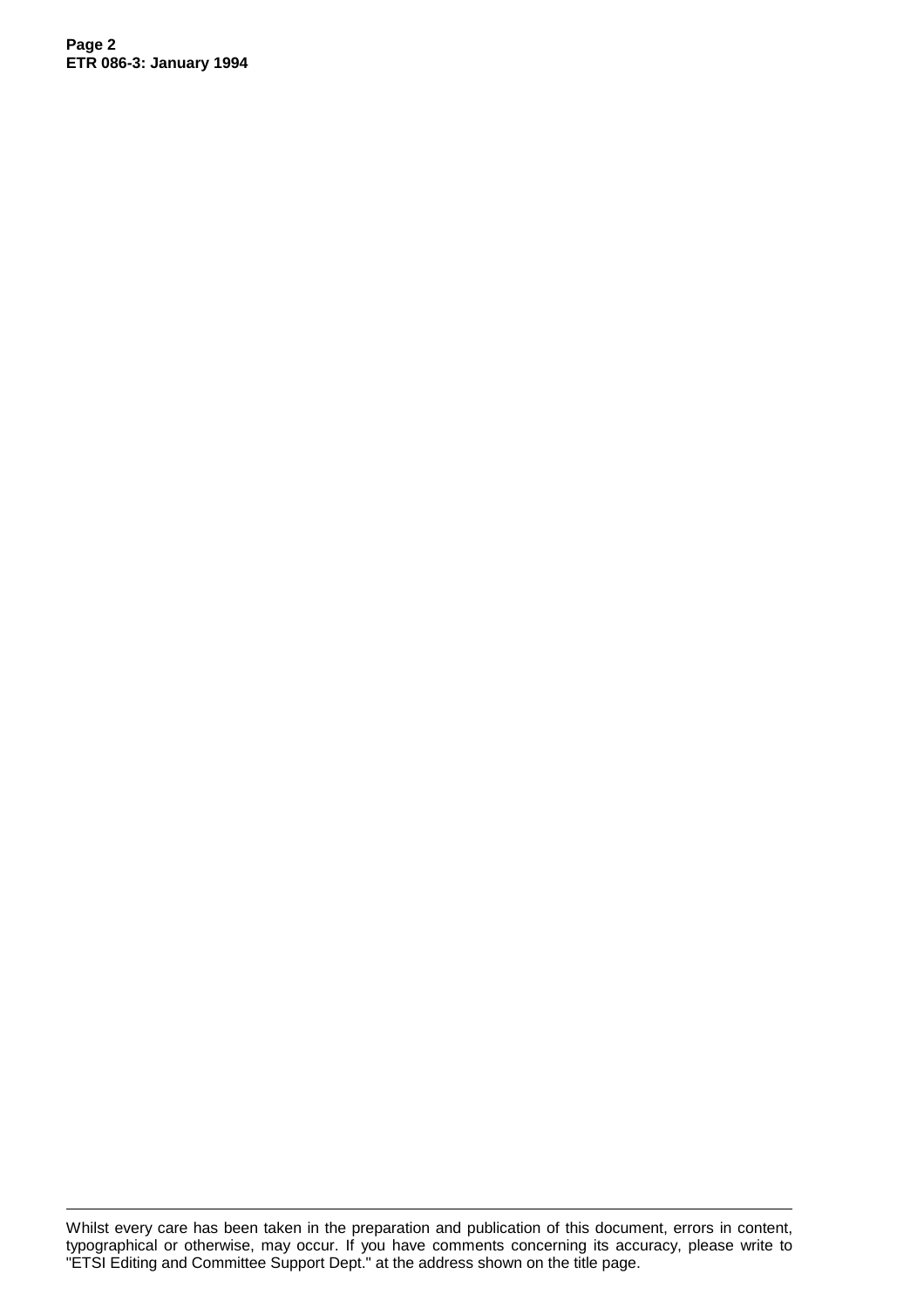## **Contents**

| 1              |     |       |         |                                                   |  |  |  |  |  |
|----------------|-----|-------|---------|---------------------------------------------------|--|--|--|--|--|
| $\overline{2}$ |     |       |         |                                                   |  |  |  |  |  |
| 3              |     |       |         |                                                   |  |  |  |  |  |
|                | 3.1 |       |         |                                                   |  |  |  |  |  |
|                | 3.2 |       |         |                                                   |  |  |  |  |  |
|                | 3.3 |       |         |                                                   |  |  |  |  |  |
|                |     |       |         |                                                   |  |  |  |  |  |
| 4              |     |       |         |                                                   |  |  |  |  |  |
|                | 4.1 |       |         |                                                   |  |  |  |  |  |
|                |     | 4.1.1 |         |                                                   |  |  |  |  |  |
|                |     | 4.1.2 |         |                                                   |  |  |  |  |  |
|                | 4.2 |       |         |                                                   |  |  |  |  |  |
|                | 4.3 |       |         |                                                   |  |  |  |  |  |
|                | 4.4 |       |         |                                                   |  |  |  |  |  |
|                | 4.5 |       |         |                                                   |  |  |  |  |  |
|                | 4.6 |       |         |                                                   |  |  |  |  |  |
|                | 4.7 |       |         |                                                   |  |  |  |  |  |
|                | 4.8 |       |         |                                                   |  |  |  |  |  |
| 5              |     |       |         |                                                   |  |  |  |  |  |
|                | 5.1 |       |         |                                                   |  |  |  |  |  |
|                | 5.2 |       |         |                                                   |  |  |  |  |  |
|                | 5.3 |       |         |                                                   |  |  |  |  |  |
|                |     | 5.3.1 |         |                                                   |  |  |  |  |  |
|                |     |       | 5.3.1.1 |                                                   |  |  |  |  |  |
|                |     |       | 5.3.1.2 | Interception in the fixed parts of the network26  |  |  |  |  |  |
|                |     | 5.3.2 |         |                                                   |  |  |  |  |  |
|                |     |       | 5.3.2.1 |                                                   |  |  |  |  |  |
|                |     |       | 5.3.2.2 | Manipulation in the fixed parts of the network 28 |  |  |  |  |  |
|                |     | 5.3.3 |         |                                                   |  |  |  |  |  |
|                |     |       | 5.3.3.1 |                                                   |  |  |  |  |  |
|                |     |       | 5.3.3.2 |                                                   |  |  |  |  |  |
|                | 5.4 |       |         |                                                   |  |  |  |  |  |
|                |     | 5.4.1 |         |                                                   |  |  |  |  |  |
|                |     | 5.4.2 |         |                                                   |  |  |  |  |  |
|                | 5.5 |       |         |                                                   |  |  |  |  |  |
|                |     | 5.5.1 |         |                                                   |  |  |  |  |  |
|                |     | 5.5.2 |         |                                                   |  |  |  |  |  |
|                |     |       | 5.5.2.1 |                                                   |  |  |  |  |  |
|                |     |       | 5.5.2.2 | Use of resources beyond the authorized limits31   |  |  |  |  |  |
|                | 5.6 |       |         |                                                   |  |  |  |  |  |
| 6              |     |       |         |                                                   |  |  |  |  |  |
|                | 6.1 |       |         |                                                   |  |  |  |  |  |
|                | 6.2 |       |         |                                                   |  |  |  |  |  |
|                |     | 6.2.1 |         |                                                   |  |  |  |  |  |
|                |     | 6.2.2 |         |                                                   |  |  |  |  |  |
|                |     | 6.2.3 |         |                                                   |  |  |  |  |  |
|                |     | 6.2.4 |         |                                                   |  |  |  |  |  |
|                |     | 6.2.5 |         |                                                   |  |  |  |  |  |
|                |     | 6.2.6 |         |                                                   |  |  |  |  |  |
|                |     | 6.2.7 |         |                                                   |  |  |  |  |  |
|                |     | 6.2.8 |         |                                                   |  |  |  |  |  |
|                |     |       |         |                                                   |  |  |  |  |  |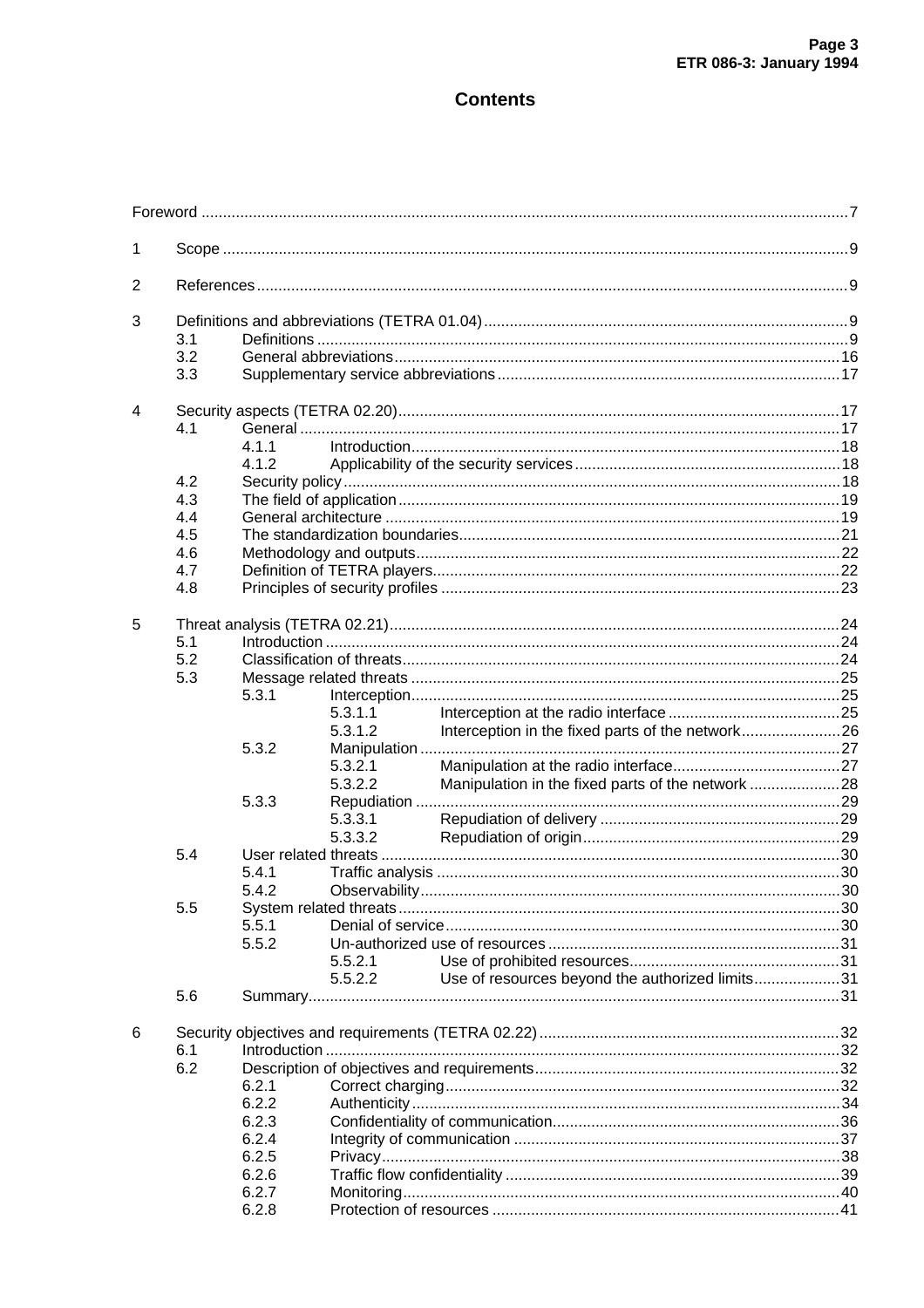|                |                        | 6.2.9          |         |           |                                                                |  |
|----------------|------------------------|----------------|---------|-----------|----------------------------------------------------------------|--|
|                |                        | 6.2.10         |         |           |                                                                |  |
|                | 6.3                    |                |         |           |                                                                |  |
|                | 6.4                    | 6.4.1          |         |           |                                                                |  |
|                |                        | 6.4.2          |         |           |                                                                |  |
|                |                        | 6.4.3          |         |           |                                                                |  |
|                |                        | 6.4.4          |         |           |                                                                |  |
|                |                        | 6.4.5          |         |           |                                                                |  |
|                |                        | 6.4.6          |         |           |                                                                |  |
|                |                        | 6.4.7          |         |           |                                                                |  |
|                |                        | 6.4.8<br>6.4.9 |         |           |                                                                |  |
|                |                        | 6.4.10         |         |           |                                                                |  |
|                |                        |                |         |           |                                                                |  |
| $\overline{7}$ |                        |                |         |           |                                                                |  |
|                | 7.1                    |                |         |           |                                                                |  |
|                | 7.2                    |                |         |           |                                                                |  |
|                | 7.3                    |                |         |           |                                                                |  |
|                |                        | 7.3.1          | 7.3.1.1 |           |                                                                |  |
|                |                        |                | 7.3.1.2 |           |                                                                |  |
|                |                        |                | 7.3.1.3 |           | Information confidentiality for voice (End-to-End) - A.1  51   |  |
|                |                        |                | 7.3.1.4 |           | Information confidentiality for voice (air-interface) - B.1 52 |  |
|                |                        |                | 7.3.1.5 |           |                                                                |  |
|                |                        |                | 7.3.1.6 |           |                                                                |  |
|                |                        | 7.3.2          | 7.3.1.7 |           |                                                                |  |
|                |                        |                | 7.3.2.1 |           |                                                                |  |
|                |                        |                | 7.3.2.2 |           |                                                                |  |
|                |                        |                | 7.3.2.3 |           |                                                                |  |
|                |                        |                | 7.3.2.4 |           | Authentication of TETRA infrastructure (air-interface) - H2 56 |  |
|                |                        |                | 7.3.2.5 |           | Air-interface key management service - E1 56                   |  |
|                |                        |                |         | 7.3.2.5.1 | Key management functions for air-                              |  |
|                |                        |                |         | 7.3.2.5.2 | Key management functions for air-                              |  |
|                |                        |                |         |           | interface confidentiality and integrity                        |  |
|                |                        |                |         |           |                                                                |  |
|                |                        | 7.3.3          |         |           |                                                                |  |
|                |                        |                | 7.3.3.1 |           |                                                                |  |
|                |                        |                | 7.3.3.2 |           |                                                                |  |
|                |                        |                | 7.3.3.3 |           | Data integrity and data origin authentication for signalling   |  |
|                |                        |                |         |           |                                                                |  |
|                | Annex A (informative): |                |         |           |                                                                |  |
| A.1            |                        |                |         |           |                                                                |  |
| A.2            |                        |                |         |           |                                                                |  |
| A.3            |                        |                |         |           |                                                                |  |
| A.4            |                        |                |         |           |                                                                |  |
| A.5            |                        |                |         |           |                                                                |  |
| A.6            |                        |                |         |           |                                                                |  |
| A.7            |                        |                |         |           |                                                                |  |
| A.8            |                        |                |         |           |                                                                |  |
| A.9            |                        |                |         |           |                                                                |  |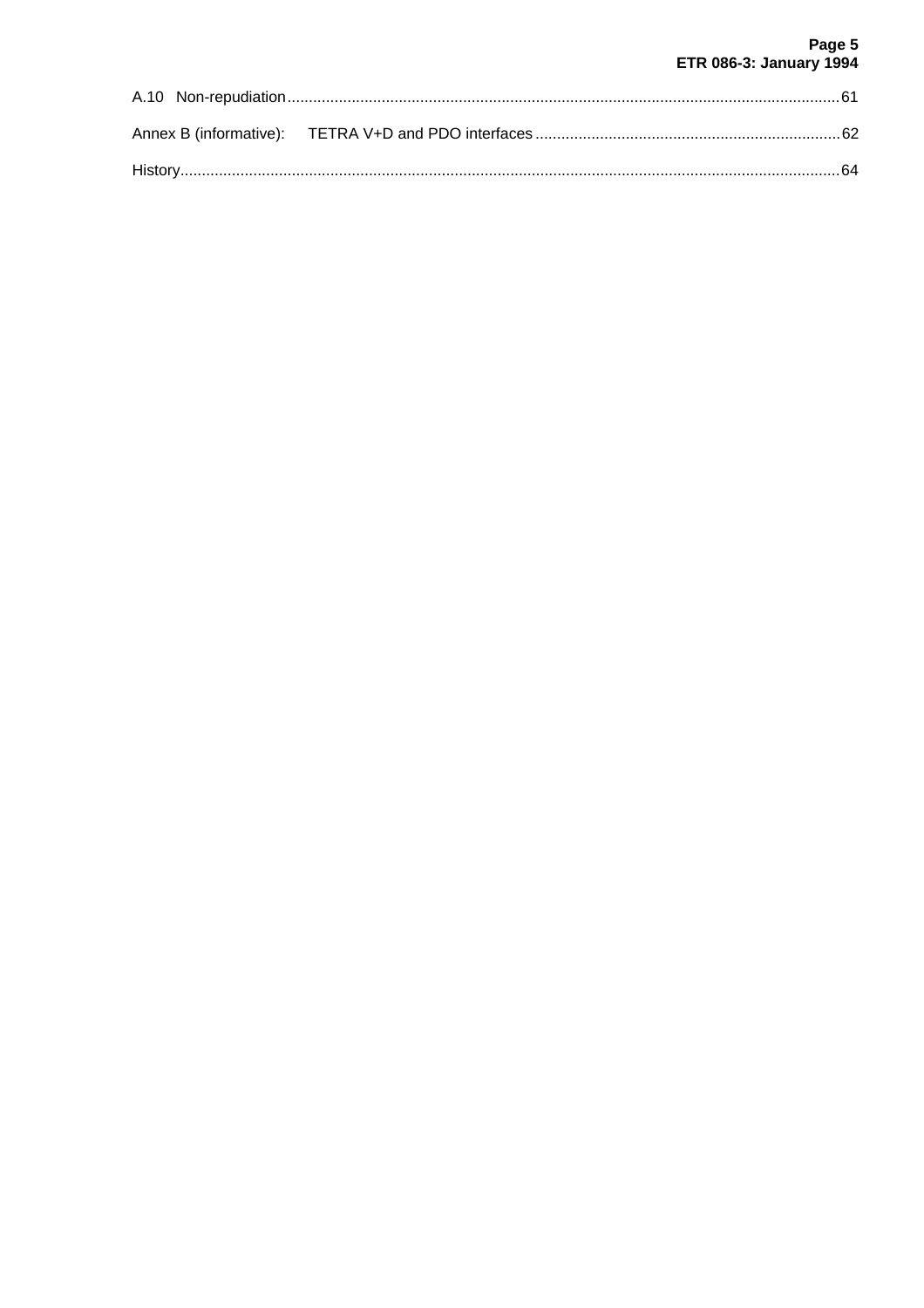Blank page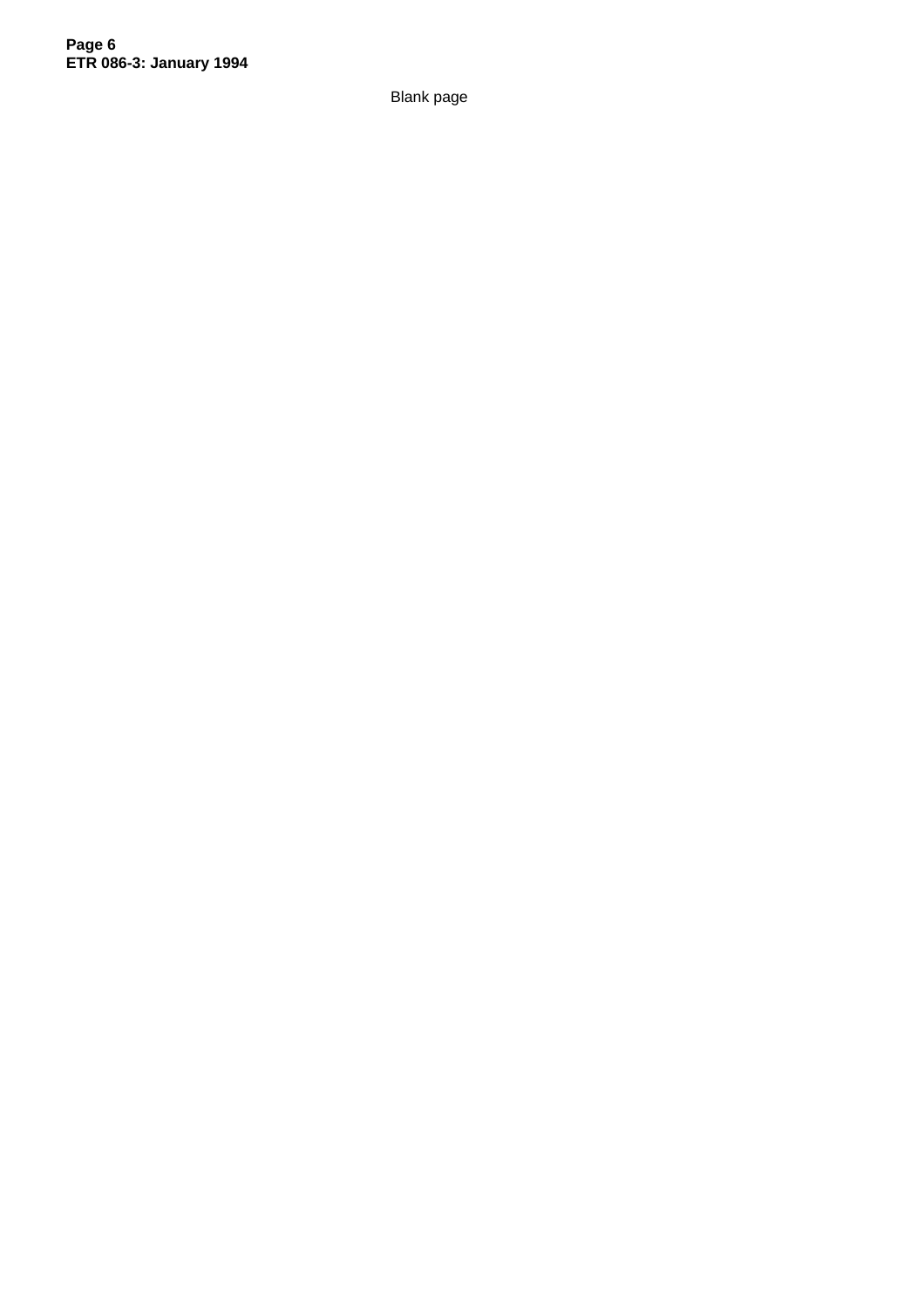## **Foreword**

This ETSI Technical Report (ETR) has been prepared by the Radio Equipment and Systems (RES) Technical Committee of the European Telecommunications Standards Institute (ETSI).

ETRs are informative documents resulting from ETSI studies which are not appropriate for European Telecommunication Standard (ETS) or Interim European Telecommunication Standard (I-ETS) status.

An ETR may be used to publish material which is either of an informative nature, relating to the use or application of ETSs or I-ETSs, or which is immature and not yet suitable for formal adoption as an ETS or I-ETS.

This part of the ETR contains the specification of the Security aspects of the Trans European Trunked Radio (TETRA) system.

This ETR will be subject to revision and therefore future editions.

This ETR is divided into three parts:

| Part 3: | <b>Security aspects.</b>             |
|---------|--------------------------------------|
| Part 2: | Packet Data Optimized (PDO) systems; |
| Part 1: | Voice plus Data (V+D) systems;       |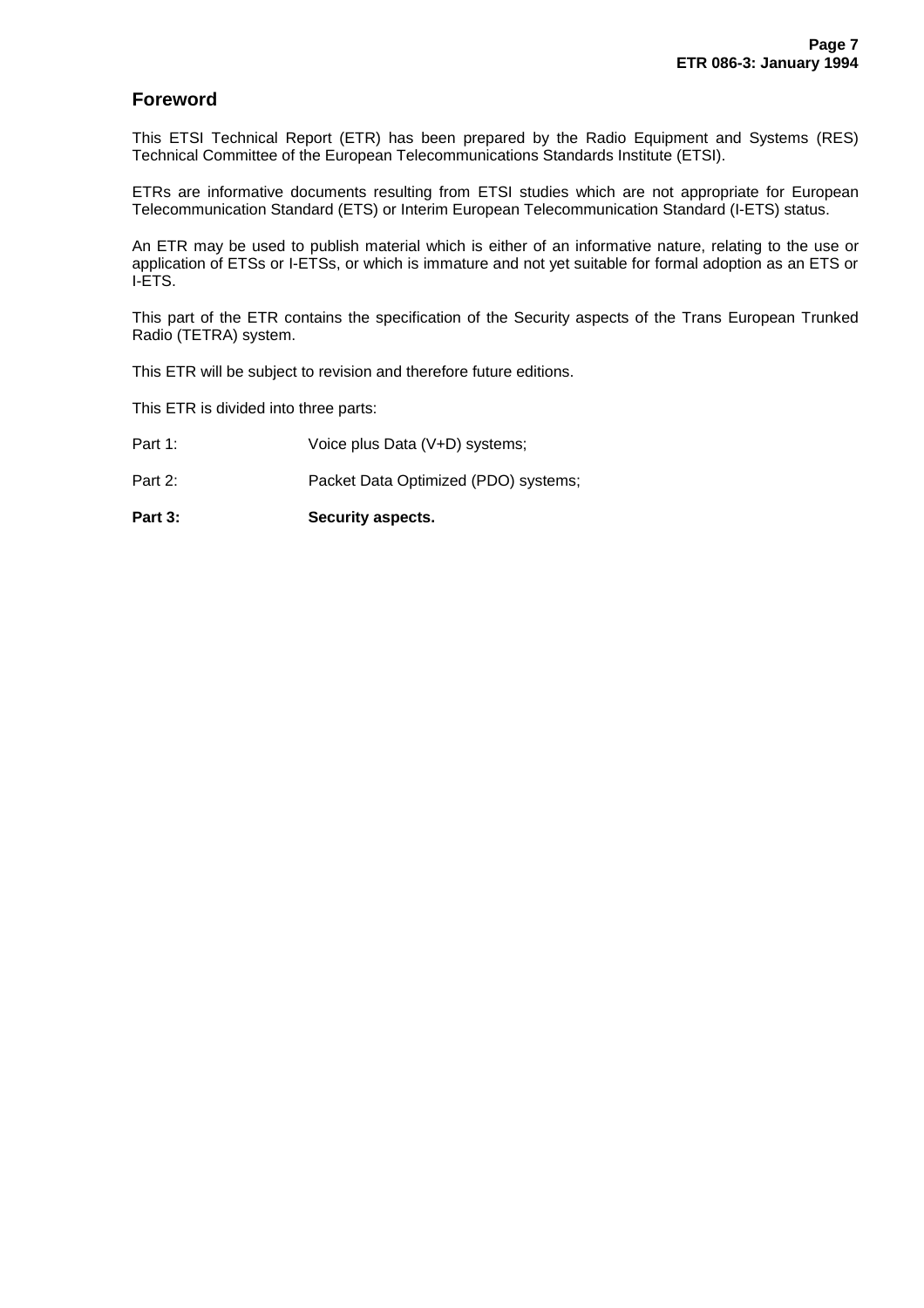Blank page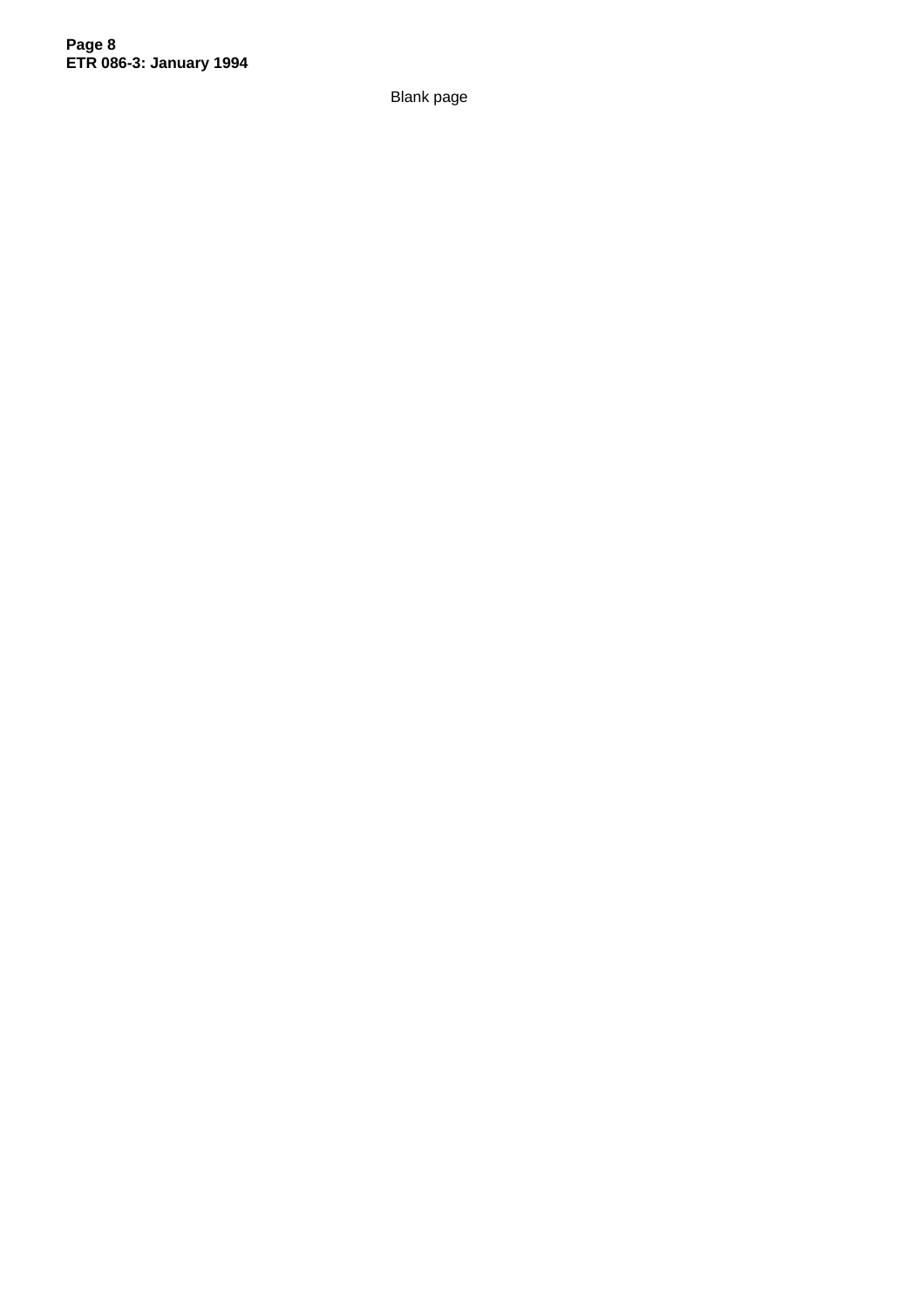## **1 Scope**

This ETSI Technical Report (ETR) defines the TETRA Security aspects, analyses the possible threats, defines the security objectives and requirements, and describes the security services.

## **2 References**

For the purposes of this ETR the following references apply.

| [1]   | ITU-T Recommendation X.25 (1993): "Interface between Data Terminal<br>Equipment (DTE) and Data Circuit-Terminating Equipment (DCE) for terminals<br>operating in the packet mode and connected to public data networks by<br>dedicated circuit". |
|-------|--------------------------------------------------------------------------------------------------------------------------------------------------------------------------------------------------------------------------------------------------|
| $[2]$ | ETR 086-1 (1994): "Trans European Trunked Radio (TETRA) system; Technical<br>requirements specifications; Part 1: Voice plus Data (V+D) systems".                                                                                                |
| $[3]$ | ISO 7498-2 (1989): "Information processing systems - Open Systems<br>Interconnection - Basic Reference Model - Part 2: Security Architecture".                                                                                                   |

## **3 Definitions and abbreviations (TETRA 01.04)**

### **3.1 Definitions**

For the purposes of this ETR the following definitions apply:

**Access control:** the prevention of unauthorized use of resources, including the use of a resource in an unauthorized manner.

**Authentication:** the act of positively verifying that the true identity of an entity (network, user) is the same as the claimed identity.

**Base Radio Stack (BRS):** a logical grouping that includes all of the air interface protocol element in one base station (the fixed side of the air interface).

**Base Station (BS):** a physical grouping of equipment which provides the fixed portion of the air interface. One base station transmits and receives radio signals to and from a single location area (a single region of geographical coverage). A BS contains at least one Base Radio Stack (BRS).

**Base Station Radio Part (BSRP):** one physical sub-group of a base station which contains all the radio end points (one or more) that are connected to a single antenna system.

**Bearer service:** a type of telecommunication service that provides the capability for the transmission of signals between user-network interfaces.

**Bi-directional channel:** a channel that can carry information in both directions.

**Broadcast call:** a multipoint call in which the same information is transmitted simultaneously by the calling terminal to all available terminals.

**Call:** a complete information exchange between two or more parties.

NOTE 1: See also call transaction.

**Call re-establishment (slow handover):** the action of switching a call in progress from one cell to another or between radio channels in the same cell.

NOTE 2: Call re-establishment is used to allow established calls to continue when mobile stations move from one cell to another cell, or as a method to escape from co-channel interference.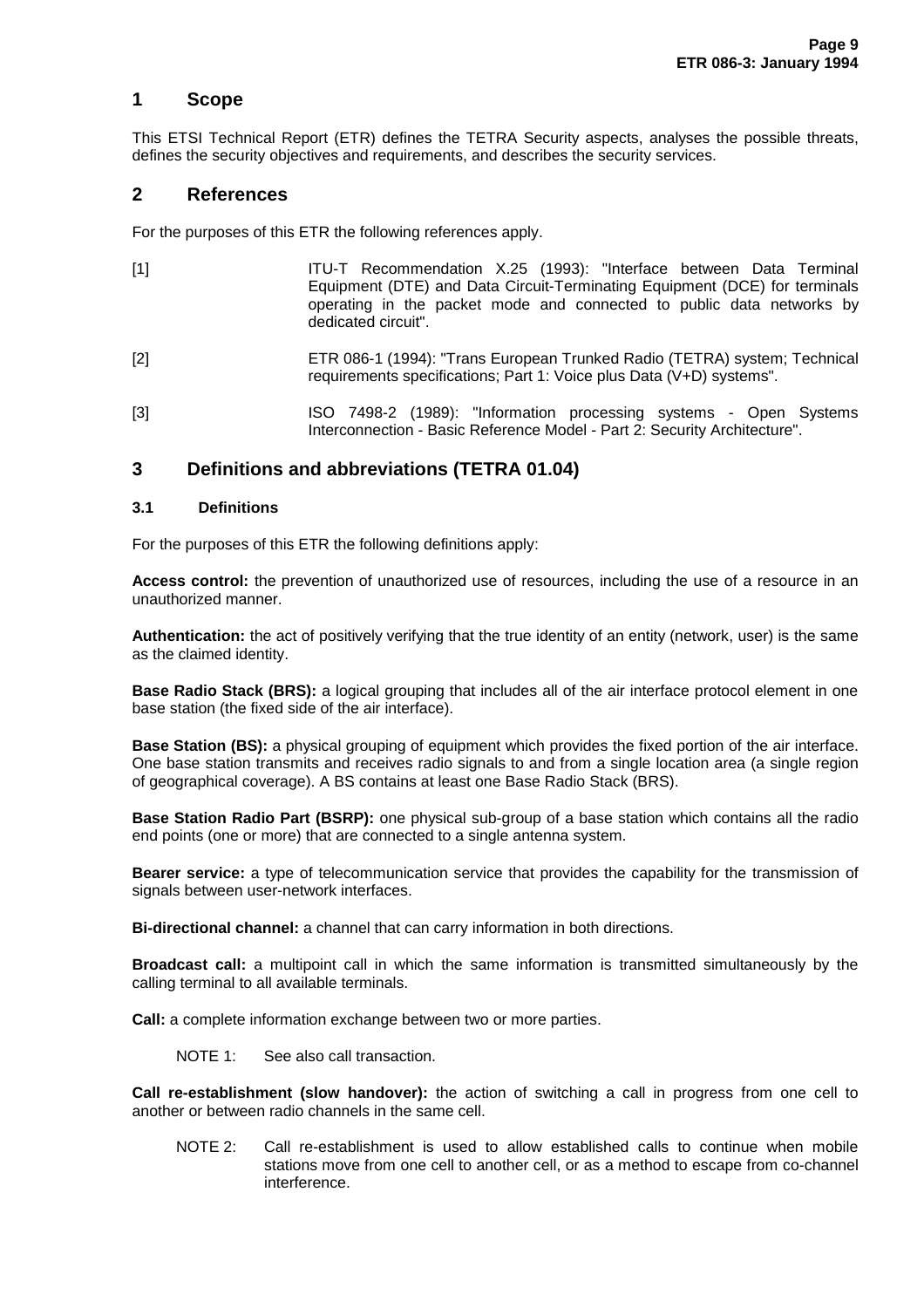## **Page 10 ETR 086-3: January 1994**

**Call transaction:** all events associated with one continuous transmission of information during a call (including control signalling). A call consists of one or more call transactions.

NOTE 3: In a half-duplex call, the call consists of a sequence of unidirectional transactions.

**Carrier (Radio Frequency (RF) carrier):** the centre frequency of one radio transmission. A modulated carrier is used either for one uplink or one downlink.

**Carrier pair:** two different carriers which are allocated together to provide one uplink and one downlink. Normally the two carriers are allocated at a fixed frequency spacing (the duplex separation).

NOTE 4: Carrier pairs only refer to allocation of carriers, not to their use. For example, a bi-directional logical channel may be assigned to an uplink from one carrier pair plus a downlink from a different carrier pair.

**Cell:** the smallest geographical area where TETRA services may be obtained, using a certain set of radio frequencies.

NOTE 5: Each adjacent cell (touching or overlapping) should use a different set of radio frequencies to avoid co-channel interference.

**Challenge-Response pair (C/R):** a pair of 32 bit binary numbers linked by a security algorithm.

NOTE 6: When a user pays a subscription a key is distributed by the operator. This key is also stored in the subscriber information database.

**Circuit switched connection:** a connection that is established on request between two or more terminals and provides the exclusive use of the connection for information transfer until it is released.

**Circuit switched data service:** a data service that uses a circuit-switched connection to transfer data between data terminal equipment.

**Circuit switched speech service:** a service that uses a circuit-switched connection to transfer speech information between voice terminal equipment.

**Closed user group:** a (logical) group of users who are not allowed to communicate outside their group.

NOTE 7: Gateways to other networks and to particular subscribers may be accessible as a supplementary service.

**Confidentiality (1):** rendering information into the form of ciphertext, such that the information is only intelligible by entities that possess the reverse algorithm (i.e. the ability to recover the plaintext from the ciphertext).

**Confidentiality (2):** the property that information may not be available or disclosed to unauthorized individuals, entities or processes.

**Connectionless packet data service:** a service which transfers a single packet of data from one source node to one or more destination nodes in a single phase (i.e. without establishing a logical connection or virtual circuit).

**Connection oriented packet data service:** a service that transfers data from one source node to one destination node using a multi-phase protocol that establishes (and releases) logical connections or virtual circuits between end users that are then used to transferring packet data.

**Data compression:** a reversible process that reduces the quantity of data, without any loss of information.

**Data integrity:** the property that data has not been altered or destroyed in an unauthorized manner.

**Data origin authentication:** the corroboration that the origin of the source of data received is as claimed.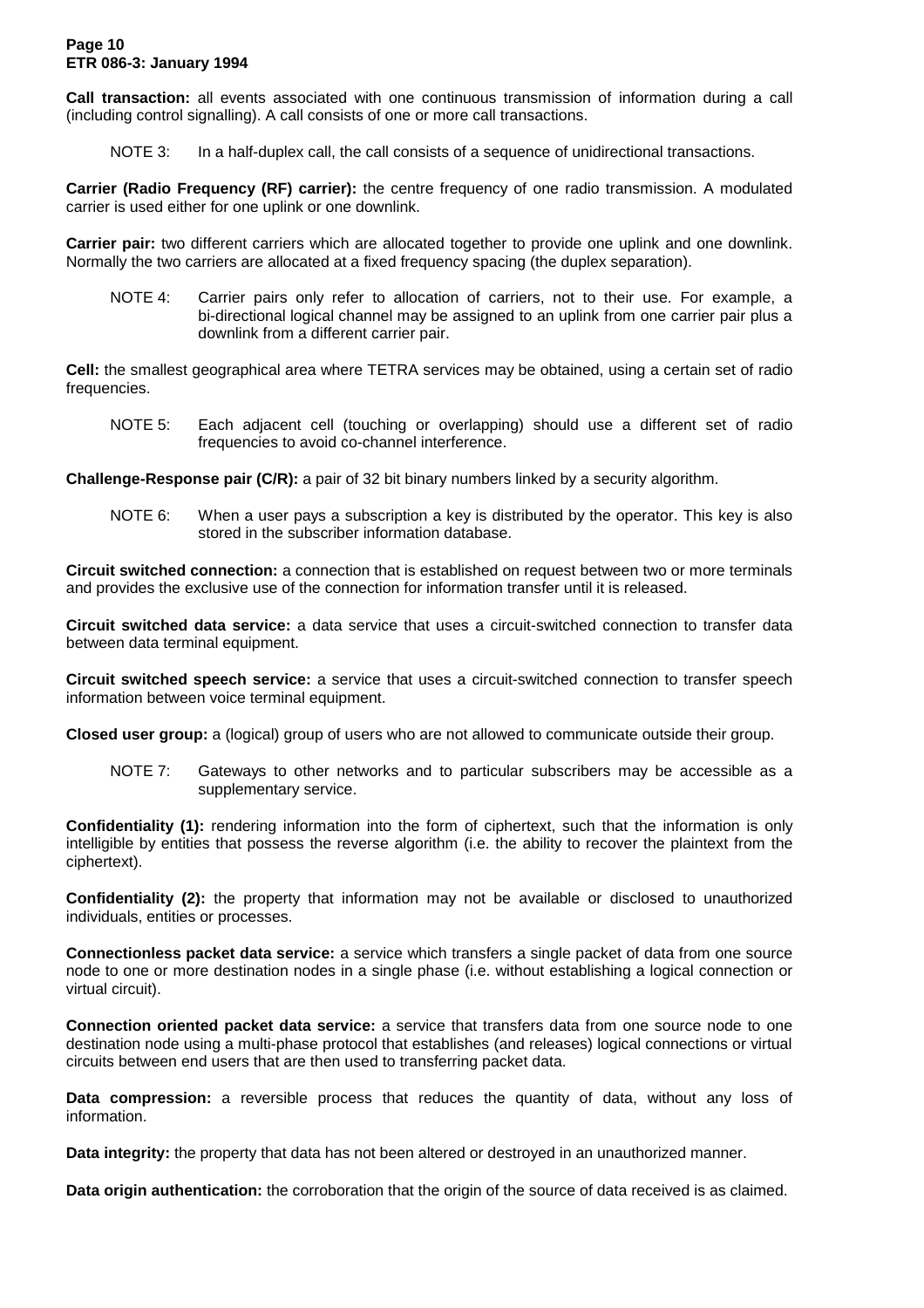**Direct mode:** a mode of simplex operation where mobile subscriber radio units may communicate using radio frequencies which are outside the control of the network and without intervention of any base station.

**Downlink:** a unidirectional radio pathway for the transmission of signals from one Base Station (BS) to one or more Mobile Stations (MSs).

**Duplex (full duplex):** a mode of operation by which information can be transferred in both directions and where the two directions are independent. See also half duplex.

NOTE 8: In a packet switching environment (PDO or V+D signalling) protocols can be duplex at one layer and half duplex at another layer.

**Encryption:** the conversion of plaintext to ciphertext.

**End to end:** is within the TETRA boundaries:

- from TETRA terminal to TETRA terminal (LS or MS);
- from TETRA terminal to gateways;
- including inter system interface.

**External user:** an application which does recognize TETRA messages and cannot therefore directly invoke TETRA services.

NOTE 9: An external user may be involved in communications which also involve TETRA equipment, but the external user has no direct control over the TETRA facilities.

**Facility:** the means to assist the performance of an action.

**Gateway:** a device which will enable the interconnecting of two networks which inherently use different and incompatible protocols.

**Half duplex (semi duplex):** a mode of operation by which information can be transferred in both directions but the transfers are mutually dependent (i.e. uplink and downlink transfers share some resources). See also duplex.

NOTE 10: In a packet switching environment (PDO or V+D signalling) protocols can be duplex at one layer and half duplex at another layer.

**Home Data Base (HDB):** the data base in the MS's home TETRA network. In the HDB all necessary information about the MS is collected and stored permanently. Also information about how to find a migrating MS is stored in the HDB. There is logically only one data base in a TETRA network.

**Identity exchange:** a procedure in which the individual MS identity (i.e. ITSI, ISSI or ASSI) is exchanged for an alias identity (i.e. ISSI or ASSI).

NOTE 11: This is carried out for one of two purposes, either for security purposes where the real ISSI is not sent over the air interface or for exchanging a migrating MS's long ITSI identity to an unambiguous short ISSI or ASSI identity.

**Implicit registration:** is when the location of the MS is noticed through messages other then location updating messages, e.g. CC messages.

**Incoming call:** a terminating call which, from the viewpoint of an individual party, is a call that was initiated by another party.

NOTE 12: See also outgoing call.

**Inter-operability:** an attribute that describes the ability of a given subscriber terminal to obtain service from a given infrastructure, using the appropriate standard TETRA interface protocols.

NOTE 13: See also level of inter-operability and profile.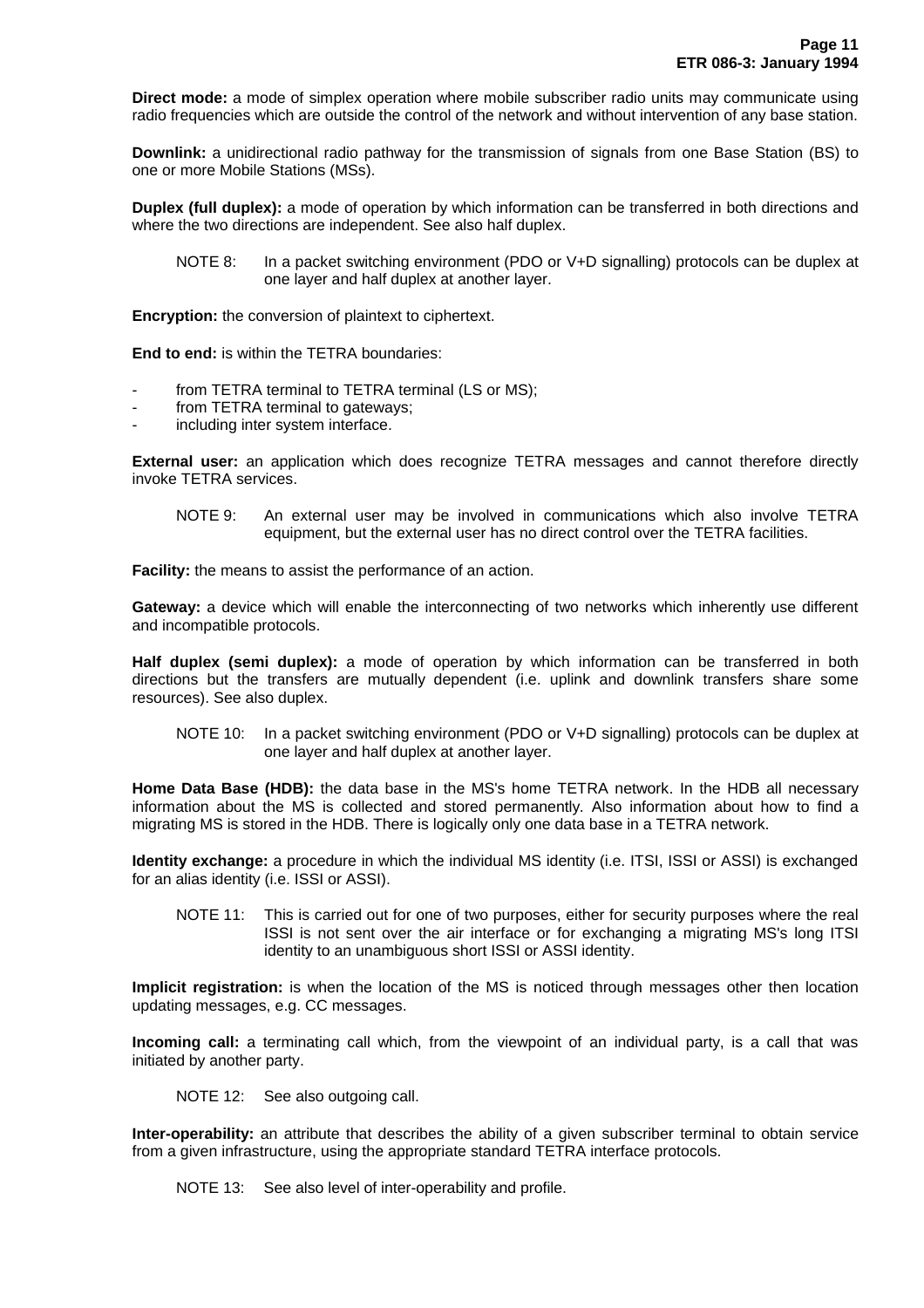## **Page 12 ETR 086-3: January 1994**

**Inter-system inter-working capability:** the ability of a particular TETRA infrastructure to exchange meaningful information with other TETRA infrastructures, using the standard TETRA inter-system interworking protocols.

NOTE 14: An infrastructure can be characterized by the combination of its inter-system interworking capability and its air interface profile. See also the definition of profile, and level of inter-working.

**Key:** a sequence of symbols that controls the operations of encipherment and decipherment.

**Key management:** the generation, selection, storage, distribution, deletion, archiving and application of keys in accordance with a security policy.

**Level of inter-operability:** the maximum level of service that can be obtained from a particular pair of equipment (one subscriber terminal and one infrastructure).

NOTE 15: See also interoperability and profile.

Level of inter-working: the maximum level of inter-system inter-working information transfer that is possible between a particular pair of equipment's (i.e. between two particular TETRAs).

NOTE 16: See also inter-system inter-working capability.

**Local Line Connected Terminal (LLCT):** a type of subscriber terminal which allows a TETRA user to communicate via a cable which is linked directly (i.e. not via a transit network) to the TETRA Switching and Management Infrastructure (SwMI).

**Location Area (LA):** an area within a TETRA network that may comprise one, several or all cells. An MS may move freely without re-registering within a location area. An MS has continuity of service within a location area. A location area is geographically static.

**Logical channel:** a logical communications pathway between two or more parties. A logical channel may be unidirectional or bidirectional.

**Message trunking:** a method of traffic channel organization where each traffic channel is permanently allocated for the complete duration of the call, which may included several separate call transactions (several pressel activations by separate terminals). The channel is only de-allocated if the call is (explicitly) released or if a timeout expires.

NOTE 17: See also transmission trunking, quasi-transmission trunking, statistical multiplexing and quasi-statistical multiplexing.

**Migration:** the change of location area, each belonging to different TETRA network.

**Mobility:** the act of a subscriber terminal changing its physical location.

**Multicast:** the transmission of the same information from one source node to a defined set of destination nodes.

**Multiple registration:** when a mobile is allowed to simultaneously be registered in more than one location area.

**Mobile Radio Stack (MRS):** a logical grouping that includes all of the air interface protocol element in one MS (the mobile side of the air interface).

**Mobile Station (MS):** a physical grouping that contains all of the mobile equipment that is used to obtain TETRA services. By definition, a mobile station contains at least one Mobile Radio Stack (MRS).

**Network:** a collection of subscriber terminals interconnected through telecommunications devices.

**Network management entity:** an entity that has access to all parts of the network.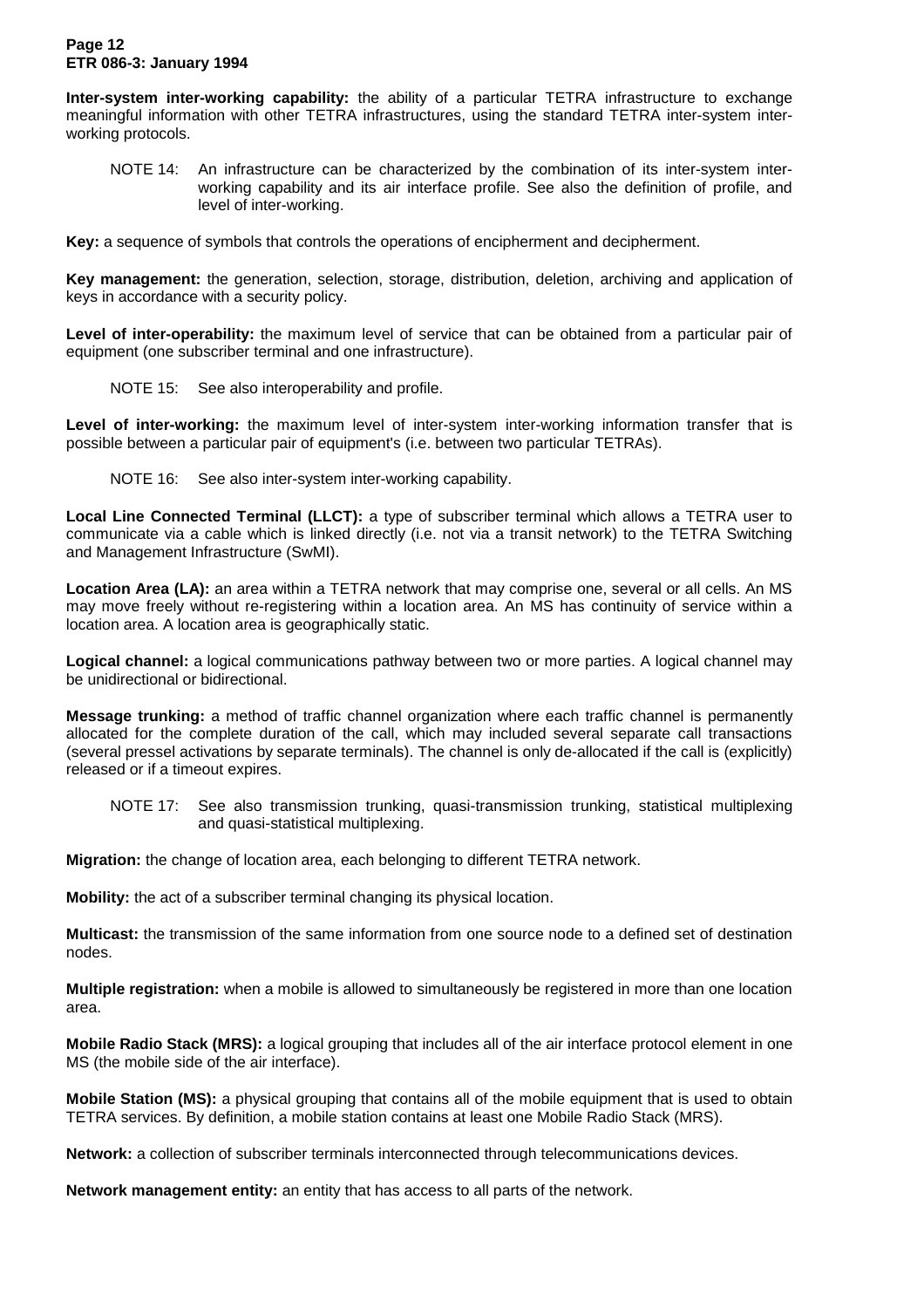**Node:** a point at which a packet is manipulated (e.g. sourced, sunk, routed or switched).

**Open channel:** a dedicated traffic channel that is reserved for the exclusive use of a closed user group.

NOTE 18: See also pseudo open channel.

**Outgoing call:** a call which, from the viewpoint of an individual participant in the call, is initiated by that participant.

NOTE 19: See also incoming call.

**Phase:** one discrete part of a procedure, where the start and end of the part can be clearly identified (e.g. by the dispatch of a primitive).

**Plaintext:** information (including data) which is intelligible to all entities.

**Primitive:** a distinct data elements that is exchanged between adjacent protocol layers.

NOTE 20: A primitive may be defined in either an abstract or concrete format.

NOTE 21: A service primitive contains one Service Data Unit (SDU).

**Private system:** a TETRA system established by a private organization so that a group of subscriber terminals that are part of the system can establish calls between one another using the facilities of the private TETRA system.

**Process:** the exact mechanism whereby a given service is performed.

NOTE 22: If a service conforms to a standard process, it should be performed according to the process defined in the standard.

**Profile:** the capability of a particular equipment. This is defined separately for individual subscriber terminals and individual infrastructures.

NOTE 23: See also inter-operability and level of inter-operability.

**Provision:** the act of supplying a given service.

NOTE 24: A Switching and Management Infrastructure (SwMI) may be capable of supporting a service. However, it may not supply the service to certain subscriber terminals for which the service is not subscribed.

**Pseudo open channel:** a method of assigning traffic channels to a closed user group such that the group appear to have exclusive use of a dedicated traffic channel.

NOTE 25: See also open channel.

**Public system:** a TETRA network which is established and operated by an organization for the purpose of providing services to subscribing members of the public and third party organizations.

**Quasi-statistical multiplexing (quasi-statistical trunking):** a multiplexing method which assigns one or more traffic channels to packets from several sources on an "as-needed" basis. Each packet is assigned to one channel, but several packets may be served by a given channel at the same time (the channel capacity being shared amongst them).

NOTE 26: See also transmission trunking, message trunking, quasi-transmission trunking and statistical multiplexing.

**Quasi-transmission trunking:** a method of traffic channel organization where each traffic channel is allocated for the each call transaction (while the pressel is activated) and in addition the channel deallocation is delayed for a short period at the end of the transaction (after the pressel release). During this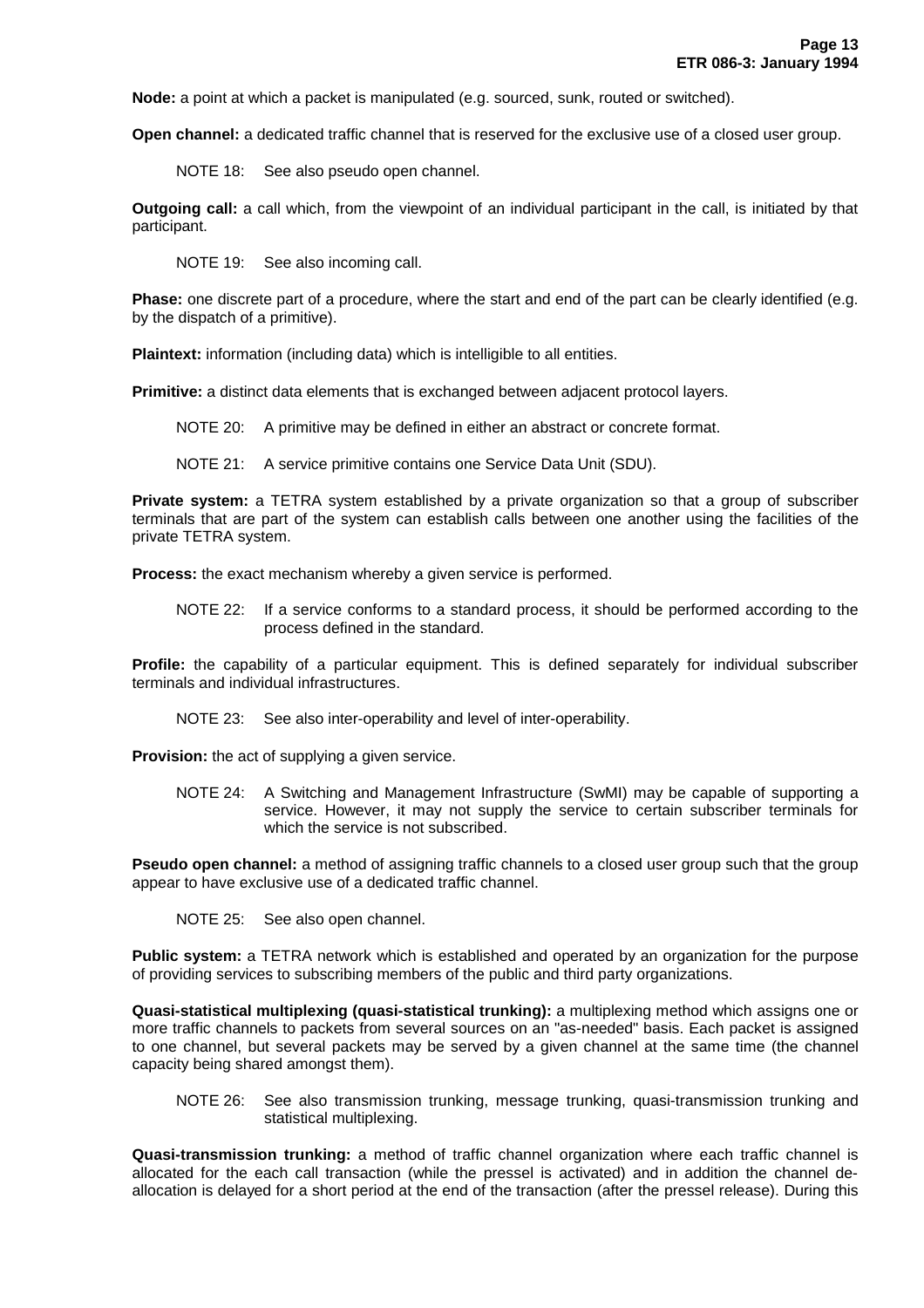## **Page 14 ETR 086-3: January 1994**

"channel hold-time" the channel allocation may be re-used for a new call transaction that is part of the same call. A delayed channel de-allocation procedure will apply at the end of each transaction.

NOTE 27: See also transmission trunking, message trunking, statistical multiplexing, and quasistatistical multiplexing.

**Radio End Point (REP):** the location of the radio function of transmitting or receiving on one carrier.

NOTE 28: A base station will contain several radio endpoints, typically half will be transmitters and half will be receivers.

**Radio Packet Data Infrastructure (RPDI):** all of the TETRA equipment for a Packet Data Optimized (PDO) network except for subscriber terminals. The RPDI enables subscriber terminals to communicate with each other via the RPDI.

NOTE 29: The RPDI may also make it possible for subscriber equipment to communicate via other transit networks to external applications. MSs can access the RPDI using the air interface.

**Registered Area (RA):** the total area for which a MS is currently registered. The RA is defined by the list of location areas contained in the latest successful registration.

NOTE 30: The registered area may be non-contiguous.

**Registration:** a function which allows an MS to tell the TETRA network that it has changed location area (roaming or migration), TETRA subscriber identity or mode of operation. This function enables the network to keep track of the MS.

**Roaming:** the change of location area within the same TETRA network.

**Remote Line Connected Terminal (RLCT):** a type of subscriber terminal which allows a TETRA user to communicate via a pathway which includes a transit network and the TETRA Switching and Management Infrastructure (SwMI).

**Repudiation:** denial by one of the entities involved in a communication of having participated in all or part of a communication.

**Search Area (SA):** an area comprising all location areas where a MS may search for service.

**Security service:** a service provided by a layer of communicating open systems which ensures adequate security of the systems or of data transfers.

**Signalling:** the exchange of information specifically concerned with the establishment and control of connections, and with management, in a telecommunication network.

**Statistical multiplexing:** a multiplexing method which assigns one or more traffic channels to packets from several sources on an "as-needed" basis. Each packet is assigned to one channel, and each channel serves the packets sequentially (each packet is completed before a new packet is started).

NOTE 31: See also transmission trunking, message trunking, quasi-transmission trunking and quasi-statistical multiplexing.

**Subscriber terminals:** an equipment which an internal user can use to communicate with another user. Mobile Stations (MS), Local Line Connected Terminals (LLCT) and Remote Line Connected Terminals (RLCT) are the only types of subscriber terminal.

**Supplementary service:** a supplementary service modifies or supplements a bearer service or a teleservice. A supplementary service cannot be offered to a customer as a stand alone service. It should be offered in combination with a bearer service or a teleservice.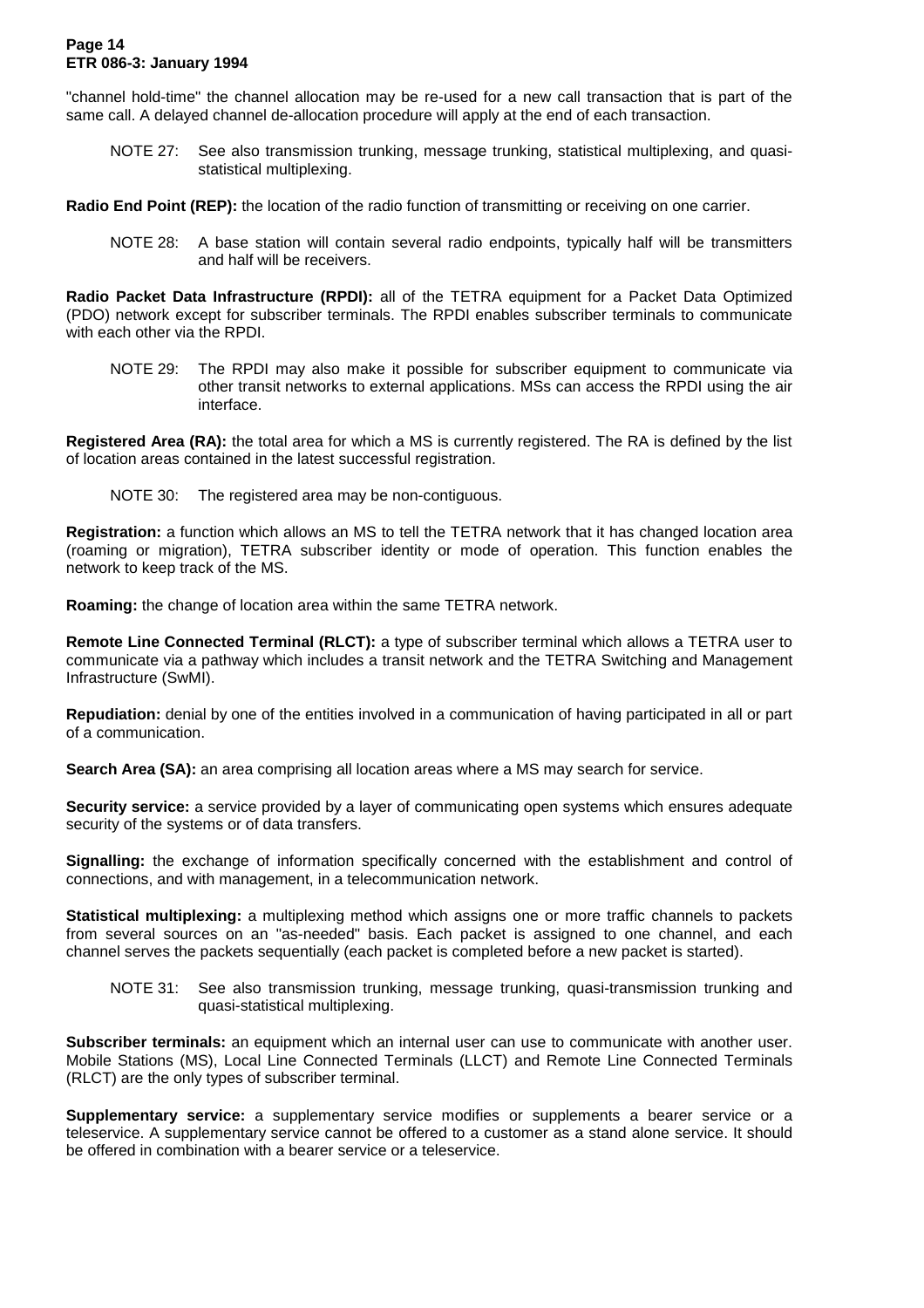**Switching and Management Infrastructure (SwMI):** all of the TETRA equipment for a Voice plus Data (V+D) network except for subscriber terminals. The SwMI enables subscriber terminals to communicate with each other via the SwMI.

NOTE 32: The SwMI may also make it possible for subscriber equipment to communicate via other transit networks to external applications. Mobile Stations (MS) can access the SwMI using the air interface.

**Teleservice:** a type of telecommunications service that provides the complete capability, including terminal equipment functions, for communication between users according to agreed protocols.

**Tetra Equipment Identity (TEI):** an electronic serial number which is permanently connected to the TETRA equipment. When it is transmitted over the air interface, it is protected by an algorithm.

**Threat:** a potential violation of security.

**Transaction (packet transaction):** all the processes and procedures associated with the transmission of one packet of information between peer network layer protocol entities on opposite sides of the air interface.

**Transaction (voice transaction):** all of the processes and procedures associated with the unidirectional transmission of one packet of (user) information between network layer service boundaries that lie on opposite sides of the air interface.

**Transmission trunking:** a method of traffic channel organization where each traffic channel is individually allocated for each call transaction (for each activation of the pressel). The channel is immediately de-allocated at the end of the call transaction (subject to unavoidable protocol delays).

NOTE 33: See also message trunking, quasi-transmission trunking, statistical multiplexing and quasi-statistical multiplexing.

**Two-frequency simplex:** a physical layer mode of operation, where a radio end point is either receiving on one RF carrier or transmitting on another (different) RF carrier. The transmit and receive operations are dependent; transmission implies no reception, and reception implies no transmission.

**Two-frequency simultaneous duplex (two frequency duplex) (two frequency full duplex):** a physical layer mode of operation where a radio end point is receiving on one RF carrier and transmitting on another (different) RF carrier at the same time (the periods of transmission and reception are not separated in time). The transmit and receive operations are independent.

NOTE 34: The word duplex always implies the existence of independent transmit and receive operations. A duplex radio requires extra processing compared to a simplex radio.

**Two frequency time division duplex (two frequency semi-duplex) (two frequency half-duplex):** a physical layer mode of operation where a radio end point is receiving on one RF carrier and also transmitting on another (different) RF carrier, but the periods of transmission and reception are displaced (interleaved) in time. The transmit and receive operations are independent.

**Unidirectional channel:** a channel that can only carry information in one direction.

**Uplink:** a unidirectional radio communication pathway for the transmission of signals from one or more MSs to one BS.

**Visited Data Base (VDB):** is the data base in a visited TETRA network. When an MS has migrated to a TETRA network and exchanged its ITSI to an ISSI or an ASSI belonging to the VDB, subsequent roaming will take place in the visited network without contact with the HDB. There is logically only one VDB per TETRA system.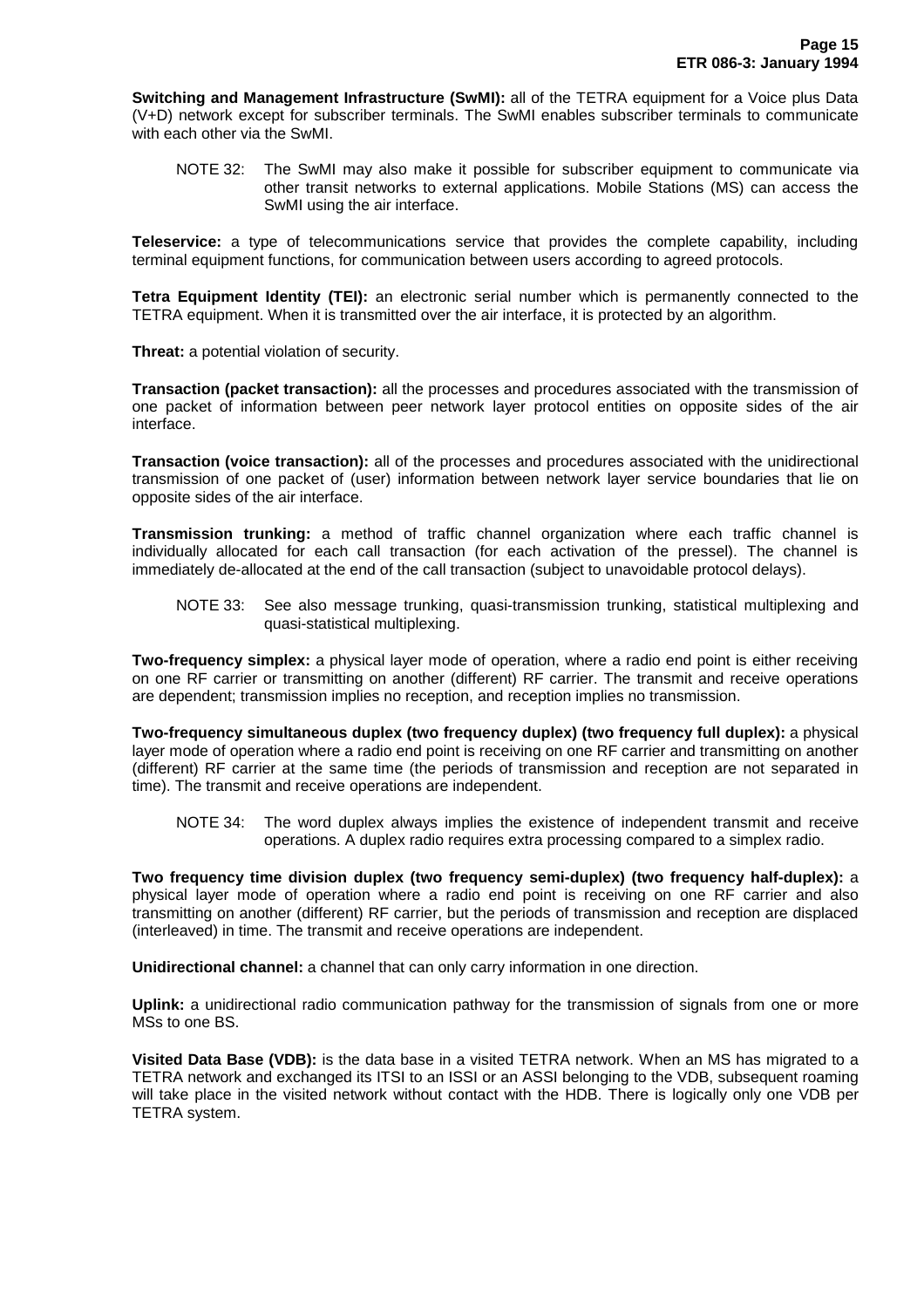## **3.2 General abbreviations**

For the purposes of this ETR the following general abbreviations apply:

| <b>ASSI</b>   | Alias Short Subscriber Identity                                      |
|---------------|----------------------------------------------------------------------|
| <b>ATSI</b>   | Alias TETRA Subscriber Identity                                      |
| BS            | <b>Base Station</b>                                                  |
| C/R           | Challenge-Response pair                                              |
| CL (C/L)      | Connectionless                                                       |
|               |                                                                      |
| <b>CLNP</b>   | <b>Connectionless Network Protocol</b>                               |
| <b>CLNS</b>   | <b>Connectionless Network Service</b>                                |
| <b>CMCE</b>   | Circuit Mode Control Entity                                          |
| CO (C/O)      | <b>Connection Oriented</b>                                           |
| <b>CONP</b>   | <b>Connection-Oriented Network Protocol</b>                          |
| <b>CONS</b>   | <b>Connection-Oriented Network Service</b>                           |
|               |                                                                      |
| <b>DCE</b>    | Data Circuit-terminating Equipment                                   |
| <b>DGNA</b>   | Dynamic Group Number Assignment                                      |
| <b>DLC</b>    | Data Link Control                                                    |
| DM.           | Direct Mode                                                          |
| <b>DTE</b>    | Data Terminating Equipment                                           |
| <b>ETSI</b>   | European Telecommunications Standards Institute                      |
| <b>GSSI</b>   |                                                                      |
|               | <b>Group Short Subscriber Identity</b>                               |
| <b>GTSI</b>   | <b>Group TETRA Subscriber Identity</b>                               |
| HDB           | Home Data Base                                                       |
| <b>ISDN</b>   | <b>Integrated Services Digital Network</b>                           |
| <b>ISI</b>    | Inter System Interface                                               |
| <b>ISO</b>    | International Organisation for Standardisation                       |
| <b>ISSI</b>   | Individual Short Subscriber Identity                                 |
| <b>ITSI</b>   | Individual TETRA Subscriber Identity                                 |
|               |                                                                      |
| LA            | <b>Location Area</b>                                                 |
| <b>LLC</b>    | Logical Link Control                                                 |
| <b>LS</b>     | <b>Line Station</b>                                                  |
| <b>MAC</b>    | <b>Medium Access Control</b>                                         |
| <b>MCC</b>    | Mobile Country Code (Identity), part of ITSI                         |
| MLE           | <b>Mobile Link Entity</b>                                            |
| ΜМ            | <b>Mobility Management</b>                                           |
| <b>MNC</b>    | Mobile Network Code (Identity), part of ITSI                         |
| ΜS            | <b>Mobile Station</b>                                                |
|               |                                                                      |
| <b>MSI</b>    | <b>Mobile Subscriber Identity</b>                                    |
| МT            | <b>Mobile Termination</b>                                            |
| MTU           | <b>Mobile Terminating Unit</b>                                       |
| NΤ            | <b>Network Termination</b>                                           |
| <b>NWK</b>    | <b>Network</b>                                                       |
| OSI           | Open Systems Interconnection                                         |
| <b>PAD</b>    | Packet Assembler/ Disassembler                                       |
| PD            | <b>Protocol Discriminator</b>                                        |
| <b>PDN</b>    |                                                                      |
|               | <b>Public Data Network</b>                                           |
| <b>PDO</b>    | Packet Data Optimized                                                |
| PDU           | <b>Protocol Data Unit</b>                                            |
| <b>PICS</b>   | <b>Protocol Implementation Conformance Statement</b>                 |
| <b>PSTN</b>   | Public Switched Telephone Network                                    |
| <b>PTN</b>    | Private Telephone Network                                            |
| <b>PTNX</b>   | Private Telephone Network eXchange                                   |
| <b>PVC</b>    | <b>Permanent Virtual Circuit</b>                                     |
| RES-6         | ETSI Sub-Technical Committee RES-6 (Radio Equipment and Systems - 6) |
|               |                                                                      |
| RA            | <b>Registered Area</b>                                               |
| <b>RPDI</b>   | Radio Packet Data Infrastructure                                     |
| <b>RPDN</b>   | Radio Packet Data Network                                            |
| S-CLNP        | Specific Connectionless Network Protocol                             |
| <b>S-CLNS</b> | <b>Specific Connectionless Network Service</b>                       |
| SА            | Search Area                                                          |
| <b>SAP</b>    | <b>Service Access Point</b>                                          |
| <b>SDL</b>    | (Functional) Specification and Description Language                  |
|               |                                                                      |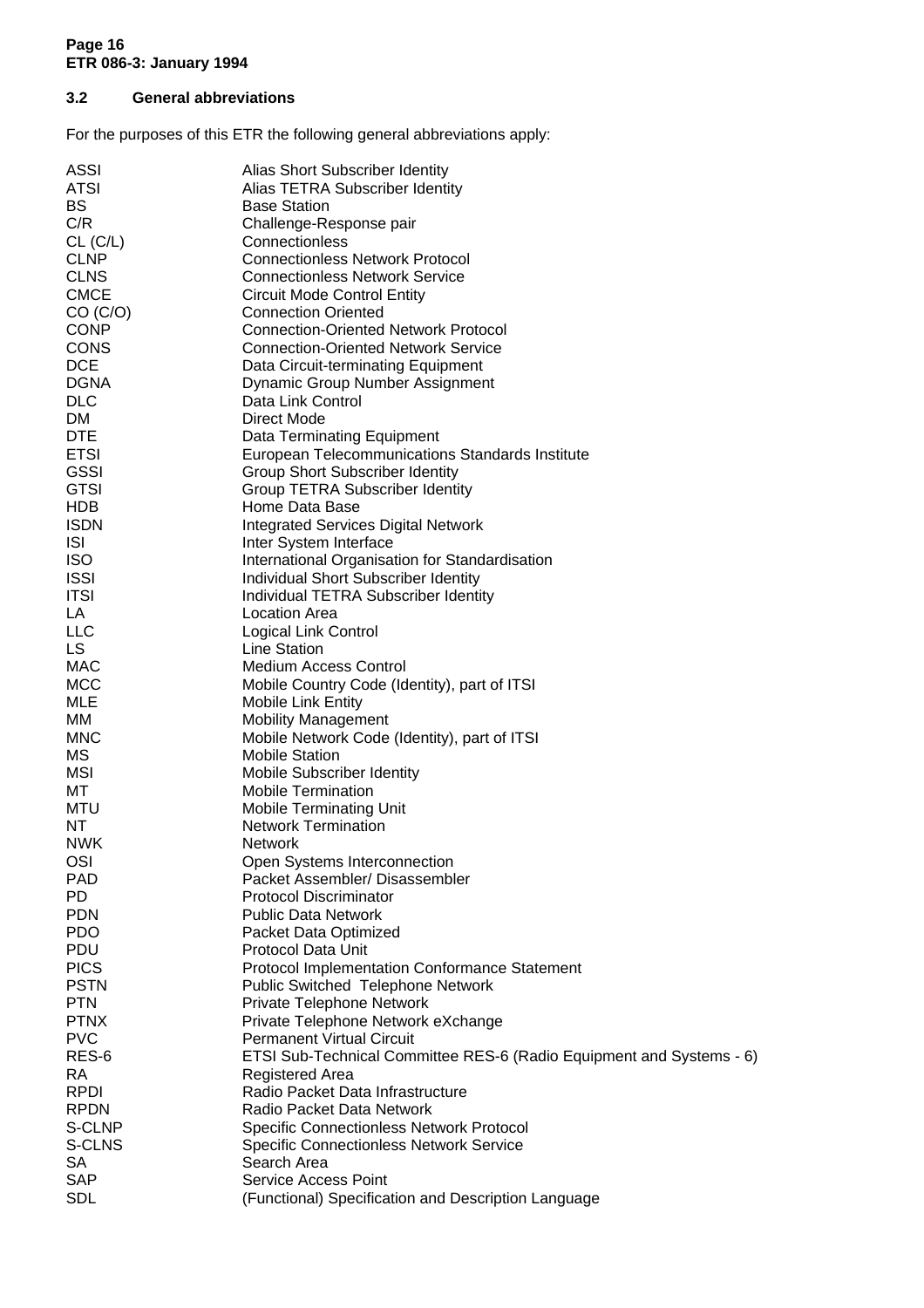| SDU             | Service Data Unit                                                                   |
|-----------------|-------------------------------------------------------------------------------------|
| <b>SNAcP</b>    | <b>Sub-Network Access Protocol</b>                                                  |
| <b>SNDCP</b>    | Sub-Network Dependent Convergence Protocol                                          |
| <b>SNICP</b>    | Sub-Network Independent Convergence Protocol                                        |
| SS              | <b>Supplementary Service</b>                                                        |
| NOTE:           | The abbreviation SS is only used when refering to a specific Supplementary Service. |
| SwMI            | Switching and Management Infrastructure                                             |
| TBD             | To Be Determined                                                                    |
| <b>TDC</b>      | <b>Transient Data Channel</b>                                                       |
| TE              | <b>Terminal Equipment</b>                                                           |
| TEI             | <b>TETRA Equipment Identity</b>                                                     |
| <b>TETRA</b>    | <b>Trans European Trunked RAdio</b>                                                 |
| TMI             | <b>TETRA Management Identity</b>                                                    |
| <b>USSI</b>     | Unexchanged Short Subscriber Identity                                               |
| V+D             | Voice Plus Data                                                                     |
| VC              | <b>Virtual Call</b>                                                                 |
| <b>VDB</b>      | <b>Visited Data Base</b>                                                            |
| <b>VPA</b>      | Virtual Point of Attachment                                                         |
| <b>X.25 PLP</b> | X.25 Packet Layer Protocol (Layer 3 of ITU-T Recommendation X.25 [1])               |
| 3.3             | <b>Supplementary service abbreviations</b>                                          |
| AL              | Ambience Listening                                                                  |
| AoC             | Advice of Charge                                                                    |
| AP              | <b>Access Priority</b>                                                              |
| AS              | Area Selection                                                                      |
| <b>BIC</b>      | Barring of Incoming Calls                                                           |
| <b>BOC</b>      | <b>Barring of Outgoing Calls</b>                                                    |
| CAD             | Call Authorized by Dispatcher                                                       |
| <b>CCBS</b>     | Call Completion to Busy Subscriber                                                  |
| <b>CCNR</b>     | Call Completion on No Reply                                                         |
| <b>CFB</b>      | Call Forwarding on Busy                                                             |
| <b>CFNRy</b>    | Call Forwarding on No Reply                                                         |
| <b>CFNRc</b>    | Call Forwarding on Mobile Subscriber Not Reachable                                  |
| <b>CFU</b>      | Call Forwarding Unconditional                                                       |
| <b>CLIP</b>     | Calling Line Identification Presentation                                            |
| <b>CLIR</b>     | Calling/Connected Line Identification Restriction                                   |
| <b>COLP</b>     | <b>Connected Line Identification Presentation</b>                                   |
| CR              | <b>Call Report</b>                                                                  |
| <b>CRT</b>      | <b>Call Retention</b>                                                               |
| <b>CW</b>       | Call Waiting                                                                        |
| <b>DGNA</b>     | Dynamic Group Number Assignment                                                     |
| DL              | <b>Discreet Listening</b>                                                           |
| <b>HOLD</b>     | Call Hold                                                                           |
| IC              | <b>Include Call</b>                                                                 |
| LE              | Late Entry                                                                          |
| <b>LSC</b>      | List Search Call                                                                    |
| PC              | <b>Priority Call</b>                                                                |
| <b>PPC</b>      | Pre-emptive Priority Call                                                           |
| <b>SNA</b>      | <b>Short Number Addressing</b>                                                      |
| ТC              | <b>Transfer of Control of Call</b>                                                  |
| <b>TPI</b>      | <b>Talking Party Identification</b>                                                 |

## **4 Security aspects (TETRA 02.20)**

## **4.1 General**

This clause defines the TETRA security policy, the field of application and gives the standardization boundaries. The methodology followed for TETRA is also described, the definition of the TETRA players is given as well as the principles of security profiles.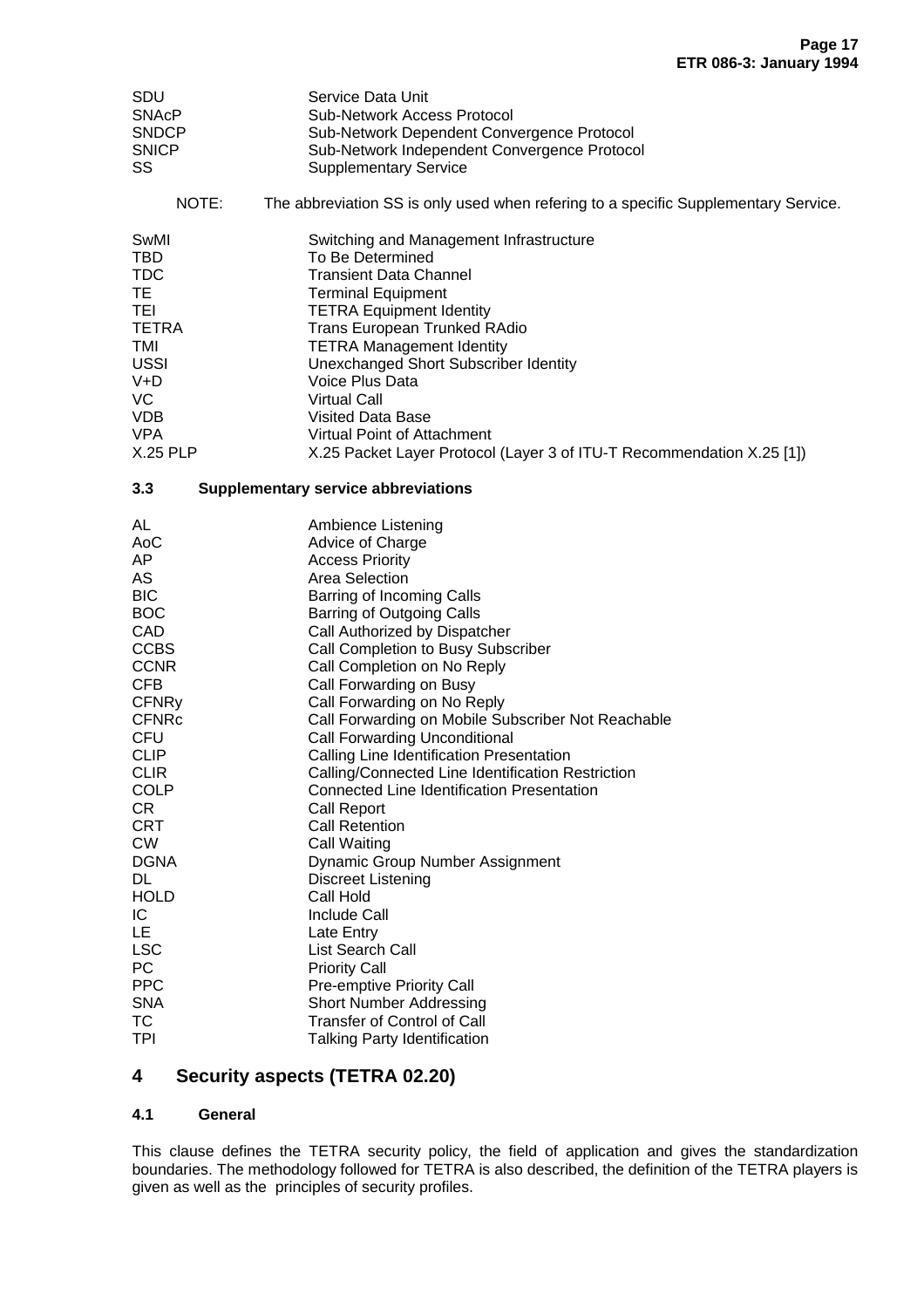## **Page 18 ETR 086-3: January 1994**

## **4.1.1 Introduction**

Individual users, subscribers and network operators should, if they wish, be protected against the undesirable intrusion of third parties.

The general principles on which TETRA system security will be based is outlined in the basic Reference Model for OSI: ISO 7498-2 [3] which gives the general description of security services and mechanisms, the relationship of services, mechanisms and layers, and their placement.

This Clause defines the services which are optionally available in a TETRA system. Only those features which enhance the security in a TETRA network are considered.

## **4.1.2 Applicability of the security services**

The TETRA protocol will be defined to support all of the listed features but implementation of these security services in a particular network is an operator option. Security mechanisms will be defined in TETRA, where the organization can choose the security level in private networks and where for public networks there will be a standard security mechanism corresponding to the security functionality.

An Mobile Station (MS)/Line Station (LS) should be able to operate with the security services demanded by the network. Each security service is considered to be totally independent of the others. The security standard should offer a modular security system out of which operators can choose. Thus a network operator may support any single security services or any combination of security services depending on the application.

Each security mechanism uses a different algorithm which are not defined in this ETR.

Quality of service should not decrease significantly and interoperability should also be ensured.

The TETRA standard is concerned only with information flowing within the TETRA system at the standardized boundaries and is aimed primarily at protecting access to information at the radio interface. The TETRA infrastructure is not standardized within TETRA, however if no physical security restrictions are placed on access to the system equipment itself then these measures will be in vain.

System/subscriber database protection methods are considered to be outside the scope of this ETR.

## **4.2 Security policy**

The TETRA security policy is provided as a guideline and a set of rules:

- in order to protect the TETRA network operator's information;
- for the implementation of the TETRA security mechanisms;
- in order to protect the user information and interests;

and covers all players as defined in subclause 4.7.

The TETRA security policy provides a set of security services to allow the players to build their own security policy based on the security services.

The TETRA security policy will determine those elements of the system security that are always applied or in force and those that the user may choose to use as he sees fit. The policy can be divided into two separate components based on the nature of the authorization involved, as either ruled based policy or identity based policy.

The goal of the TETRA identity based security policy is to filter access to data or resources. The users access to TETRA should be controlled, also the supplementary services they use, and their priorities which is related to resources.

The ruled based security policy rests on data and resources marked with security labels. For example the TETRA user identity may be included with data.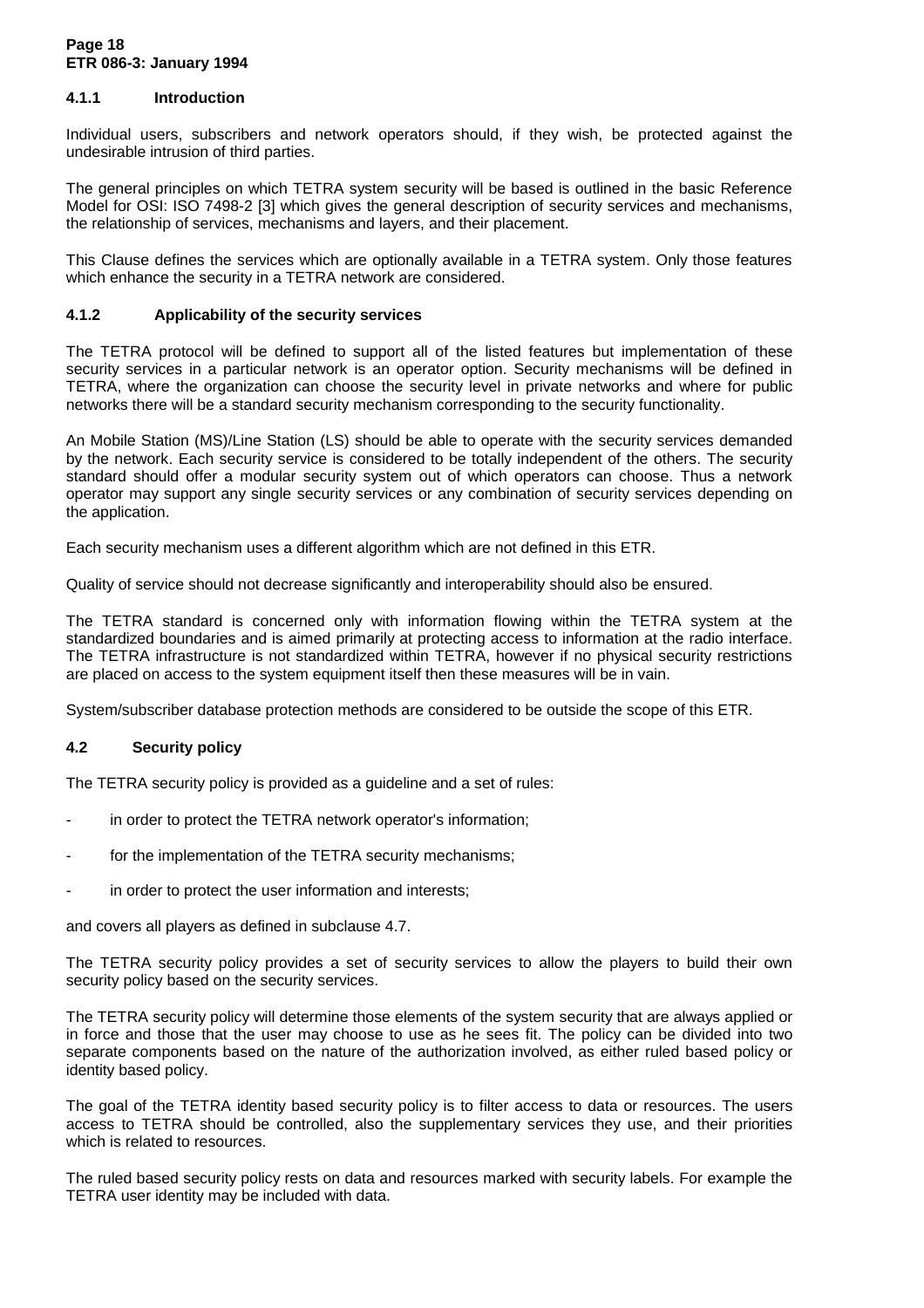Table 1 lists who has access to which information.

|                 | <b>Information</b>                 | <b>Access</b>                                        |
|-----------------|------------------------------------|------------------------------------------------------|
| 1               | Accounting information             | Network operator                                     |
| $\overline{2}$  | Authentication information         | Network operator                                     |
| 3               | Availability information           | Dispatcher                                           |
| 4               | Configuration information          | Organization manager - network operator              |
| 5               | Fault information                  | Network operator - organization manager              |
| $\overline{6}$  | ISI individual service information |                                                      |
|                 |                                    | Network operator                                     |
| 7               | Info about user                    | Included in 2 above                                  |
| 8               | ISI user information               | Network operator - organization manager              |
| 9               | ISI system information             | Network operator                                     |
| 10              | Performance information            | Network operator - organization manager              |
| 11              | Registration information           | Network operator - organization manager - dispatcher |
| 12              | Security information               | TBD                                                  |
| 13              | Service provision information      | Network operator - organization manager              |
| 14              | Subscriber information             | Network operator                                     |
| 15              | System broadcast information       | Network operator                                     |
| 16              | Telecoms service control           | Network operator                                     |
| 17              | V+D data exchange control          | Network operator                                     |
| 18              | V+D user data                      | Network operator - user                              |
| 19              | Voice call control data            | Network operator                                     |
| 20              | Voice messages                     | Dispatcher - user                                    |
| $\overline{21}$ | Algorithm management               | SAGE                                                 |
| 22              | Key management information         | TBD                                                  |
| 23              | Security mechanism information     | <b>STAG - manufacturer</b>                           |

### **Table 1: Information access**

## **4.3 The field of application**

The security requirements will apply to the following four TETRA standards:

- Voice plus Data (V+D);
- Packet Data Optimized (PDO);
- Direct Mode (DM);
- the TETRA CODEC.

The requirements may be different for each of the standards; this part of the ETR describes the Voice plus Data (V+D) security, specifics related to the Packet Data Optimized and Direct Mode, when they exist, and are described in specific subclauses.

TETRA security provides a description of services and related mechanisms and defines the position in the architecture and the layers where the services and mechanisms may be provided. Additional security measures may be needed in end systems, installations and organizations; this is outside the scope of this ETR except when they impact security services visible in OSI (the TETRA standards will follow the OSI model).

This part of this ETR is concerned only with those aspects of security which affect interoperability.

## **4.4 General architecture**

The general architecture is described in figures 1 and 2. These figures show the standardized interfaces within TETRA:

- a) V+D and PDO:
	- I1 radio air interface (MS to BS);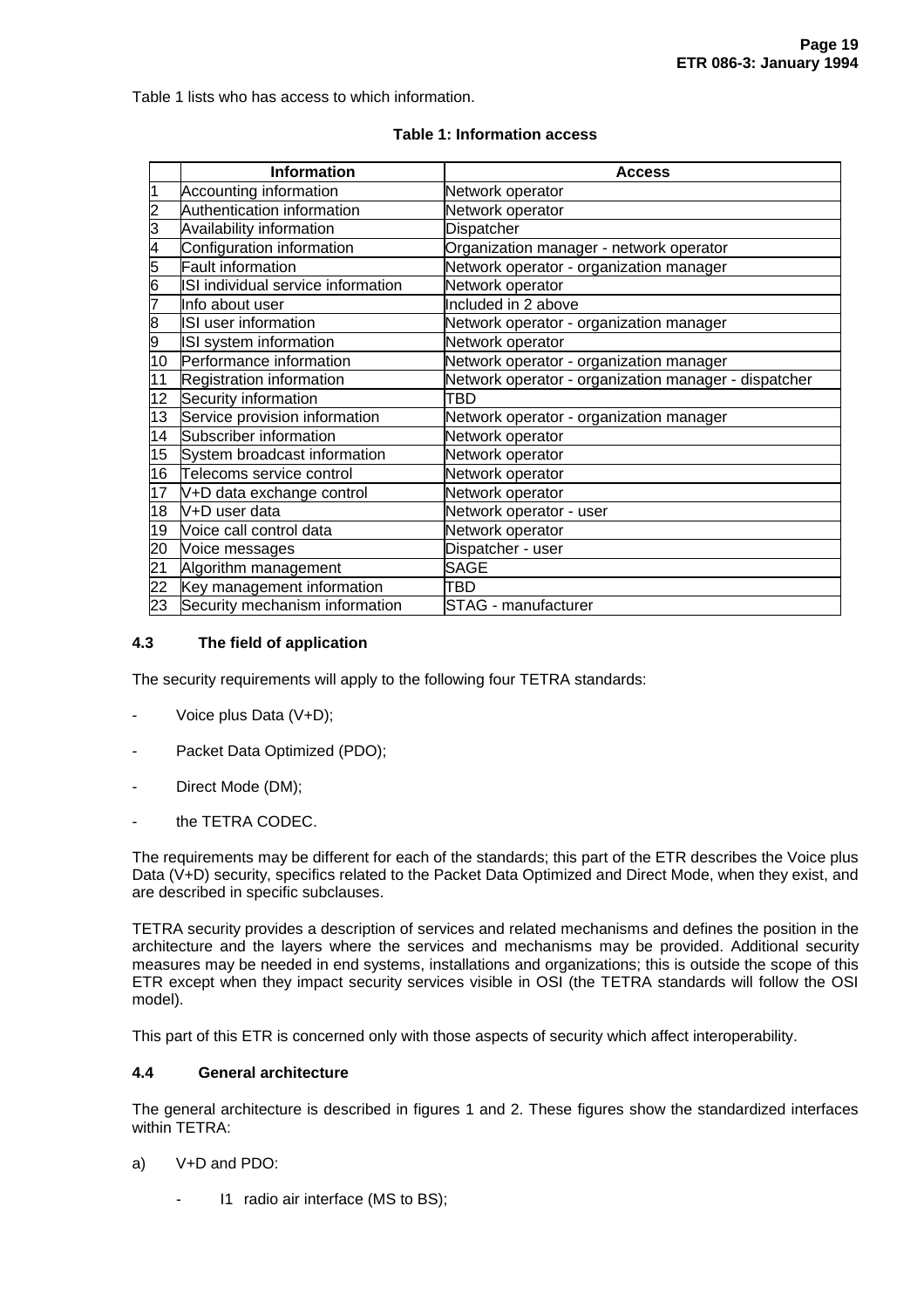- I2 fixed terminal interface, local or remote (LS to BS);
- I3 Inter System Interface (ISI);
- I4 Terminal Equipment interface (TE to MT);
- I5 Gateways (PSTN, ISDN, PDN, PTN);
- I6 Network Management Unit interface (NMU);

### b) DM:

(to be determined).



MS Mobile Station MT Mobile Terminal LS Line station NM U Network Managem ent Unit

## **Figure 1: TETRA voice plus data**

The TETRA bearer services are described in ETR 086-1 [2], Clause 5.

The teleservices are described in ETR 086-1 [2], Clause 5.

Voice and data supplementary services, and packet data optimized facilities are described in ETR 086-1 [2], Clause 5.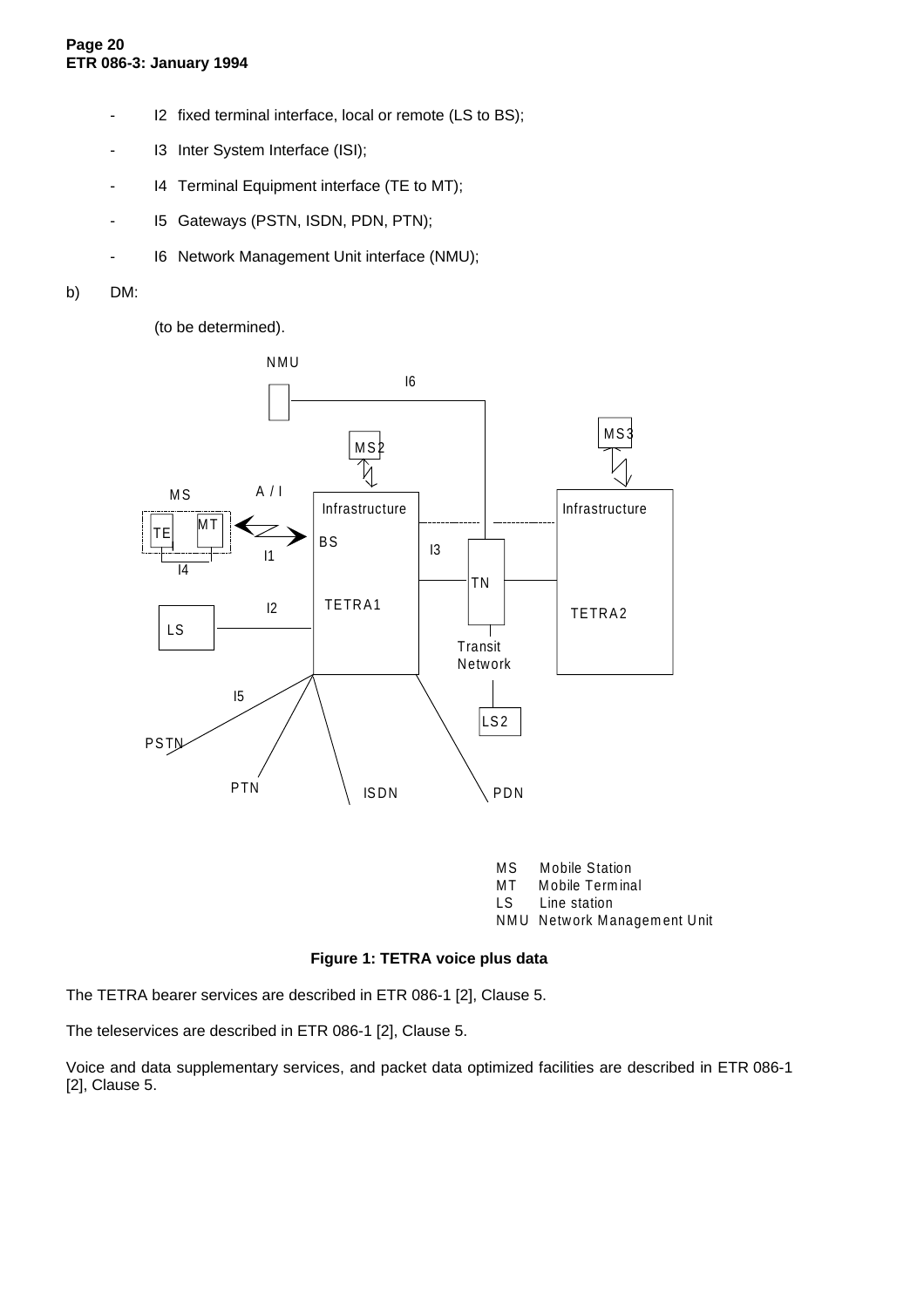

### **Figure 2: TETRA packet data optimized**

The TETRA protocols at the standardized interfaces follow the ISO layering (up to layer 3). Security services are included in the OSI security architecture and also mechanisms which implement those services (see ISO 7498-2 [3]).

Priority is given to the security related to the I1 and I3 interfaces.

### **4.5 The standardization boundaries**

The general architecture gives the interfaces which are standardized within TETRA. Security is not standardized at the application level.

Different levels of security standardization are possible in TETRA:

- protocol plus mechanisms;
- only the protocol;
- a protocol and a mechanism.

It is assumed that protocol plus one mechanism is the level of standardization chosen but the option taken is to have a generic protocol permitting several mechanisms on the air interface. This allows the implementation of different mechanisms.

It is also assumed that key distribution is covered in this standardization procedure, but key management is covered in network management/security management.

Security algorithms are not part of this standard description, they are developed by other entities such as SAGE.

The standardization boundaries are set according to priorities defined within the following areas for TETRA standardization, refer to Clause 7.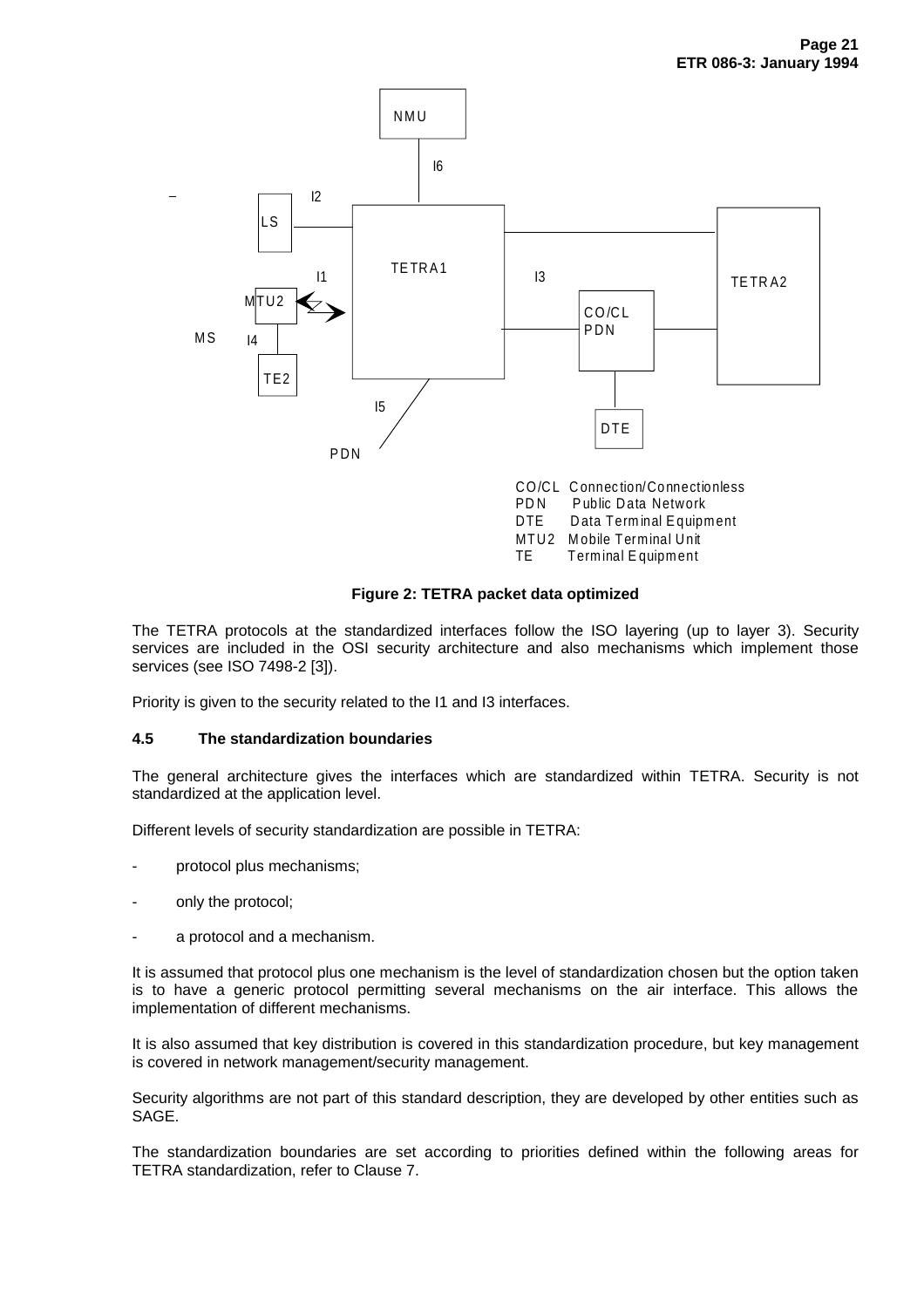## **Page 22 ETR 086-3: January 1994**

### **4.6 Methodology and outputs**

The TETRA security design follows the following steps:

- first the threat analysis is described in Clause 5;
- once the players are identified security objectives and requirements are described in Clause 6;
- from this, the selection and specification of security services/features are described in Clause 7 according to priorities defined;
- the specification of the associated security mechanisms will be described in the future TETRA standards;
- the components of the security mechanisms will be described in the future TETRA standards;
- the definition of the security management (key management, key distribution) will be described in the future TETRA standards;
- the physical allocation will be described in future TETRA standards:
- the specification of requirements for cryptographic algorithms is not part of this ETR;
- performances related to security will be part of the performance objectives in a future TETRA standard, and for simulation, in the TETRA designer's guide.

## **4.7 Definition of TETRA players**

In order to define security objectives and requirements within TETRA, different types of players have been identified, with links between them and a hierarchy. Figure 3 shows the types:



**Figure 3: TETRA players**

These different levels of players can eventually be merged or not exist depending of the application. They may share different resources of the network (infrastructure, mobiles).

As an example, a TETRA infrastructure managed by one network operator may be shared by different independent organizations which do not have necessarily the same security requirements. A TETRA network can be connected to a second TETRA network with not the same level of security, while mobiles can move to this second network. Figure 4 shows possible configurations.

Two types of networks can be defined, Public Access Mobile Radio (PAMR) networks and Private Mobile Radio (PMR) networks with different types of users and their own security requirements.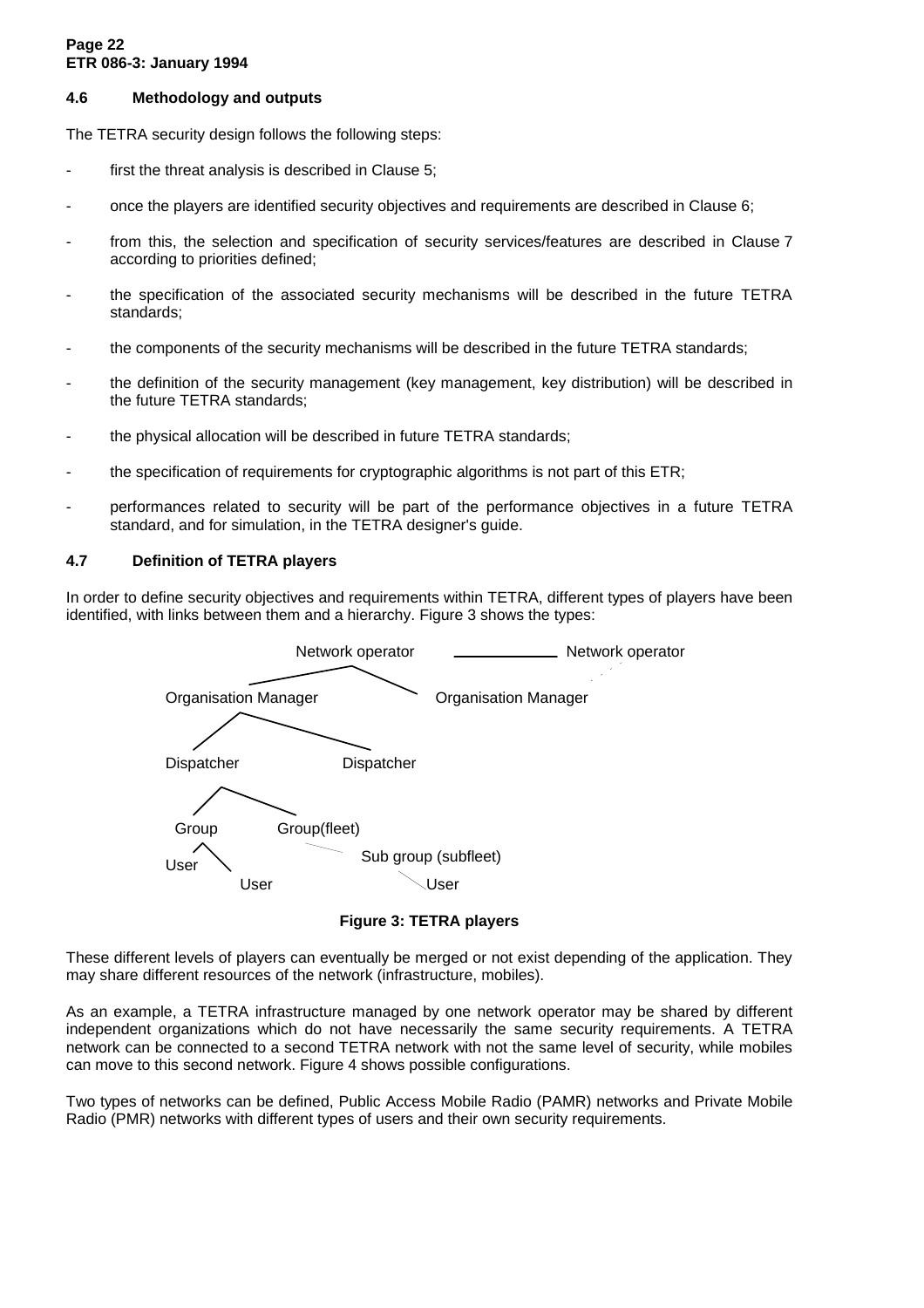

**Figure 4: Players in TETRA**

The following definitions of the TETRA players are given.

**Network operator:** the person or company who builds and runs the TETRA network **(**PAMR) and who has people or companies as customers. Different levels can exist within the network operators like a super network manager who controls more than one TETRA Network. These levels may not exist in the case of a PMR.

**Organization manager:** the person who runs the organization of his users within his organization. The organization manager can be the same as the network operator in the case of a PMR.

**Operational dispatcher:** the person who manages the groups and users. There can be different levels within the operational dispatchers like a supervisor who manages several dispatchers.

**Subscriber:** this is the organization or person identified in the TETRA network by his subscription. Billing if applied will relate to the subscriber.

**User:** the user is the person who belongs to the organization and who uses a mobile or line connected terminal for his calls or data transfers. The user can be the same as the subscriber. The user identity will be defined in the future TETRA standard.

An Advice of Charge (AoC) can be given to the user corresponding to his use of the resources within the organization.

**Mobile owner:** a mobile can be used by different users within the organization or belonging to different organizations. The terminal can belong to a different person from the user or subscriber. The terminal owner can be the same as the user or subscriber. The mobile can be split into two, and eventually three, separate parts like TE, MTU, SIM. Each part can correspond to different owners.

**Manufacturer:** this is the mobile manufacturer or the infrastructure manufacturer.

**Maintenance personnel:** these are the personnel which maintain either the mobiles or the infrastructure.

### **4.8 Principles of security profiles**

A security profile is a combination of security services having a certain level, the level being the strength of a mechanism within a service. There can be several security levels for the same security service.

These profiles concern public networks where different profiles are offered, the use of the same profile then allows interoperability.

The proposed profiles are:

- minimum security profile with protection of billing only;
- medium security profile for user privacy on the air interface;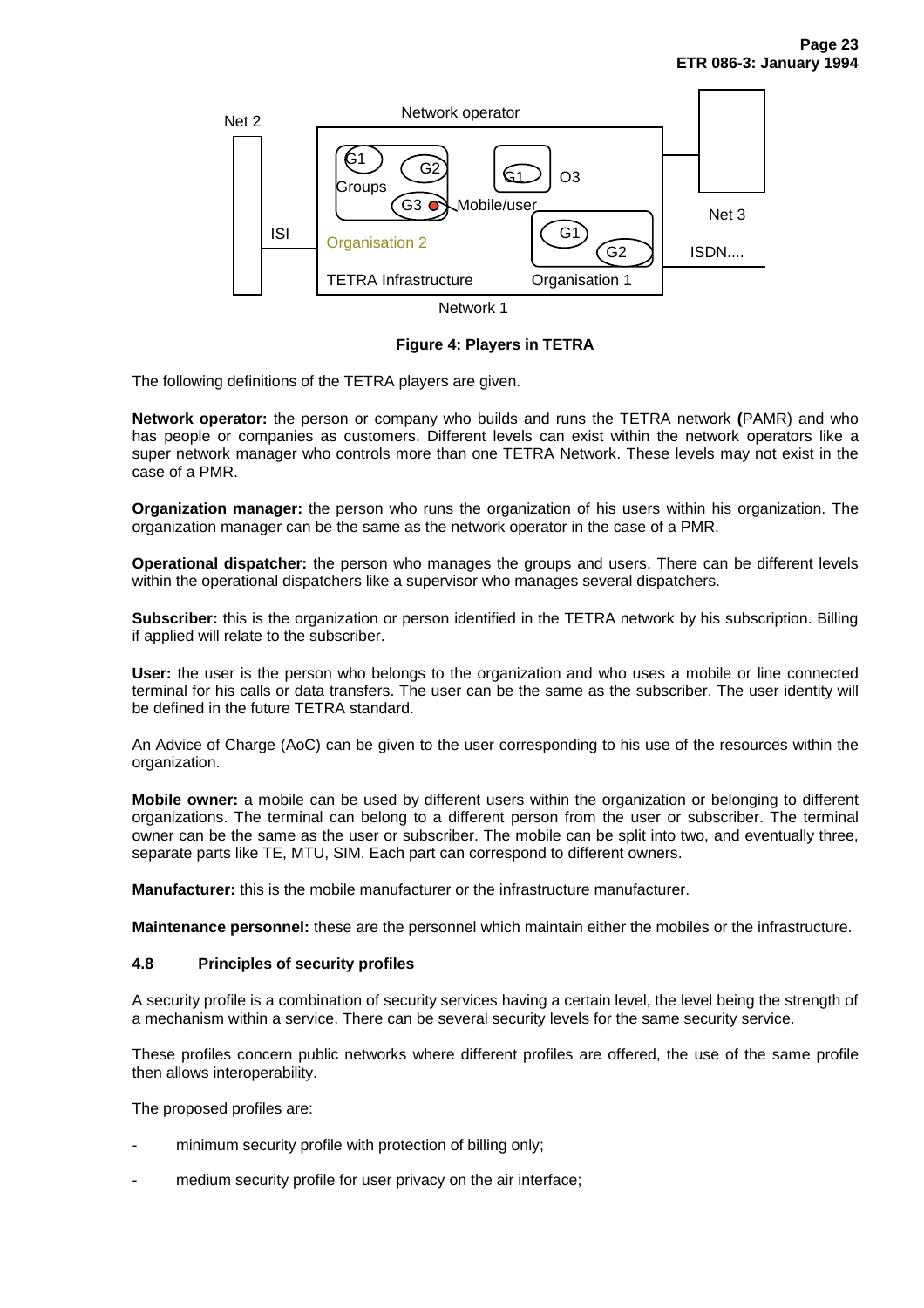## **Page 24 ETR 086-3: January 1994**

high security profile.

They are detailed in Clause 7.

## **5 Threat analysis (TETRA 02.21)**

## **5.1 Introduction**

In this clause the TETRA system is analysed for possible threats. The base for this analysis is the TETRA system as far as it has been developed until now, without the incorporation of possible security measures.

The analysis is made for both, private and public systems. The impacts of an optional connection of the TETRA system to public or private fixed networks are included in the analysis as well. Also, the special features and procedures of TETRA have been analysed.

Also in this clause, the weaknesses of the system are analysed for each of the threats, i.e. it is discussed which attacks are possible or likely to realise a specific threat. However, the relationship between threats and the underlying attacks is not one-to-one; a threat to the system can be realised by different attacks and the same basic attack can have different effects depending on the intention of the attacker. These inter-dependencies between the threats and the attacks are handled by cross references in order not to annoy the reader with too much repetition.

In subclause 5.2, the threats to a communication system are classified and assessment criteria for the threats are given. Subclauses 5.3 to 5.5 describe the different classes of threats and their impact on the TETRA system. Finally, in subclause 5.6 the complete clause is summarised and an outlook is given.

## **5.2 Classification of threats**

Threats to a communication system can be grouped in three classes:

**-** message related threats:

to this class belong those threats that are directed at individual messages that are transmitted in the system, e.g. between two (or more) users of the system, between network operators, between a user and a service provider;

**-** user related threats:

to this class belong those threats that are directed at the general behaviour of the users of a system, i.e. finding out what they are doing when and where;

**-** system related threats:

to this class belong those threats that are directed at the integrity of the system as a whole or at parts of it to get access to (parts of) the system or to impair the system functionality.

A description of the threats or of the underlying attacks should address the following items to allow an assessment of the threats and attacks:

- **-** the kind of attacks that are possible to realise the threat;
- **-** possible penetration points for the attacks, e.g.:
	- the radio interface between mobile stations and base stations;
	- wired interfaces to terminals;
	- links within the TETRA infrastructure;
	- interfaces to other networks:
	- network management and maintenance interfaces;
	- other elements in the TETRA infrastructure, like databases and network nodes.

NOTE: A survey of TETRA interfaces is given in Annex B.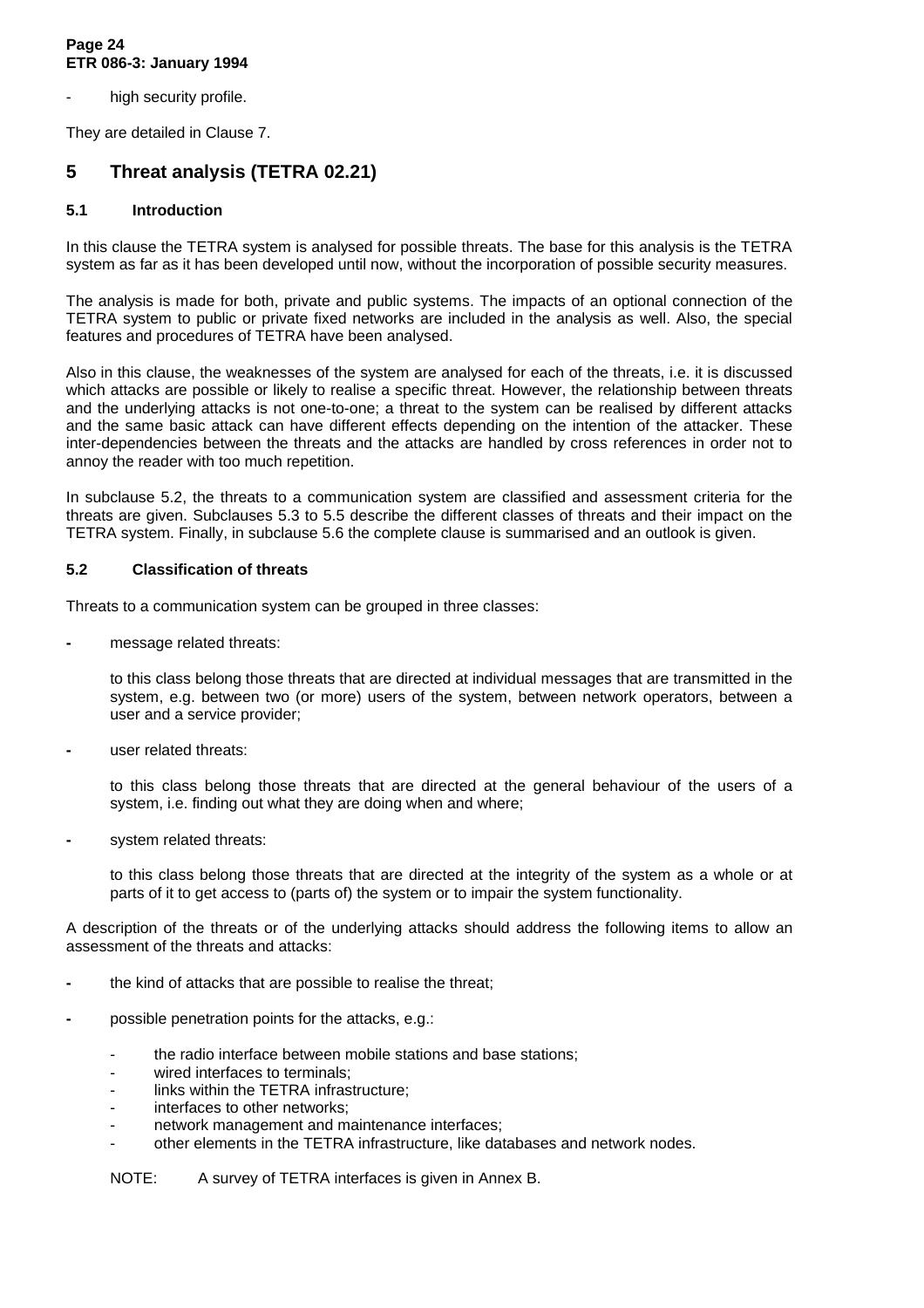- **-** persons that might be interested in mounting an attack, e.g.:
	- legitimate users;
	- maintenance personnel:
	- outsiders.
- **-** motives and conceivable profits for the attackers, e.g.:
	- gaining unauthorized access to valuable information;
	- gaining access to services without proper authorization and/or payment;
	- spoofing of users:
	- impeding or disrupting services achieved by competitors.
- **-** difficulty of the attack (what are the required expert knowledge and resources to carry out the attack), e.g.:
- can be done by everybody with publicly available knowledge of the system:
	- sophisticated insider knowledge is necessary;
	- commercially available equipment can be used;
	- the necessary equipment must be manufactured or largely modified.
- **-** outlines of available mechanisms that can help to prevent the attacks:

in the following, the classes of threats are refined and the underlying attacks are described according to the list above. Wherever necessary, we indicate the type of system (public or private) and the type of information (voice, user data, control data, management data) that is subject to the threat or attack described.

#### **5.3 Message related threats**

This class of threats comprises those threats that are directed at individual messages. The following threats can be distinguished:

- interception;
- manipulation; and
- repudiation.

They are described in the following subclauses.

#### **5.3.1 Interception**

This threat means, that an unauthorized party may learn information transferred or stored in a TETRA system. It applies to public and private systems and to all kinds of information. According to the penetration points the following threats can be distinguished.

### **5.3.1.1 Interception at the radio interface**

Attacks that lead to this threat can be relatively simple due to the radio characteristics of the TETRA system. Possible attacks to get access to sensitive data are monitoring the data "in the air" and masquerading as one of the entities at both sides of the radio interface.

Voice plus data "in the air" can be monitored in the following ways (the original communication is not disturbed):

- as with analogue radio interfaces, scanners to intercept digital radio interfaces will be for sale eventually and could easily be used by anybody. Even if that is not the case, scanners can be built by people with sufficient knowledge of radio technology and the TETRA specifications;
- besides this, a user of the system could use his (possibly modified) mobile station to listen to the communications of any channels he/she wants to. Probably, only little knowledge is necessary. This attack can also be done by anybody who has access to a stolen mobile station.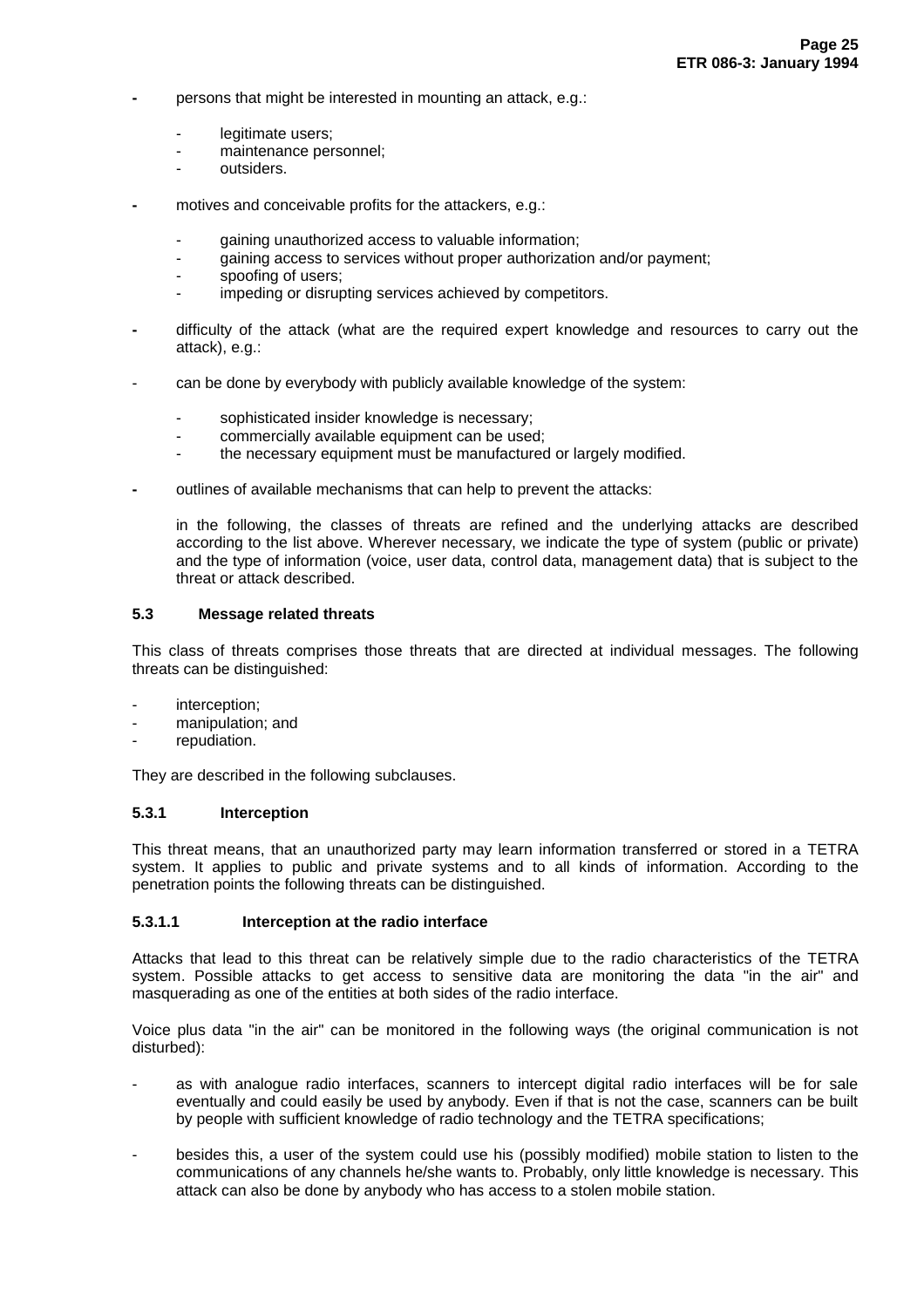## **Page 26 ETR 086-3: January 1994**

For masquerading the following possibilities exist:

- anybody might actively **1)** masquerade as another user (or terminal) to receive the information intended for this user. This attack can be realised in different ways, e.g. with the help of replay of data (see chapter on manipulation);
- another attack might be an entity masquerading as a base station to attract calls from mobiles. This attack is very expensive (concerning costs and the necessary knowledge), so this attack is only done, if a very big profit is expected. Attackers will probably only be criminal organizations (e.g. terrorist organizations).

The profit for the attacker depends on the kind of information he/she is intercepting:

- Voice, user data:
	- confidential information may be intercepted. Depending on the nature of the information, this might be very useful for the attacker and very harmful to the victim.
- **-** Control data:
	- the attacker may get information, e.g. about the identity or group identity of the sender and/or receiver of some information, about his/her location and/or priority, about the identity or location of the terminal used, about the service requested. The attacker can observe a user, trying to find out his/her habits (see also chapter on user related threats). The information gained may also be used later for other attacks, e.g. to masquerade as another user or to manipulate some data.
- **-** Management data:
	- the attacker might intercept management information, e.g. information concerning network operation, information concerning connections to other networks, charging information. If security measures are applied, then much information related to these measures is interesting to an attacker, e.g. keys used for encryption or keys used for authentication. This information can then be used to support other attacks, e.g. to masquerade as another user.

Monitoring of data "in the air" can never be detected or prevented by security mechanisms **2)**. By enciphering it is possible to make sure that the intercepted information is not intelligible to others but the intended receiver. Masquerading can be prevented with the help of authentication mechanisms.

## **5.3.1.2 Interception in the fixed parts of the network**

To intercept information in the fixed parts of the network **3)**, the same kinds of attacks can be carried out as for interception at the radio interface. The only difference is, that physical access to the entities or wires of the TETRA system or a connected network, e.g. PSTN, is necessary.

- Information can be monitored in the following ways (the original communication is not disturbed):
	- an attacker can tap a wire of any system interface (see Annex B) and use a commercially available (and possibly modified) protocol analyser to understand the information sent. For this attack, only little knowledge is necessary;
	- an attacker can intercept all information processed or stored within an entity of the system. This attacker needs physical access to a network node, e.g. a base station, and good

l

**<sup>1)</sup>** As opposed to the passive listening, described above.<br>**2)** By the use of Quantum mechanics data can be exchanged in such a way that interception of the data can be detected (not prevented) with arbitrary high possibility. This system is under development, at the moment it is not applicable for mobile systems, therefore it is assumed that Quantum mechanics will not be realised for the TETRA system.<br>3) The term "fixed parts" is used to describe all nodes and links of the network but the mobile station and its interface t

base station. However, not only wired lines can be used in the "fixed part" of a TETRA system, also radio links may be possible. For radio links analogues threats as for the radio interface between mobile station and base station have to be considered.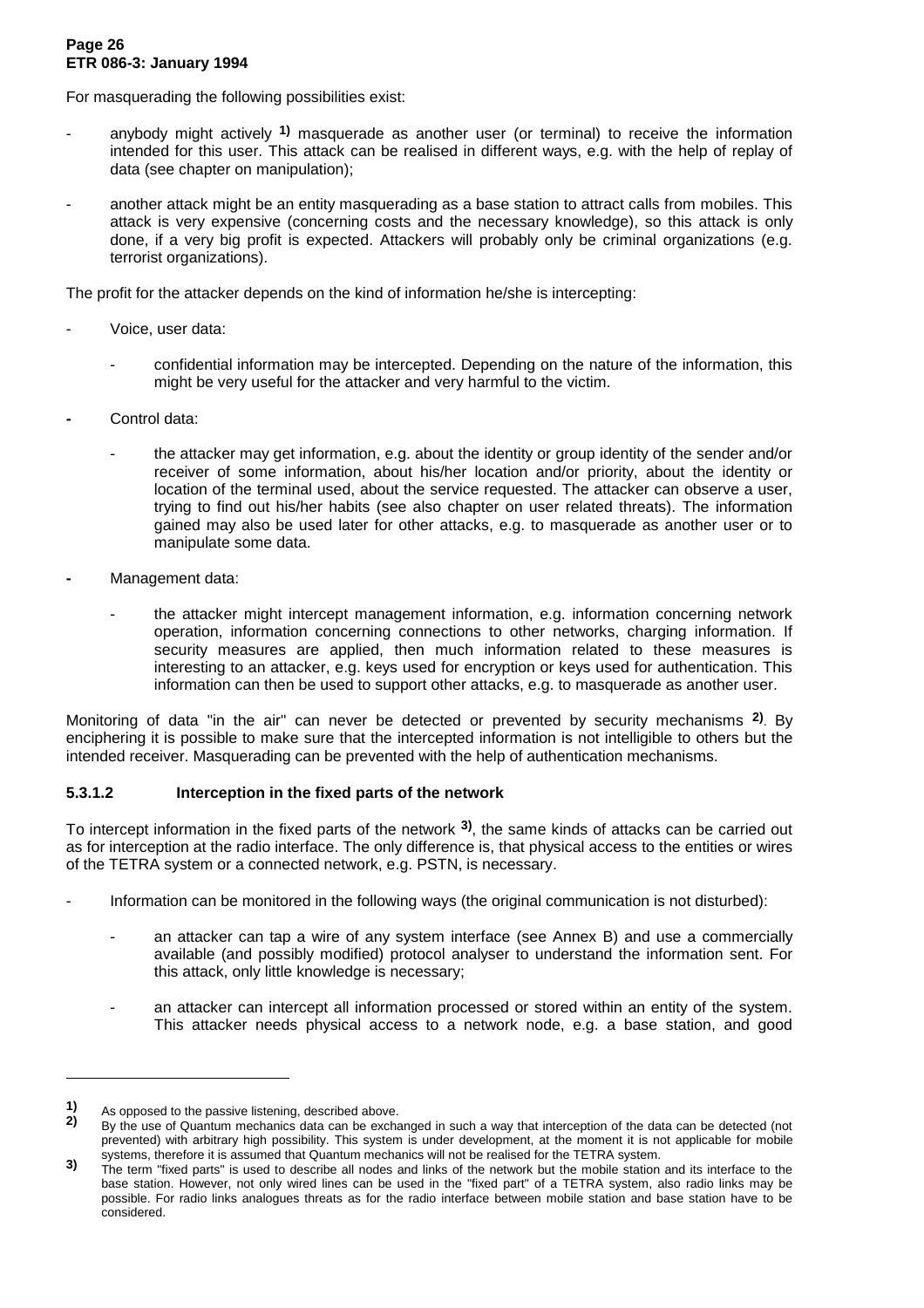knowledge of the internal working of the system. He/she is likely to be an insider, such as maintenance or operating personnel.

- **-** For masquerading the following possibilities exist:
	- somebody might masquerade as a fixed entity of the system at any of its interfaces (see Annex B). However, this seems to be more complicated as masquerading as a base station at the radio interface. Besides, these attacks have the disadvantage, that it is necessary to cut existing connections, which might be noticed;
	- a special case of the above is the masquerade as a system entity over an interface that is not permanently connected, such as the inter system interface (labelled I5 in Annex B) between two TETRA systems that are connected through a transit network.

The same considerations concerning the profit for the attacker hold as for interception at the radio interface: the profit depends a lot on the kind of data that is intercepted. The only difference is, that more management data can be intercepted and misused, since the majority of the management data is transmitted inside the wired part of the network. An example for these interesting management data in the case of security measures are the challenge-response pairs for authentication of a mobile station, which might be exchanged between different systems.

Possible countermeasures are essentially the same as in the case of interception at the radio interface, i.e. encryption and authentication mechanisms.

## **5.3.2 Manipulation**

l

This threat means, that an unauthorized party may be able to change information in the system. It applies to public and private systems and to all kinds of information. Different sorts of manipulations have to be considered:

- simple changes (e.g. inversion of bits);
- deletion or insertion of parts of the message or file;
- deletion of the whole message or file;
- insertion of new data or voice signals, deliberately chosen by the attacker;
- re-ordering of messages:
- replay of pre-recorded data or voice signals.

The first five items are combined to the term "modification". According to the penetration points the following threats can be distinguished.

### **5.3.2.1 Manipulation at the radio interface**

Some attacks that lead to this threat **4)** can be relatively simple due to the radio characteristics of the TETRA system. Possible attacks are modification of the data sent "in the air" and masquerading as another entity.

- Concerning modification of data "in the air" the following holds: a transmitter sending on the same channel as a mobile station, but with more transmitting power, will always drown out this mobile.
	- This can be done accidentally, as the following scenario shows: mobile station MS1 is sending to base station BS1 and MS2 is sending to BS2 on the same frequency and time slot. MS1 falls into a radio gap, so MS2 is received by BS1. If there is no possibility to distinguish the mobile stations at a very low level, BS1 will handle the data from MS2 as if it were from MS1.

**<sup>4)</sup>** Unless explicitly indicated otherwise, the term "radio interface" is used for the interface between a mobile station and a base station of a TETRA network, i.e. interface I1 in the diagrams of the annex.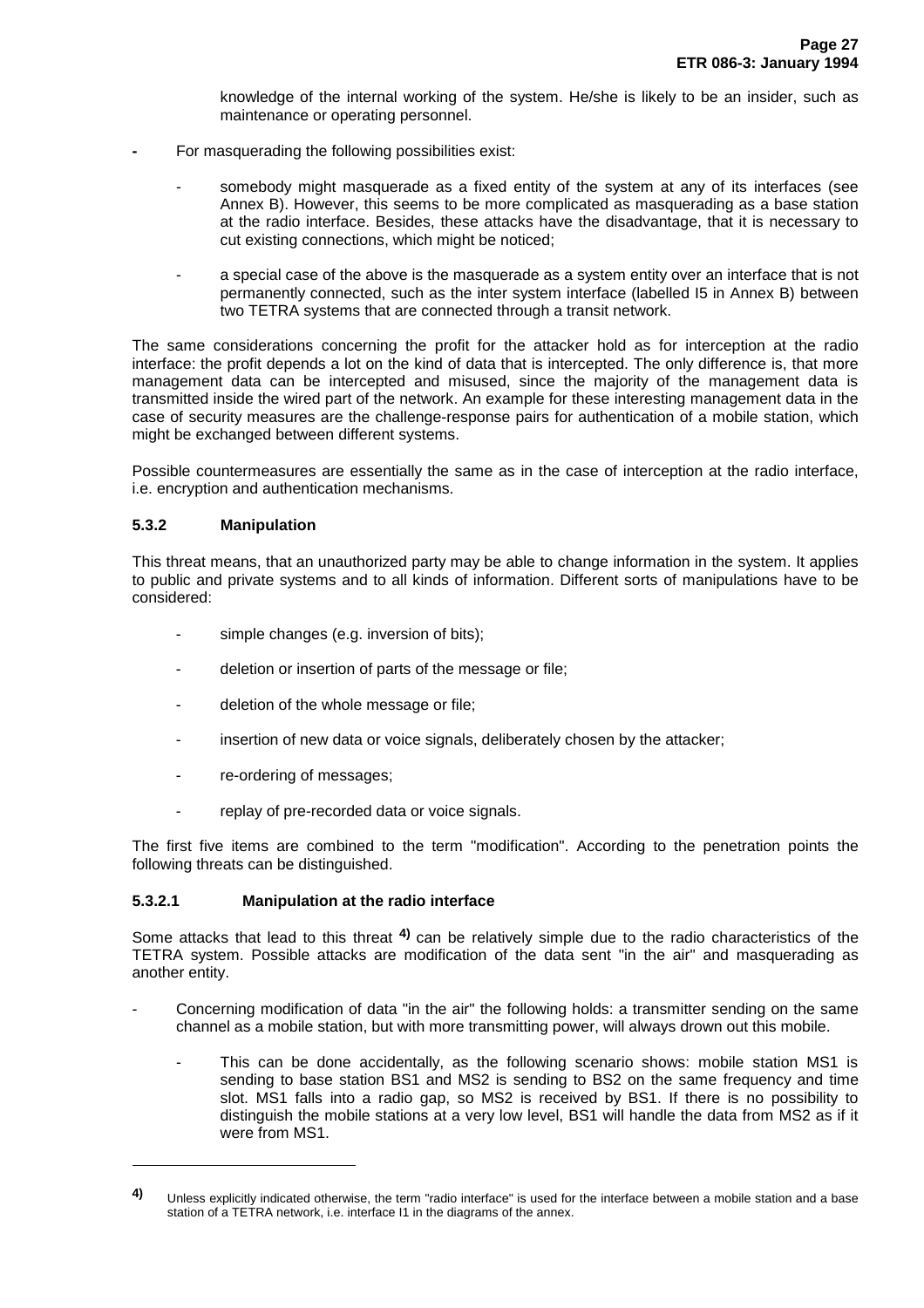Of course, this can be done intentionally, too. Depending on the knowledge of the attacker, even very accurate modifications are possible.

However, not all kinds of modifications mentioned in the list above can be made "on the fly" at the radio interface. The messages cannot be reordered. Data or voice signals can only be deleted indirectly: it should be modified in such a way that the receiver (e.g. voice coder) discards the data because of too many errors. Insertions can only be made in transmitting intervals.

**-** In order to insert new or pre-recorded data and voice signals, masquerading as a user or base station is possible in the same way as in the case of interception. Due to the radio characteristics replay attacks are particularly easy. It is not even necessary, that the attacker can understand the (possibly enciphered) messages, he/she simply replays them. Even if some authentication mechanisms are applied, it might be possible to thwart the authentication procedure by replaying data (e.g. identifiers and passwords).

In the case of voice calls where the communicating parties know each other, the only sensible attack seems to be recording of some calls, and then (perhaps after some reordering) replaying of the voice. For calls where the communicating parties do not know each other or if the recognition of the voice cannot be guaranteed, insertion of the own voice of the attacker is possible.

The profit for the attacker depends on the kind of data he/she is manipulating. Random modifications to annoy the users in general are possible (e.g. isolation of a specific user, paralysing of the whole system, see also chapter on the threat "denial of service"), but more specific manipulations usually carry greater advantages:

Voice, user data:

the profit for the attacker depends on the significance of the information and can potentially be very high.

Control data:

an attacker could change, e.g. the identity of a sender and/or receiver, his/her location, the identity or location of a terminal used, the priority, the header of some data. These changes can be used to misroute some information or to masquerade as another user.

**-** Management data:

l

the attacker might change management data, e.g. to impair the service (e.g. isolation of a node, see subclause 5.5.1). Also, charging information may be manipulated to save money. If security measures are applied, another example is manipulation of authentication data to isolate a user or to masquerade.

These manipulation attacks cannot be prevented by (algorithmic) security mechanisms. All that can be done, is to apply mechanisms that allow the receiver of the signal to detect manipulations with high probability.

## **5.3.2.2 Manipulation in the fixed parts of the network**

In contrast to the radio interface, in the fixed parts of the network **5)** all kinds of manipulation are possible: deletion, reordering and insertion of data is possible without restriction. The underlying attacks can be in principle at least the same as for manipulation at the radio interface, with the following attacks added:

- **-** Manipulations can be done in the following ways:
	- an attacker can use some equipment infiltrated into any interface of the system (see Annex B) to manipulate the data and voice signals being transferred there;

**<sup>5)</sup>** The term "fixed parts" is used to describe all nodes and links of the network but the mobile station and its interface to the base station. However, not only wired lines can be used in the "fixed part" of a TETRA system, also radio links may be possible. For radio links analogues threats as for the radio interface between mobile station and base station have to be considered.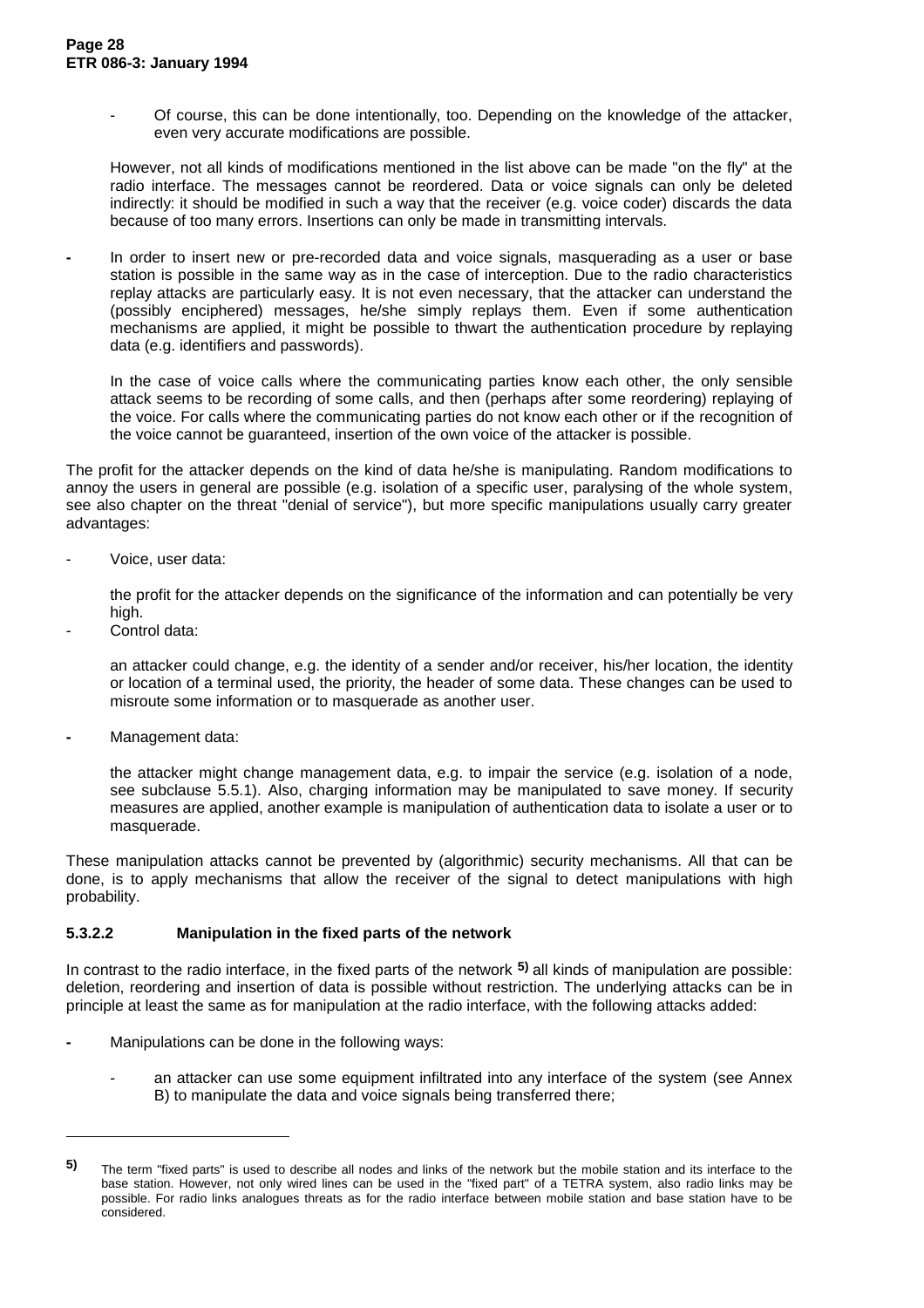- deletion can be carried out, e.g. by physical action like wire-cutting, but also by rerouting of the data (e.g. by manipulation of the data header);
- an attacker, who has access to an entity in the system, e.g. a base station, can manipulate the data or voice signals being processed or stored, as well;
- this attacker needs physical access to a network node, e.g. a base station, and good knowledge of the internal working of the system. He/she is likely to be an insider, such as maintenance or operating personnel.
- **-** For masquerading the following holds:
	- somebody might masquerade as a fixed entity of the system at any of its interfaces (see Annex B) to manipulate the through-going data. However, this seems to be more complicated as masquerading as a base station at the radio interface. Besides, these attacks have the disadvantage, that it is necessary to cut existing connections, which might be noticed. Masquerading is possible, e.g. with the help of replay of messages (see subclause 5.3.2.1). The attacker can in principle masquerade as any entity of the system;
	- a special case of the above is the masquerade as a system entity over an interface that is not permanently connected, such as the inter system interface (labelled I5 in Annex B) between two TETRA systems that are connected through a transit network.

The profit for the attacker is in principle the same as for manipulation at the radio interface. However, in the fixed part of the network more data are available to the attacker for manipulations, e.g. some management data not being transmitted over the radio interface.

## **5.3.3 Repudiation**

This threat means, that one of the parties involved in a communication denies (parts of) it. Two kinds of repudiation threats can be distinguished: repudiation of delivery or repudiation of origin. Potential attackers are the normal users of the system, either the sender or the receiver of some message. Therefore, this threat mainly applies to public and private networks where mutual trust between the users cannot always be assumed.

## **5.3.3.1 Repudiation of delivery**

This threat arises in the following situation: one person has sent some message to another person. The message is received by this second person. However, afterwards the receiving person denies the receipt of the message.

EXAMPLE: An attack where the receiver gets some orders (which he/she perhaps does not like) and denies afterwards the receipt of them. From the outside, this can not be distinguished from the case, where an attacker falsely pretends having sent the message.

This attack can be prevented with cryptographic security measures. The sending person gets an undeniable proof, that the intended receiver must have received the data. This proof can be used to convince a third person. A non-cryptographic measure that is usually sufficient in most situations is comprehensive recording of all traffic by a trustworthy centre (in combination with reliable authentication of users).

## **5.3.3.2 Repudiation of origin**

This threat arises in the following situation: one person has sent some message to another person. The message is received by this second person. However, afterwards the sending person denies having sent the message.

**-** An example is an attack, where a receiver gets some message, e.g. some orders, which the sender afterwards denies having sent. From the outside, this is not distinguishable from the case, where an attacker falsely pretends having received the message.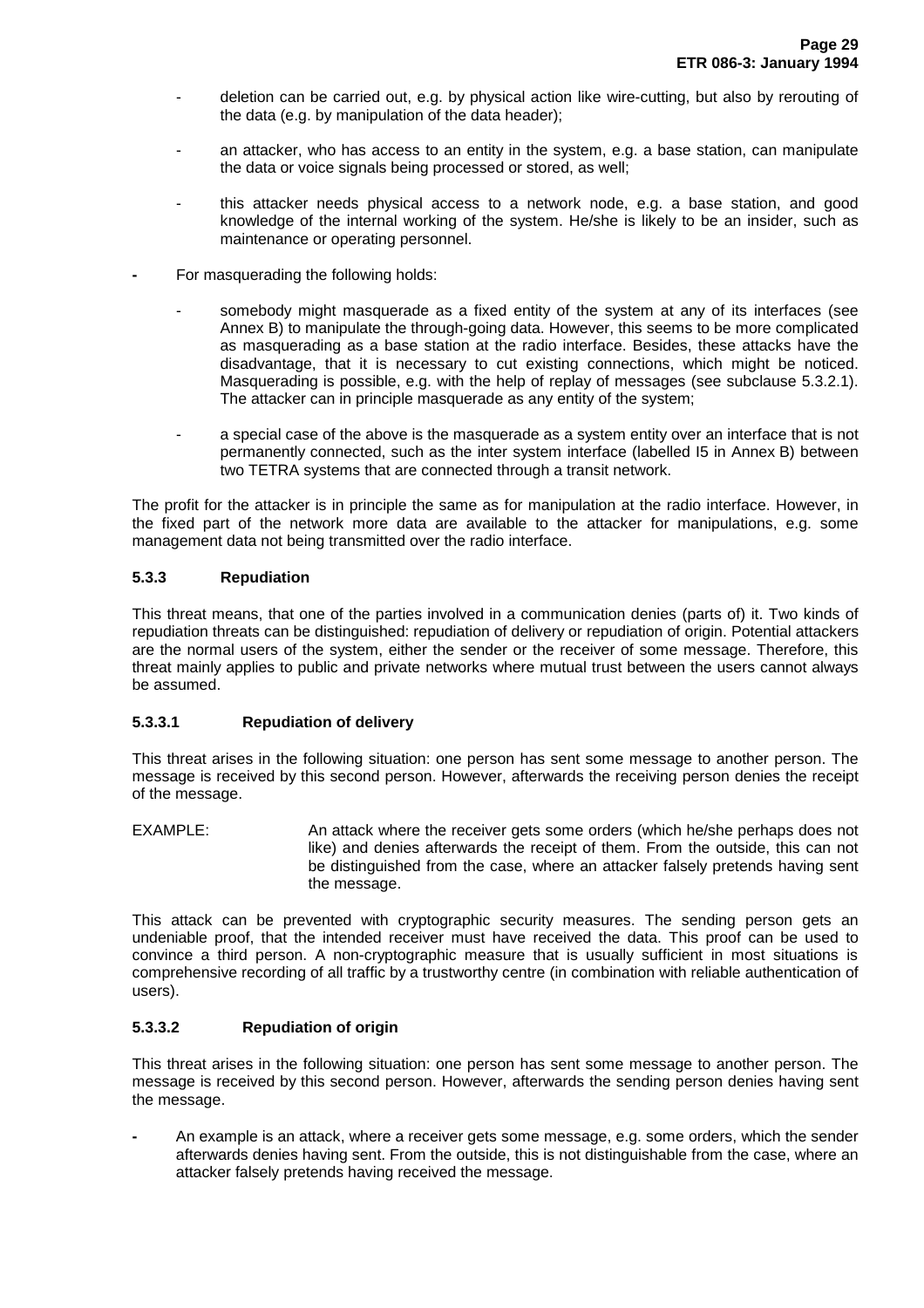## **Page 30 ETR 086-3: January 1994**

This attack can be prevented with similar cryptographic security measures as the attack concerning repudiation of delivery. In this case, the receiving person gets an undeniable proof, that the intended person has sent the data. This proof can be used to convince a third person. Comprehensive recording of all traffic by a trustworthy centre (in combination with reliable authentication of users) is an equally applicable measure, as well.

## **5.4 User related threats**

This class of threats comprises those threats that are directed at the users of the system, rather than against individual messages. The following threats can be distinguished: traffic analysis and observability.

### **5.4.1 Traffic analysis**

This threat means, that (part of) the traffic within a network can be analysed. Possible interesting information can be, e.g. the rate of messages, the length of the messages, the sender or receiver identities. It may even be interesting for the attacker to recognize, if some messages are sent at all at a certain time and at a specific interface. Methods to carry out this attack are in general the same as for interception. For this attack, the attacker is typically an outsider of the system.

Of course, encryption of the message content and as much as possible of the control data is a prerequisite for the prevention of traffic analysis. However, even if the traffic is encrypted at a low level (link-to-link), some patterns may be found and used for statistical analysis. Encryption should, therefore, be complemented by other measures like padding of messages and insertion of dummy messages.

## **5.4.2 Observability**

This threat means, that the behaviour of a specific (not necessarily known) user might be observed. The attacker will learn, e.g. when this user makes which calls from what location, to which groups he/she belongs to, which priority he/she has. Analysis of the charging information is possible, too. For an outside attacker, this threat is simply a special case of traffic analysis. However, observability also covers cases where users or operators of the system try to gather information about other users, which they are not supposed to have access to.

The major countermeasure against observability is the use of pseudonyms for anonymous sending, receiving and charging. But even if a pseudonym is used for the identification of the user to the system, the different calls of this user can be interconnected as long as the pseudonym doesn't change. If the attacker then manages to link one of these calls to a specific user (e.g. by calling him/her) he/she can link all these calls to that user.

## **5.5 System related threats**

This class comprises threats that are directed at the system as a whole or at parts of it, rather than against specific users or single messages. The following threats can be distinguished: denial of service and unauthorized use of resources. They are described in the following.

## **5.5.1 Denial of service**

This threat means, that a service is intentionally impaired or made unavailable by an unauthorized attacker from inside or outside the system. Examples for possible attacks are:

- **-** an attacker erases all messages passing through a specific interface. The methods can be the same as for manipulation;
- **-** an attacker delays messages going in one or both directions. The methods can be the same as for manipulation;
- **-** an attacker overflows the system with messages generated by him/herself. This could be done by any normal user of the system;
- **-** an attacker disconnects a node from the system either by manipulating the system configuration or by physical manipulation (e.g. wire cutting);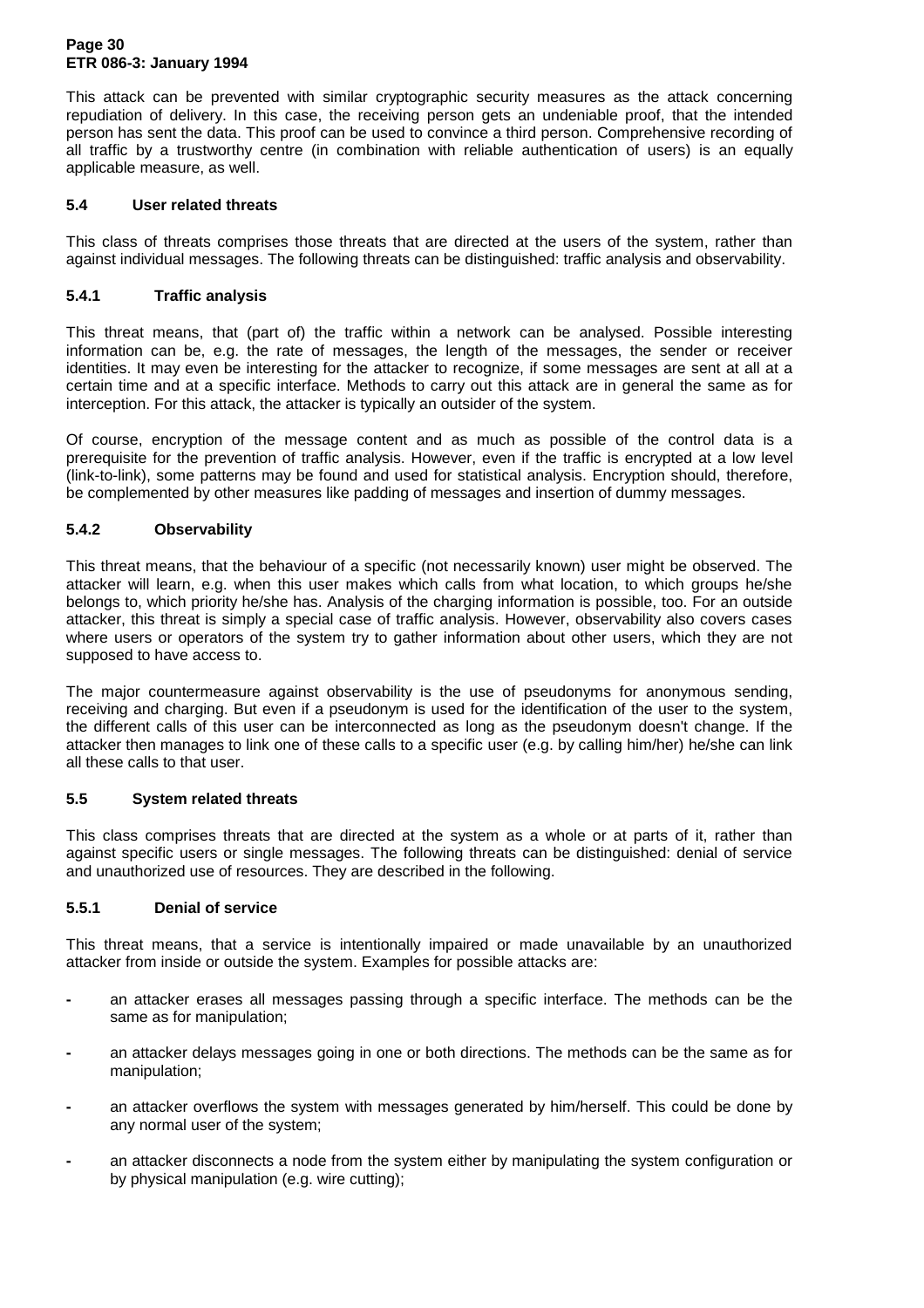- **-** an attacker jams on the radio path;
- **-** an attacker can abuse supplementary services.

It is very difficult to protect a system against the numerous possible attacks that lead to denial of service (the above list being far from complete). The most effective ways to protect the system against the effects of intentional impairment are the same that are used to ensure its general availability in the face of accidental failure, i.e. redundancy and flexibility. In addition to this, comprehensive auditing can be an effective deterrent against potential attackers.

#### **5.5.2 Un-authorized use of resources**

Two kinds of threats can be distinguished: use of prohibited resources and use of resources beyond the authorized limits. Resources are, e.g. radio channels, equipment, service or system databases.

### **5.5.2.1 Use of prohibited resources**

The user is not allowed to use the resource at all. Possible attacks can be:

- **-** an attacker can masquerade as another user and execute the access rights of this user in order to get access to prohibited resources, e.g. access to the system as a whole, or access to specific services;
- **-** an attacker can use stolen or non-type approved equipment;
- **-** an attacker with sufficient knowledge of the internal working of the system may be able to acquire additional access rights or circumvent access control mechanisms.

The most important countermeasures against this threat are reliable authentication of users and operators and a sound design and implementation of the mechanisms for administration of access rights and enforcement of access control decisions.

### **5.5.2.2 Use of resources beyond the authorized limits**

The user is allowed to use the resource, but goes beyond his/her access rights. Possible attacks can be:

- **-** an attacker might misuse some information he/she got for other purposes, e.g. the network operator or service provider can misuse some personal data of users;
- **-** an attacker who has borrowed some equipment, e.g. a mobile station, and who is allowed to use this equipment only to a certain extent can nevertheless try to excess the limits;
- **-** attacks can be directed against the objective of fair access to the system for all users. This can be done, e.g. by the misuse of priorities or by manipulating a mobile station in such a way, that it always has the first access after a collision with another mobile station on the RACH. In this way, the other users of the system have no equal chance to use the resources.

Protection against this threat requires, in addition to authentication and access control mechanisms, comprehensive auditing of critical activities in the system.

#### **5.6 Summary**

In subclauses 5.2 to 5.5 the threats and attacks that might be directed against the TETRA system have been analysed. Due to the existence of a radio interface, some attacks will be easy to perform, if no countermeasures are taken. Examples for such easy attacks are interception of data and masquerading as another user. But the other threats and attacks have to be considered carefully as well, as they may lead to a great damage for the victims.

It is the purpose of the elaboration on security objectives and requirements to decide, for which threats and attacks countermeasures have to be provided. This work will be based on this threat analysis and will take into account the specific requirements of the specific customers. Then, based on the requirements identified, the security architecture can be developed.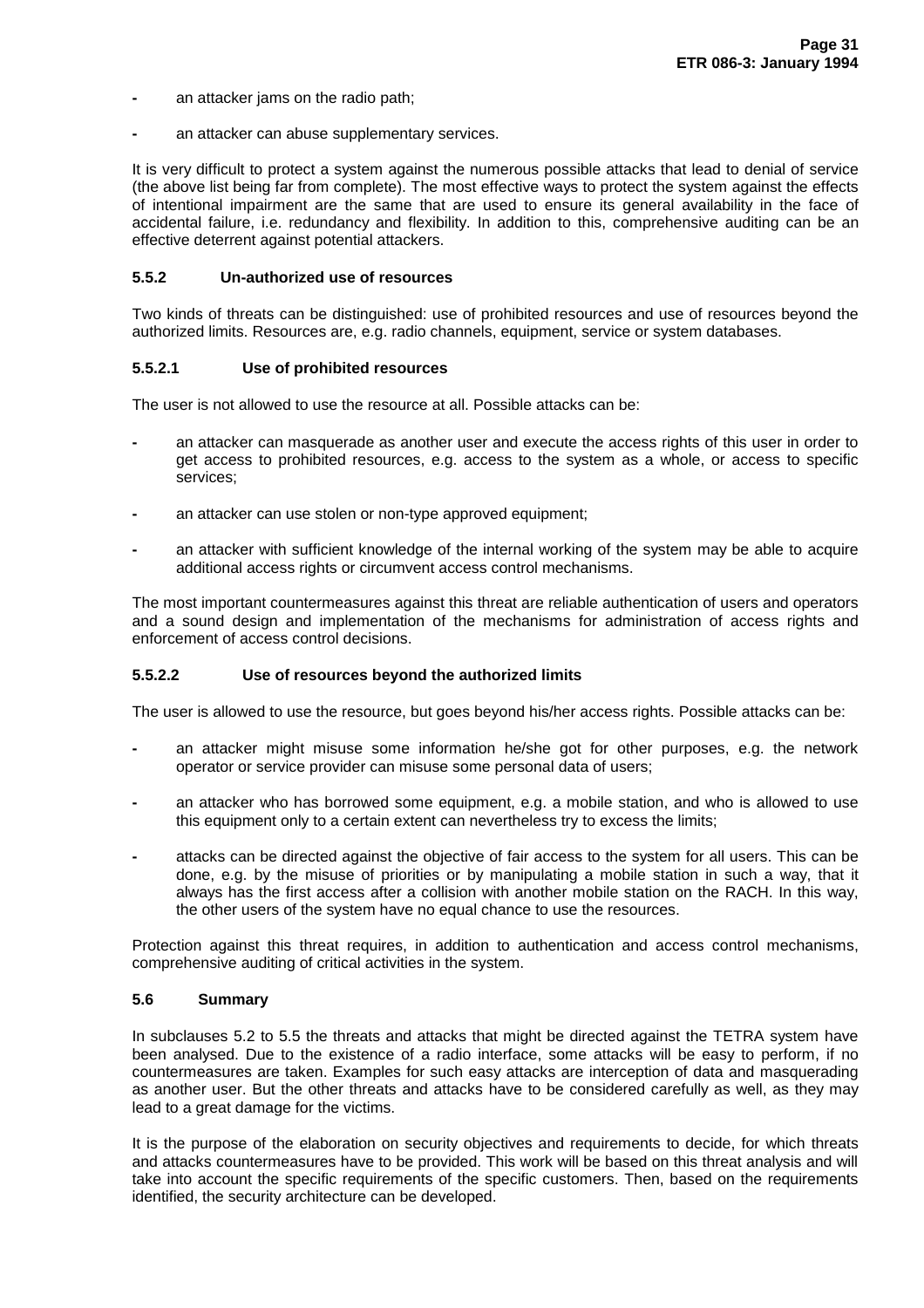## **6 Security objectives and requirements (TETRA 02.22)**

## **6.1 Introduction**

This clause gives the security objectives and requirements for TETRA.

The following players have been identified and are defined in subclause 4.7:

- network operator;
- organization manager;
- dispatcher:
- subscriber:
- user:
- owner of a mobile;
- manufacturer;
- maintenance personnel.

In this clause their security objectives and requirements are analysed. A comprehensive list of objectives and requirements is given for the above players (however, there were no objectives identified for the last two players in the list). To improve readability, listing is done separately for the following classes of security issues:

- correct charging;
- authenticity;
- confidentiality of communication:
- integrity of communication;
- privacy;
- traffic flow confidentiality;
- monitoring;
- protection of resources;
- security management;
- non-repudiation.

A survey of the security objectives is given and the players attached to them. A table that indicates the relative priorities of the security requirements for various types of TETRA networks is also included.

## **6.2 Description of objectives and requirements**

Each of the following subclauses contains a list of security objectives and requirements that apply to the respective security issue. The objectives are ordered according to the players that they are attached to. Objectives are marked with an **\_** and numbered O-x.y. After each objective, we list the requirements that can be derived from them. Requirements are marked with -> and numbered R-x.y.z.

When reading the lists of objectives and requirements, please keep the following points in mind:

- 1) objectives and requirements concerning incontestable charging are not considered;
- 2) Direct Mode (DM) is not covered in this ETR;
- 3) the objectives and requirements of the dispatcher, when involved in a communication, are the same as those of a user;
- 4) in many cases the same requirements are held by various players, however, they are not always repeated.

## **6.2.1 Correct charging**

To ensure correct charging is an important security objective, mainly for public systems. The term is meant to comprise the possibly conflicting requirements of the charging entity on one hand and the entities being charged on the other hand.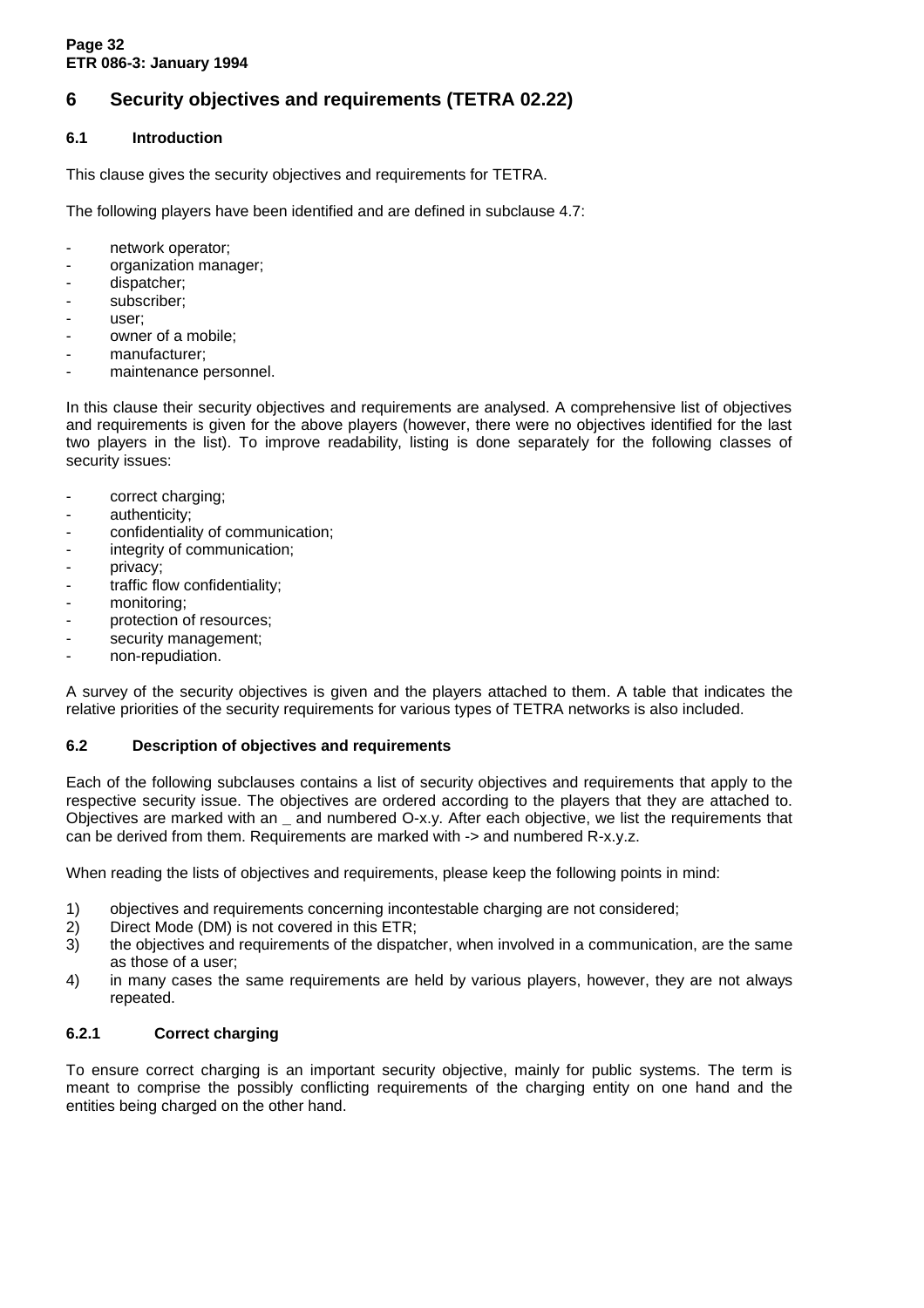| Network operator:     |               | charges<br>towards<br>wants<br>to<br>secure<br>subscribers:                                   | $O-1.1$     |
|-----------------------|---------------|-----------------------------------------------------------------------------------------------|-------------|
|                       | $\rightarrow$ | Registration of the subscribers                                                               | $R-1.1.1$   |
|                       | $\rightarrow$ | Authentication of the subscribers                                                             | $R-1.1.2$   |
|                       | $\rightarrow$ | Correct measurement of type and duration of<br>the calls (traffic logs)                       | $R - 1.1.3$ |
|                       | $\rightarrow$ | Protection against masquerading of (part of)<br>the network                                   | $R-1.1.4$   |
|                       |               | wants to secure charges towards other<br>network operators:                                   | $O-1.2$     |
|                       | $\rightarrow$ | Authentication of other network operators via<br><b>ISI</b> interface                         | $R-1.2.1$   |
|                       | →             | Authentication of subscribers via ISI                                                         | $R-1.2.2$   |
|                       | $\rightarrow$ | Integrity (and confidentiality) of<br>charging<br>information                                 | $R-1.2.3$   |
|                       |               | wants to check charging by other network<br>operators:                                        | $O-1.3$     |
|                       | $\rightarrow$ | Secure information concerning type and<br>duration of the calls (traffic logs, statistics)    | $R - 1.3.1$ |
|                       | $\rightarrow$ | Check quality of the authentication procedure<br>by the other network operators               | $R-1.3.2$   |
| Organization manager: |               | wants to check charging concerning his<br>organization:                                       | $O-1.4$     |
|                       | $\rightarrow$ | Secure information concerning type<br>and<br>duration of the calls (traffic logs, statistics) | $R-1.4.1$   |
|                       | $\rightarrow$ | Check quality of the authentication procedure<br>by network operator                          | $R-1.4.2$   |
| Subscriber:           |               | wants to check charging concerning his<br>users:                                              | $O-1.5$     |
|                       | $\rightarrow$ | Correct measurement of type and duration of<br>the call                                       | $R-1.5.1$   |
|                       | $\rightarrow$ | Registration and authentication                                                               | $R-1.5.2$   |
| User:                 |               | wants to check charging concerning his<br>calls:                                              | $O-1.6$     |
|                       | $\rightarrow$ | Secure advice of charge                                                                       | $R-1.6.1$   |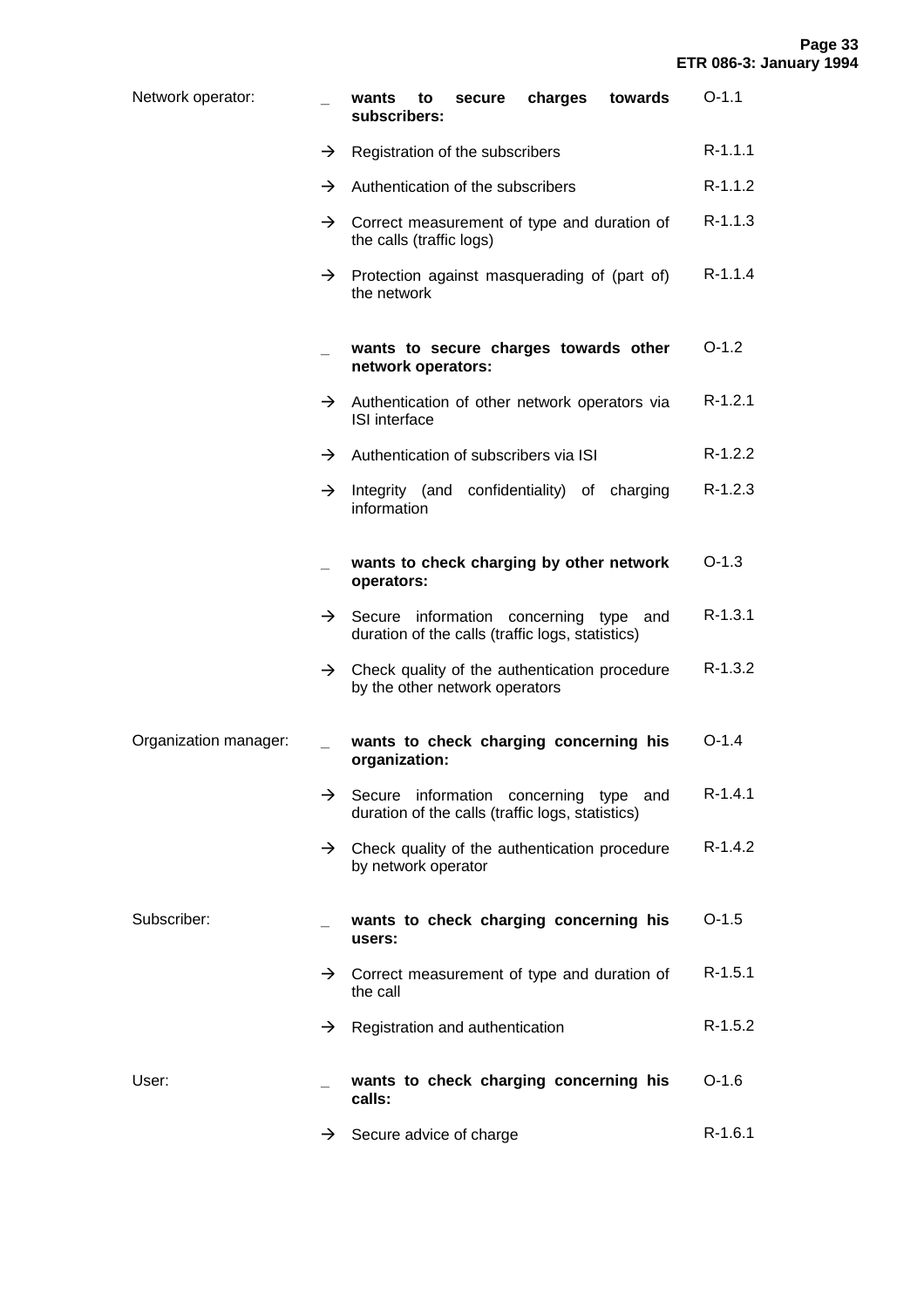## **6.2.2 Authenticity**

Authentication of an entity means that a proof of the true identity of that entity is received. To ensure the authenticity of the communicating entities is one of the most basic security objectives in any communication system. There are many different objectives and requirements by each of the various players.

| Network operator:     |               | wants to authenticate the organization<br>manager:                     | $O-2.1$     |
|-----------------------|---------------|------------------------------------------------------------------------|-------------|
|                       | $\rightarrow$ | Authentication of organization manager                                 | $R-2.1.1$   |
|                       |               | authenticate other<br>network<br>wants<br>to<br>operators:             | $O-2.2$     |
|                       | $\rightarrow$ | Mutual authentication of network operators                             | $R-2.2.1$   |
| Organization manager: |               | wants to authenticate the users:                                       | $O-2.3$     |
|                       | $\rightarrow$ | Authentication of users                                                | $R - 2.3.1$ |
| Dispatcher:           |               | wants to authenticate the users:                                       | $O - 2.4$   |
|                       | $\rightarrow$ | Check quality of authentication mechanism<br>from the network operator | $R-2.4.1$   |
|                       | $\rightarrow$ | Receive reports on authentication failures of<br>users                 | $R-2.4.2$   |
|                       |               | wants to authenticate group membership:                                | $O-2.5$     |
|                       | $\rightarrow$ | Registration of group members, incl. late entry                        | $R-2.5.1$   |
|                       | $\rightarrow$ | Group management tools                                                 | $R-2.5.2$   |
|                       |               | Secure dynamic group number reassignment                               |             |
|                       | $\rightarrow$ | Security of remote change of parameters in<br>the mobile               | $R-2.5.3$   |
|                       | →             |                                                                        | $R-2.5.4$   |
|                       |               | authenticate<br>external<br>wants<br>to<br>connections:                | $O-2.6$     |
|                       | →             | Authentication of communication partners for<br>outgoing calls         | $R-2.6.1$   |
|                       | $\rightarrow$ | Authentication of communication partners for<br>incoming calls         | $R-2.6.2$   |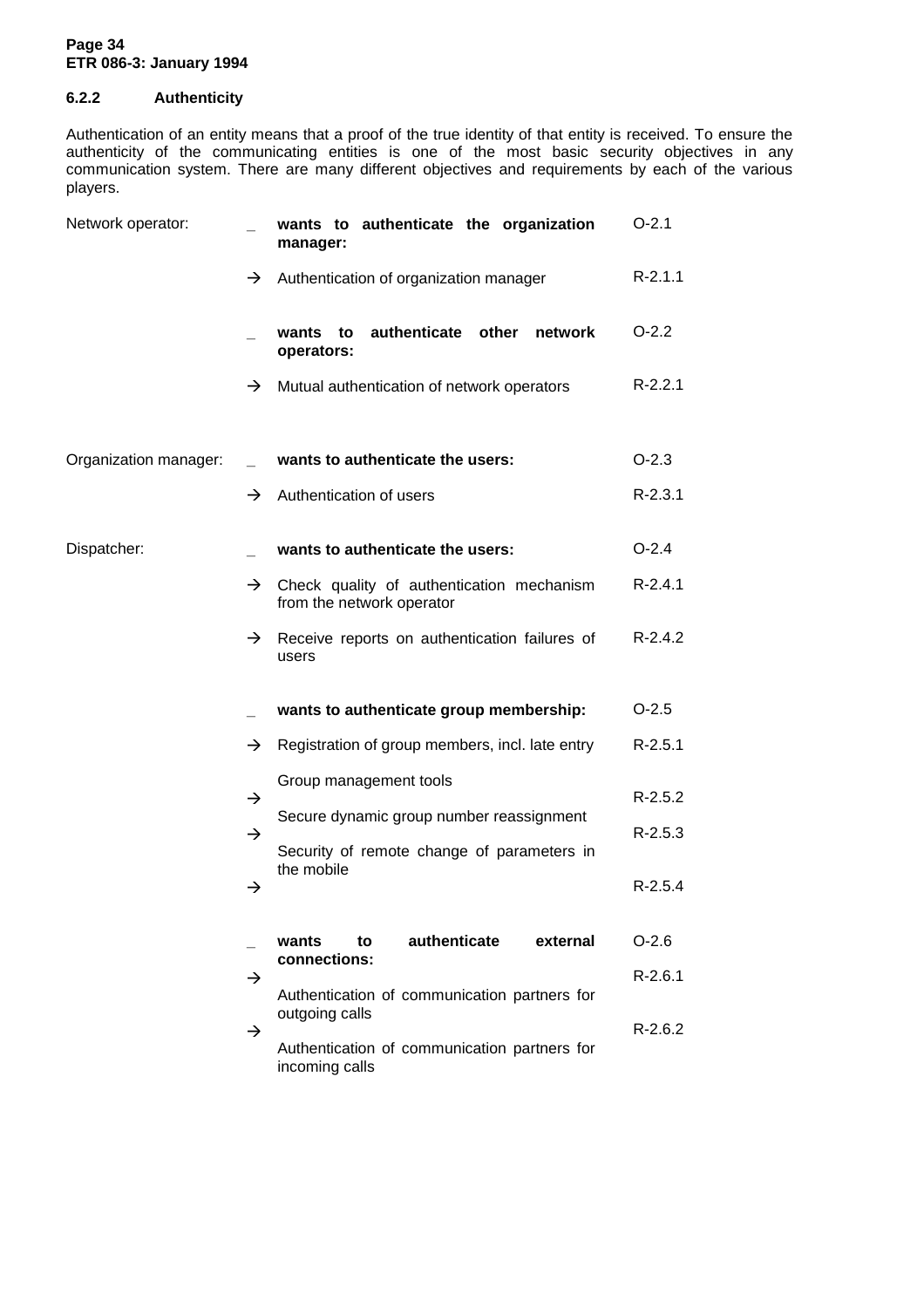| Subscriber:        |               | authenticate<br>his<br>wants<br>to<br>users<br>οf<br>subscription:                                                     | $O-2.7$     |
|--------------------|---------------|------------------------------------------------------------------------------------------------------------------------|-------------|
|                    |               | $\rightarrow$ Authentication of the users of his subscription<br>(local, e.g. by a smart card with a PIN)              | $R-2.7.1$   |
| User:              |               | wants to authenticate the network:                                                                                     | $O-2.8$     |
|                    | $\rightarrow$ | Terminal should authenticate network entities<br>(e.g. to prevent an illegal base station to<br>disable legal mobiles) | $R - 2.8.1$ |
|                    |               | wants to authenticate communication<br>partners:                                                                       | $O-2.9$     |
|                    | $\rightarrow$ | end-to-end authentication<br>Mutual<br>of<br>the<br>communication partner)                                             | $R-2.9.1$   |
| Owner of a mobile: |               | wants the network to authenticate the<br>mobile (e.g. to prevent misuse):                                              | $O-2.10$    |
|                    | $\rightarrow$ | Authentication of mobiles by the network                                                                               | $R-2.10.1$  |
|                    |               | wants the mobile to authenticate the user:                                                                             | $O-2.11$    |
|                    | →             | Authentication of user by the mobile                                                                                   | $R-2.11.1$  |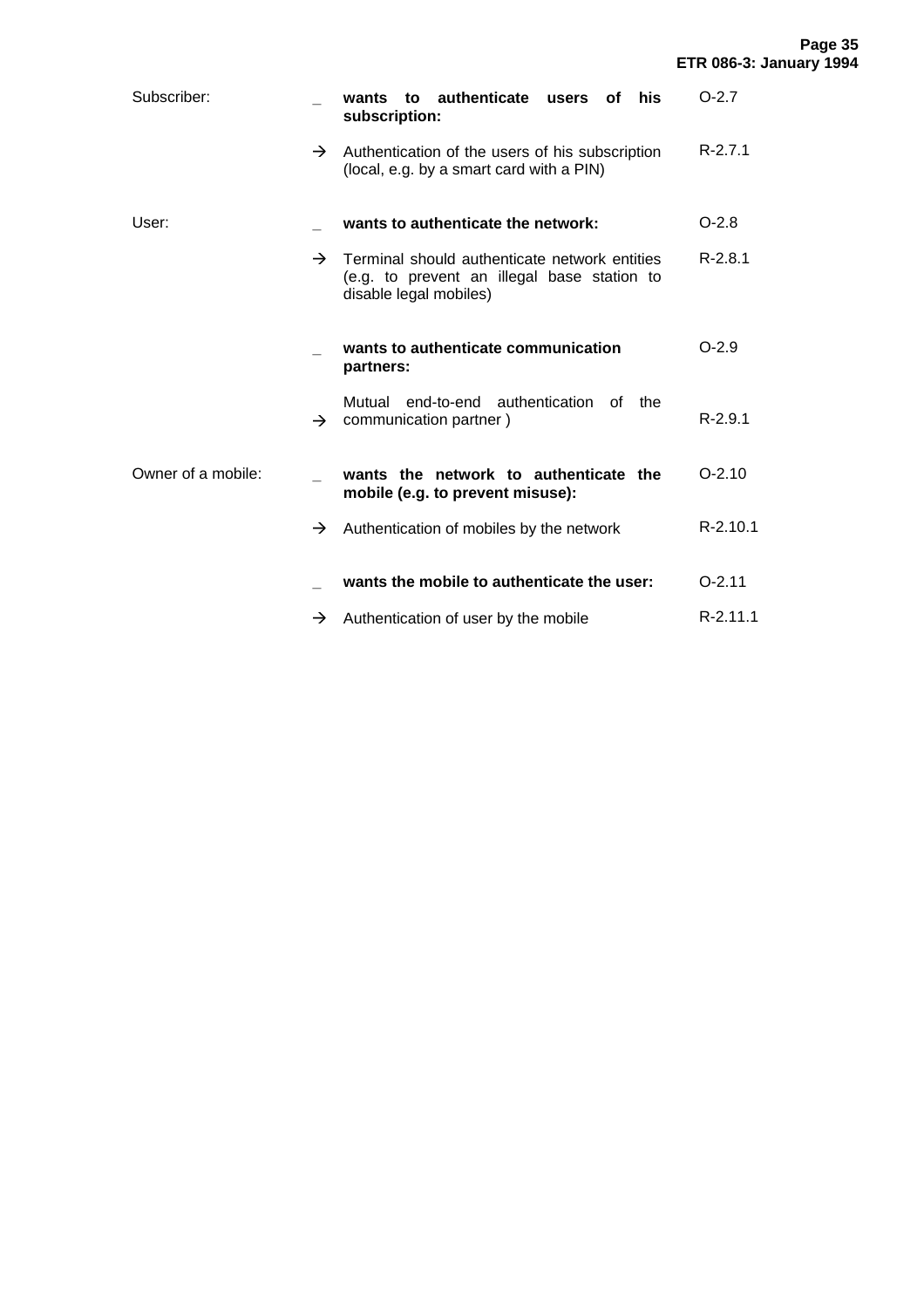## **6.2.3 Confidentiality of communication**

Confidentiality of communication is provided if the messages transmitted over the system cannot be read by anybody but the intended receivers. A reasonable level of confidentiality is required in any modern radio communication system. High level confidentiality is particularly needed in private systems used by public safety organizations.

| Network operator:     |               | wants to ensure the confidentiality of<br>control and management information:    | $O-3.1$     |
|-----------------------|---------------|----------------------------------------------------------------------------------|-------------|
|                       | $\rightarrow$ | Encryption of the control channel at the air-<br>interface                       | $R - 3.1.1$ |
|                       | $\rightarrow$ | Encryption of the control and management<br>information within the fixed network | $R - 3.1.2$ |
| Organization manager: |               | wants to ensure the confidentiality of<br>communication in his organization:     | $O-3.2$     |
|                       |               | $\rightarrow$ Encryption of the user channel at the air-<br>interface            | $R - 3.2.1$ |
|                       | $\rightarrow$ | End-to-end encryption of voice and data                                          | $R - 3.2.2$ |
| Dispatcher:           |               | wants to ensure the confidentiality of<br>communication in his group:            | $O-3.3$     |
|                       | $\rightarrow$ | Prevention of users' bypassing the security<br>functionality                     | $R - 3.3.1$ |
| User:                 |               | wants to ensure the confidentiality of his<br>communication:                     | $O-3.4$     |
|                       | $\rightarrow$ | Encryption of the user channel at the air-<br>interface                          | $R - 3.4.1$ |
|                       |               | $\rightarrow$ End-to-end encryption of voice and data                            | $R - 3.4.2$ |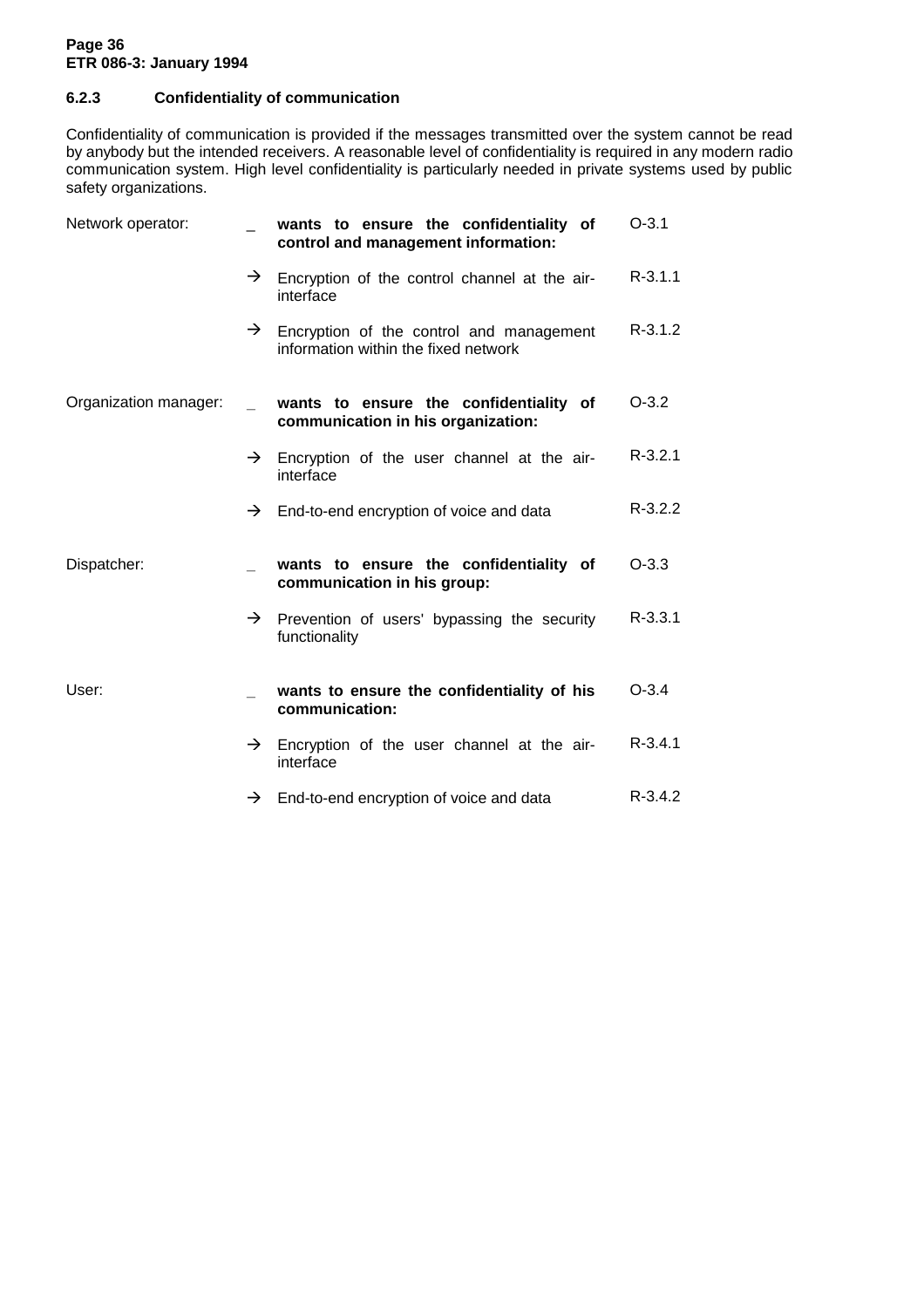## **6.2.4 Integrity of communication**

Integrity of communication is provided if the messages transmitted over a system cannot be (accidentally or intentionally) be modified without the receiver's notice. A reasonable level of integrity is required in any modern radio communication system. High level integrity is particularly needed in private systems used by public safety organizations. As there are more possibilities for the manipulation of data than of voice signals, integrity requirements are more important for data communications.

| Network operator:     |               | wants to ensure the integrity of control<br>and management information:                                    | $O - 4.1$   |
|-----------------------|---------------|------------------------------------------------------------------------------------------------------------|-------------|
|                       | $\rightarrow$ | Integrity check of the control channel at the<br>air-interface                                             | $R-4.1.1$   |
|                       | $\rightarrow$ | Integrity<br>check<br>0f<br>the<br>and<br>control<br>management information within the<br>fixed<br>network | $R - 4.1.2$ |
| Organization manager: |               | the<br>wants<br>integrity<br>οf<br>to<br>ensure<br>communication in his organization:                      | $O - 4.2$   |
|                       | $\rightarrow$ | Integrity check of the user channel at the air-<br>interface                                               | $R-4.2.1$   |
|                       | $\rightarrow$ | End-to-end integrity check of data                                                                         | $R-4.2.2$   |
| Dispatcher:           |               | integrity<br>the<br><b>of</b><br>wants<br>to<br>ensure<br>communication in his group:                      | $O - 4.3$   |
|                       | $\rightarrow$ | Prevention of users' bypassing the security<br>functionality                                               | $R - 4.3.1$ |
| User:                 |               | wants to ensure the integrity of his<br>communication:                                                     | $O - 4.4$   |
|                       | $\rightarrow$ | Integrity check of the user channel at the air-<br>interface                                               | $R-4.4.1$   |
|                       | $\rightarrow$ | End-to-end integrity check of data                                                                         | $R - 4.4.2$ |
|                       | $\rightarrow$ | Prevention of replay for voice                                                                             | $R-4.4.3$   |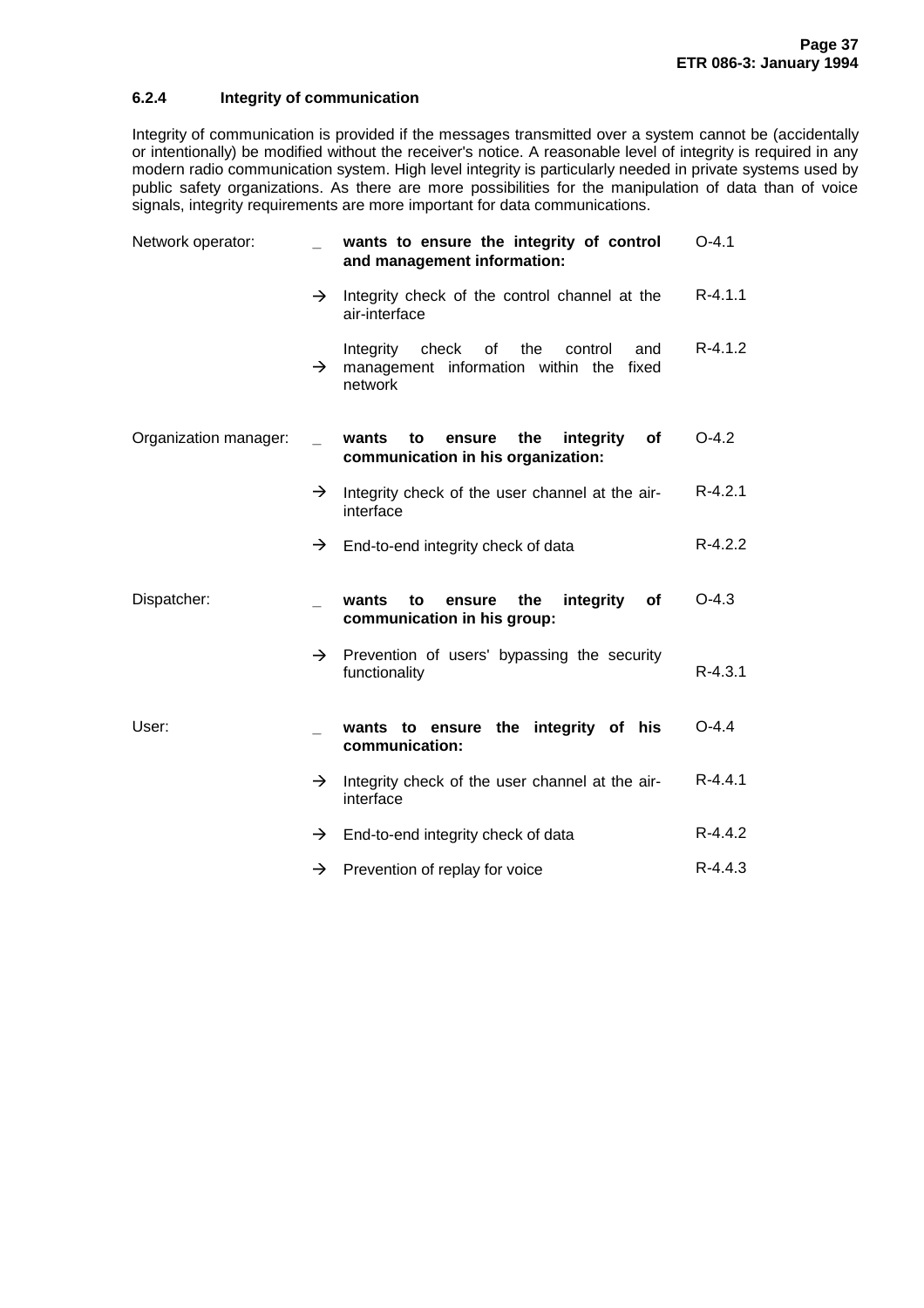## **6.2.5 Privacy**

Any communication system has to ensure the privacy of the persons using or operating it, i.e. to prevent misuse of data concerning persons. Due to legal demands, this set of requirements is particularly important in public systems.

| Network operator:     |               | has to protect information related to<br>persons according to legal demands: | $O-5.1$     |
|-----------------------|---------------|------------------------------------------------------------------------------|-------------|
|                       | $\rightarrow$ | Access control to data bases containing<br>personal information              | $R - 5.1.1$ |
|                       | $\rightarrow$ | Confidentiality of personal information when<br>transmitted                  | $R - 5.1.2$ |
|                       | $\rightarrow$ | Monitoring of forwarding and processing of<br>personal information           | $R-5.1.3$   |
| Organization manager: |               | has to protect information related to<br>persons within his organization:    | $O-5.2$     |
|                       | →             | Access control to organization data bases                                    | $R-5.2.1$   |
|                       | $\rightarrow$ | Confidentiality of personal information when<br>transmitted                  | $R-5.2.2$   |
|                       | $\rightarrow$ | Monitoring of forwarding and processing of<br>personal information           | $R - 5.2.3$ |
| Subscriber:           |               | wants his personal information to be<br>protected:                           | $O-5.3$     |
|                       | $\rightarrow$ | Access control to subscriber data base                                       | $R - 5.3.1$ |
|                       | $\rightarrow$ | Confidentiality of subscriber information when<br>transmitted                | $R-5.3.2$   |
| User:                 |               | wants his personal information to be<br>protected:                           | $O-5.4$     |
|                       | $\rightarrow$ | Access control to user data base (including<br>SIM)                          | $R-5.4.1$   |
|                       | $\rightarrow$ | Confidentiality of user information when<br>transmitted                      | $R-5.4.2$   |
|                       |               | wants to protect his identity while using<br>the system:                     | $O-5.5$     |
|                       | $\rightarrow$ | Non-exposure of identity at the air interface                                | $R-5.5.1$   |
|                       | $\rightarrow$ | Possibility of anonymous call                                                | $R-5.5.2$   |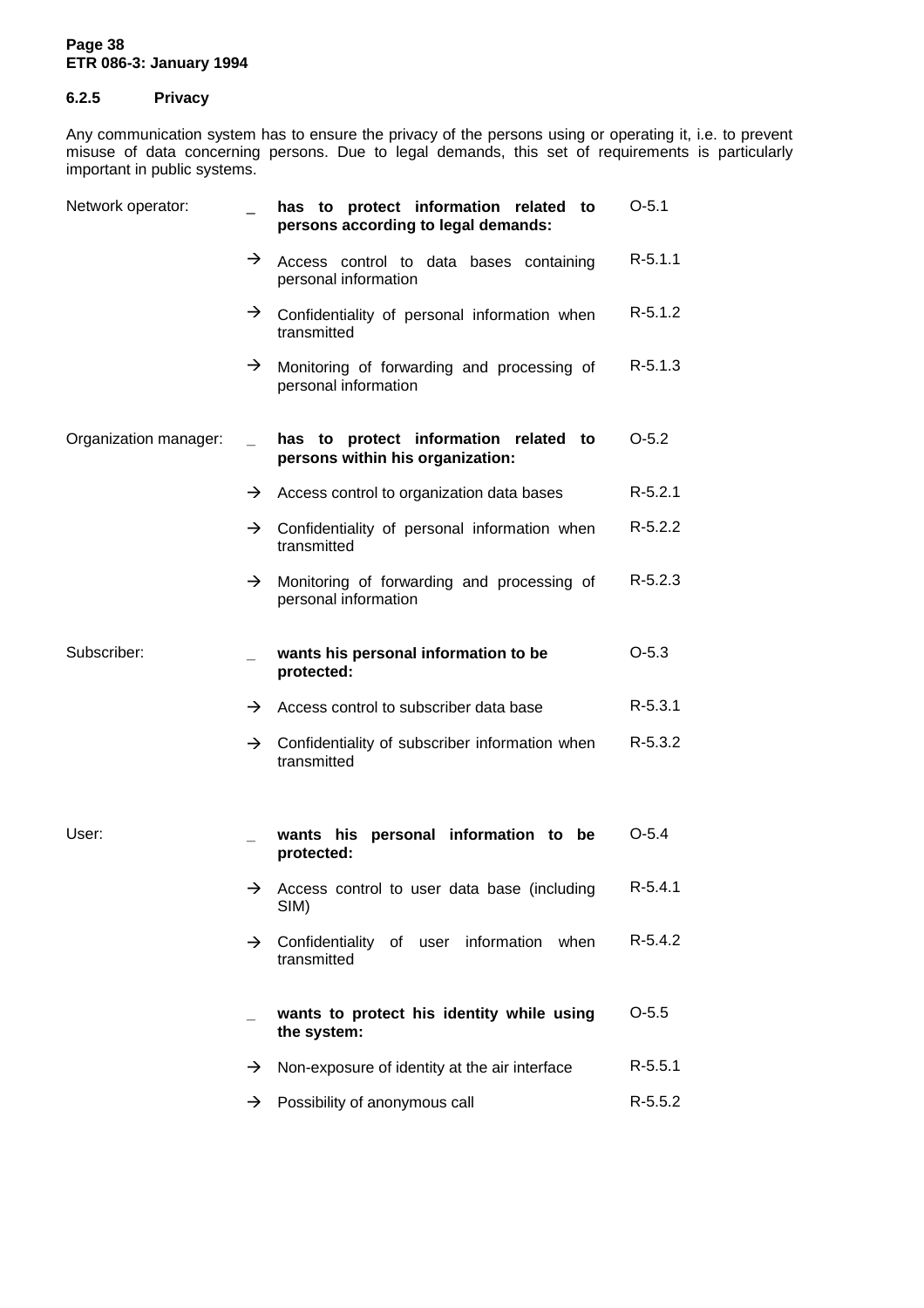|                      |               | wants to protect his location while using<br>the system:    | $O-5.6$     |
|----------------------|---------------|-------------------------------------------------------------|-------------|
|                      | $\rightarrow$ | Non-exposure of location information to<br>network provider | $R - 5.6.1$ |
| Owner of the mobile: |               | wants his personal information to be<br>protected:          | $O-5.7$     |
|                      | $\rightarrow$ | Access control to mobile data base                          | $R - 5.7.1$ |

## **6.2.6 Traffic flow confidentiality**

Traffic flow confidentiality is aimed to prevent the disclosure of information that can be inferred from observing traffic patterns, even in the presence of encryption of the message contents. It is typically required in high level security systems, such as private mobile communication systems operated by public required in high level security systems, such as private mobile communication systems operated by public safety organizations.

| Organization manager: |               | wants to ensure traffic flow confidentiality<br>within the organization                  | $O-6.1$     |
|-----------------------|---------------|------------------------------------------------------------------------------------------|-------------|
|                       |               |                                                                                          | $R - 6.1.1$ |
|                       | $\rightarrow$ | Provision and management of covert identities<br>for users, user groups, and subscribers |             |
|                       | →             | Confidentiality of control information                                                   | $R-6.1.2$   |
|                       |               |                                                                                          |             |
| Dispatcher:           |               | wants to ensure traffic flow confidentiality<br>within the group                         | $O-6.2$     |
|                       | $\rightarrow$ | Provision and management of covert identities<br>for users and user groups               | $R-6.2.1$   |
|                       | →             | Confidentiality of control information                                                   | $R-6.2.2$   |
| User:                 |               | wants to ensure traffic flow confidentiality                                             | $O-6.3$     |
|                       |               | of his own traffic                                                                       |             |
|                       | →             | Confidentiality of control information                                                   | $R - 6.3.1$ |
|                       | →             | Traffic padding                                                                          | $R-6.3.2$   |
|                       | →             | Generation of dummy traffic                                                              | $R-6.3.3$   |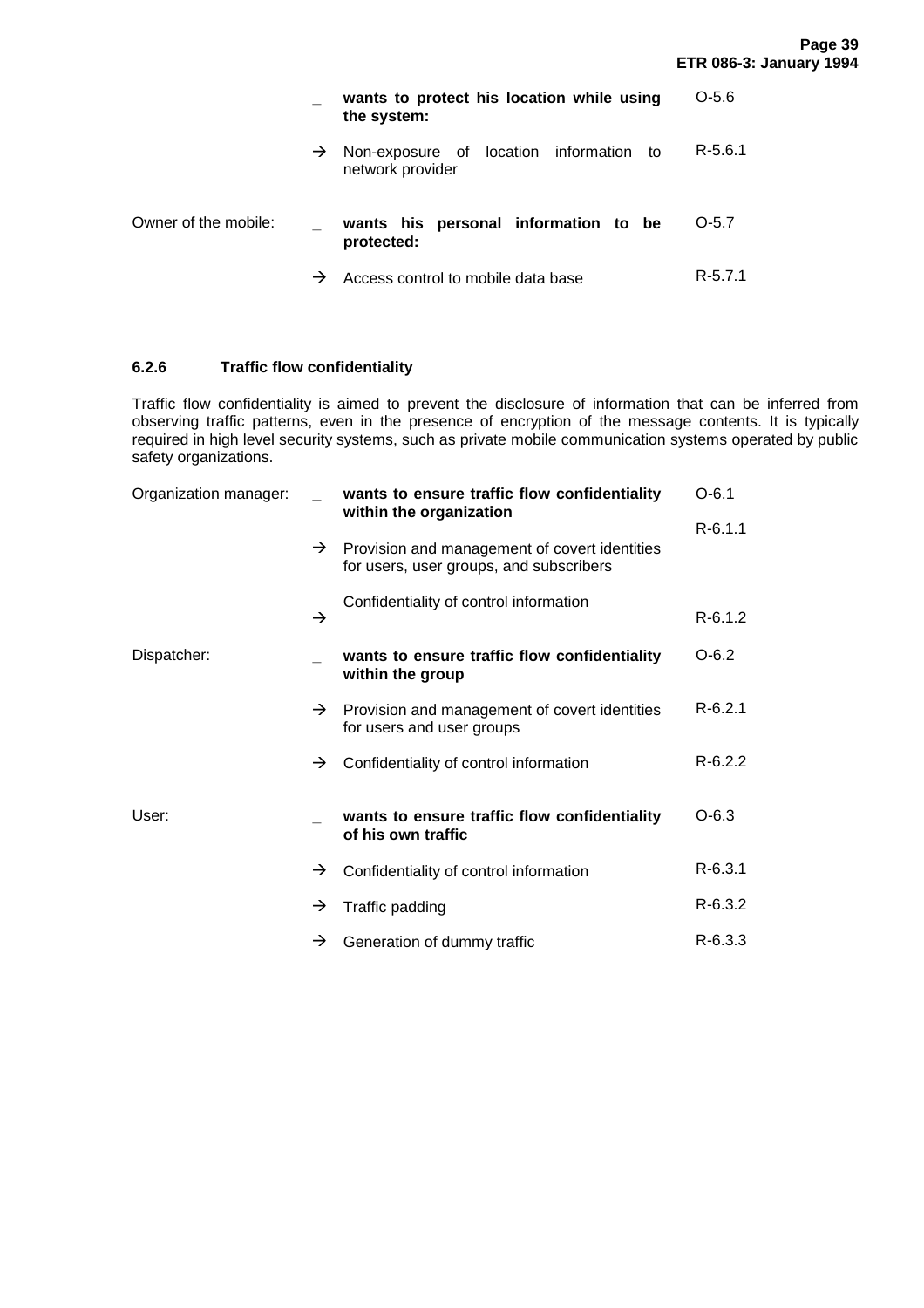## **6.2.7 Monitoring**

The ability to monitor the traffic and the communication in the network is a routine requirement for private mobile radio systems. To a more limited extent it applies to public systems, as well. Monitoring is partly in opposition to other security requirements, particularly confidentiality and privacy.

| Organization manager: |               | wants to monitor the traffic and the<br>communication of his organization:                        | $O - 7.1$   |
|-----------------------|---------------|---------------------------------------------------------------------------------------------------|-------------|
|                       |               | $\rightarrow$ Authentication of organization manager for<br>monitoring                            | $R - 7.1.1$ |
|                       |               | $\rightarrow$ Provision for legal access to encrypted traffic                                     | $R - 7.1.2$ |
|                       | $\rightarrow$ | Reports from the network operator on user<br>traffic of his organization                          | $R - 7.1.3$ |
| Dispatcher:           |               | wants to monitor the traffic<br>and the<br>communication of his group(s):                         | $O - 7.2$   |
|                       |               | $\rightarrow$ Authentication of dispatcher for monitoring or<br>logging of actions                | $R - 7.2.1$ |
|                       |               | $\rightarrow$ Provision for legal access to encrypted traffic                                     | $R - 7.2.2$ |
| User:                 |               | wants to monitor the traffic and the<br>communication of his or other groups,<br>when authorized: | $O - 7.3$   |
|                       |               | $\rightarrow$ Provision for legal access to encrypted traffic                                     | $R - 7.3.1$ |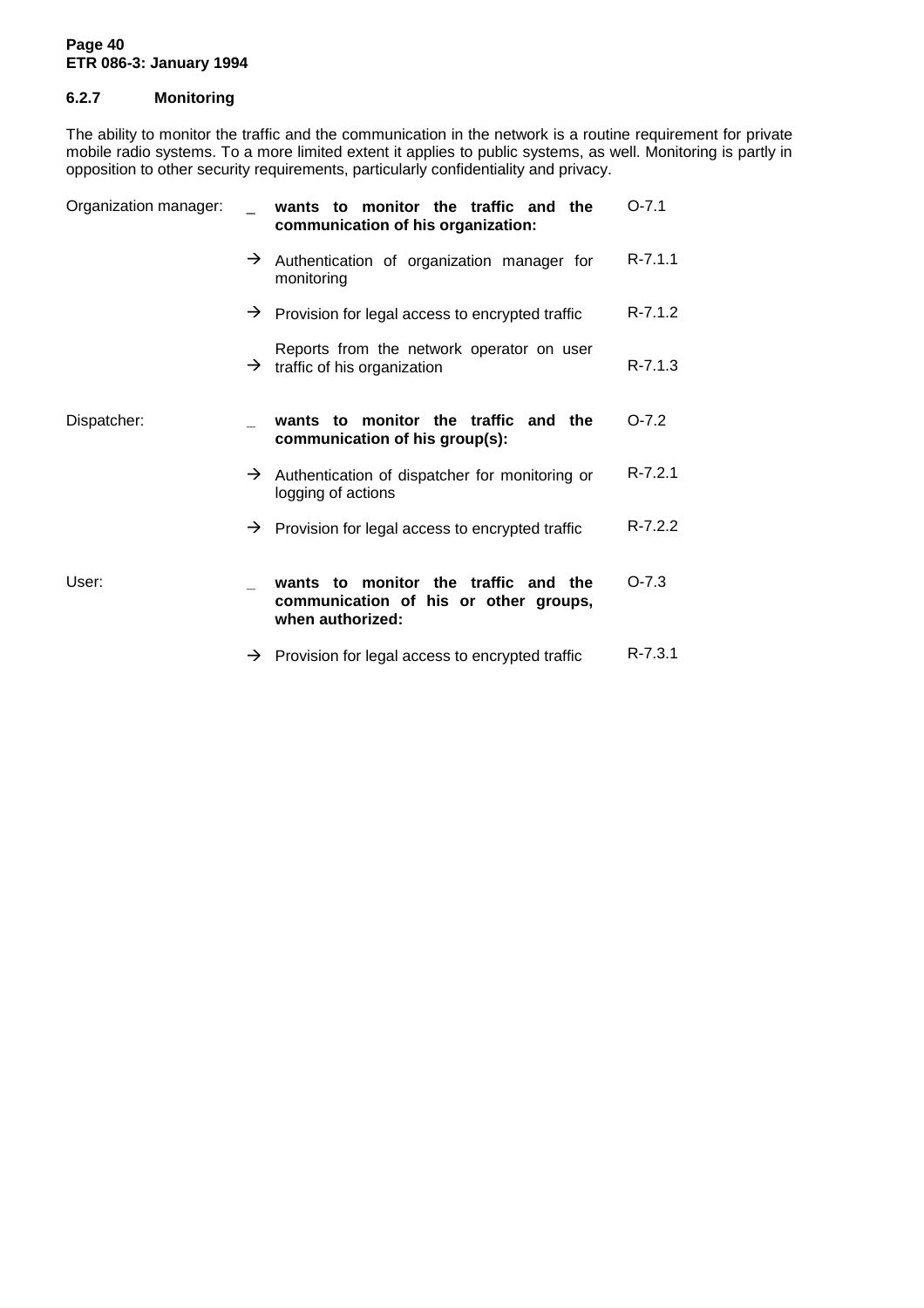## **6.2.8 Protection of resources**

Protection of resources comprises a very large set of requirements, mainly connected to the field of system reliability rather than security. The following objectives and requirements are those, which are expected to have a potential impact on the design of the security architecture.

| Network operator:     |               | wants to protect the infrastructure of the<br>system:                                 | $O-8.1$     |
|-----------------------|---------------|---------------------------------------------------------------------------------------|-------------|
|                       | $\rightarrow$ | Protection<br>against<br>unauthorized<br>use of<br>services                           | $R-8.1.1$   |
|                       | $\rightarrow$ | Protection against unauthorized use of radio<br>resources (e.g. misuse of priorities) | $R-8.1.2$   |
|                       | $\rightarrow$ | Access control to databases                                                           | $R - 8.1.3$ |
|                       | $\rightarrow$ | Knowledge of the state of every part of the<br>infrastructure                         | $R-8.1.4$   |
|                       | $\rightarrow$ | for configuration/network<br>Access<br>control<br>management                          | $R-8.1.5$   |
|                       | $\rightarrow$ | Protection of radio channels (particularly<br>control channels) against jamming       | $R-8.1.6$   |
|                       | $\rightarrow$ | Fall-back mode of security in case of network<br>degradation                          | $R-8.1.7$   |
|                       | →             | Disabling of terminals                                                                | $R - 8.1.8$ |
|                       |               |                                                                                       |             |
| Organization manager: |               | wants to be able to control the use of<br>services                                    | $O-8.2$     |
|                       | $\rightarrow$ | Management of authorization                                                           | $R - 8.2.1$ |
|                       | $\rightarrow$ | Enforcement of authorization                                                          | $R-8.2.2$   |
| Dispatcher:           |               | wants to be able to control the use of<br>services                                    | $O-8.3$     |
|                       | $\rightarrow$ | Real-time control and enforcement                                                     | $R - 8.3.1$ |
|                       | →             | Barring of incoming and outgoing external<br>calls                                    | $R-8.3.2$   |
|                       | $\rightarrow$ | Authorization of calls by dispatcher                                                  | $R - 8.3.3$ |
|                       | →             | Disabling of terminals                                                                | $R-8.3.4$   |
| Subscriber:           |               | wants to protect the use of his account                                               | $O-8.4$     |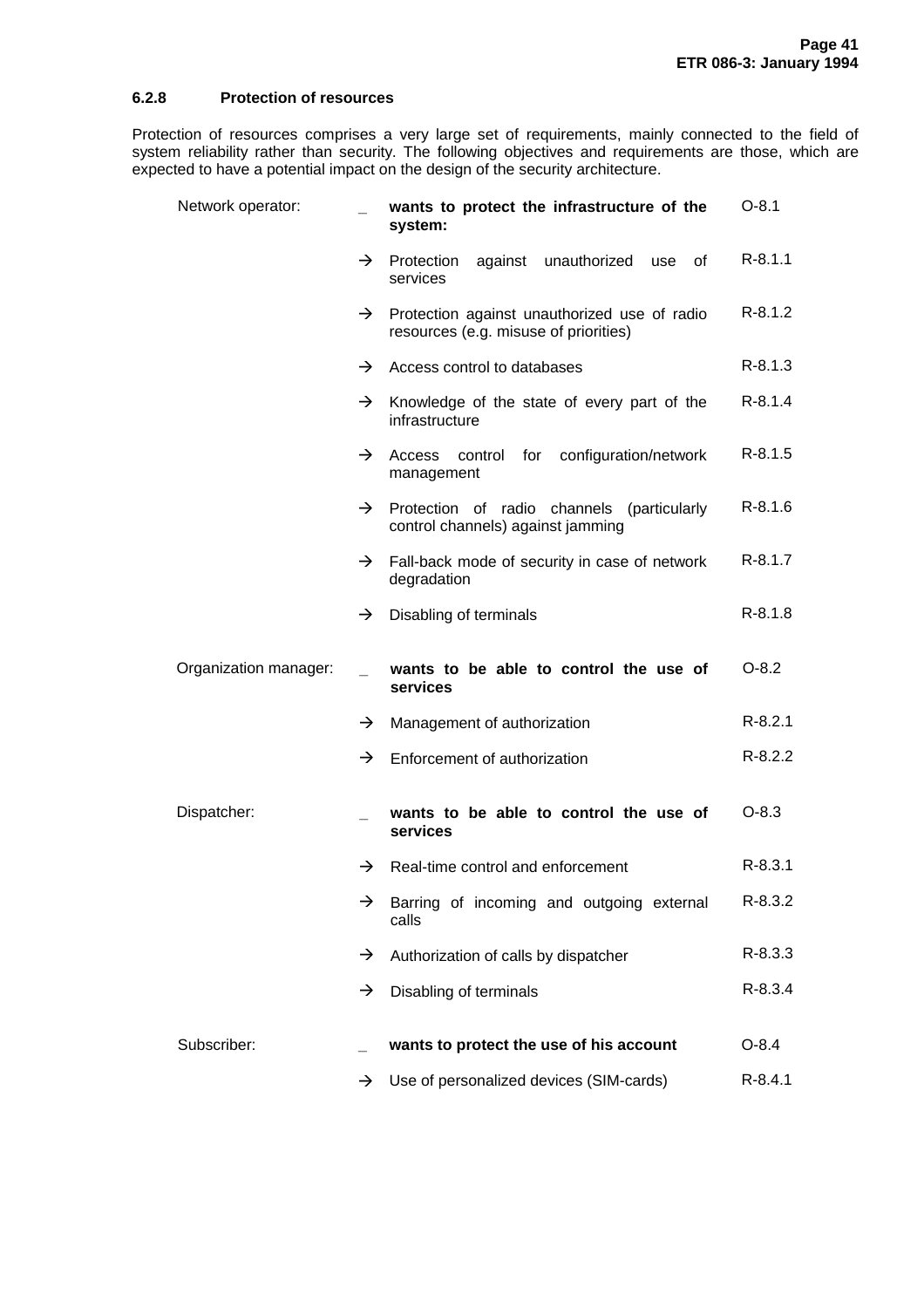| Owner of the mobile: | wants to protect his mobile                                          | $O-8.5$ |
|----------------------|----------------------------------------------------------------------|---------|
|                      | $\rightarrow$ Protection against misuse of stolen or lost<br>mobiles | R-8.5.1 |
|                      | $\rightarrow$ Blacklist management                                   | R-8.5.2 |

## **6.2.9 Security management**

The complex security functions within the network call for sophisticated control and management. The management functions are security critical themselves and, therefore, subject to security requirements.

| Network operator:     |               | wants to be informed about status of<br>security within the network:                                       | $O-9.1$   |
|-----------------------|---------------|------------------------------------------------------------------------------------------------------------|-----------|
|                       | $\rightarrow$ | Recording of security relevant information                                                                 | $R-9.1.1$ |
|                       | $\rightarrow$ | Alarm functions for security relevant events                                                               | $R-9.1.2$ |
|                       | $\rightarrow$ | Intrusion detection                                                                                        | $R-9.1.3$ |
|                       | $\rightarrow$ | Jamming detection                                                                                          | $R-9.1.4$ |
|                       |               | wants to be able to control the security<br>functions within the network:                                  | $O-9.2$   |
|                       | $\rightarrow$ | Customisation of security functions to users'<br>needs                                                     | $R-9.2.1$ |
|                       | $\rightarrow$ | Adaptation of security functions to current<br>situation                                                   | $R-9.2.2$ |
| Organization manager: |               | wants to be informed about status of<br>security within the network, in particular<br>end-to-end security: | $O-9.3$   |
|                       | $\rightarrow$ | Recording of security relevant information                                                                 | $R-9.3.1$ |
|                       |               | wants to be able to control end-to-end<br>security:                                                        | $O-9.4$   |
|                       | $\rightarrow$ | Adaptation of security functions to current<br>situation                                                   | $R-9.4.1$ |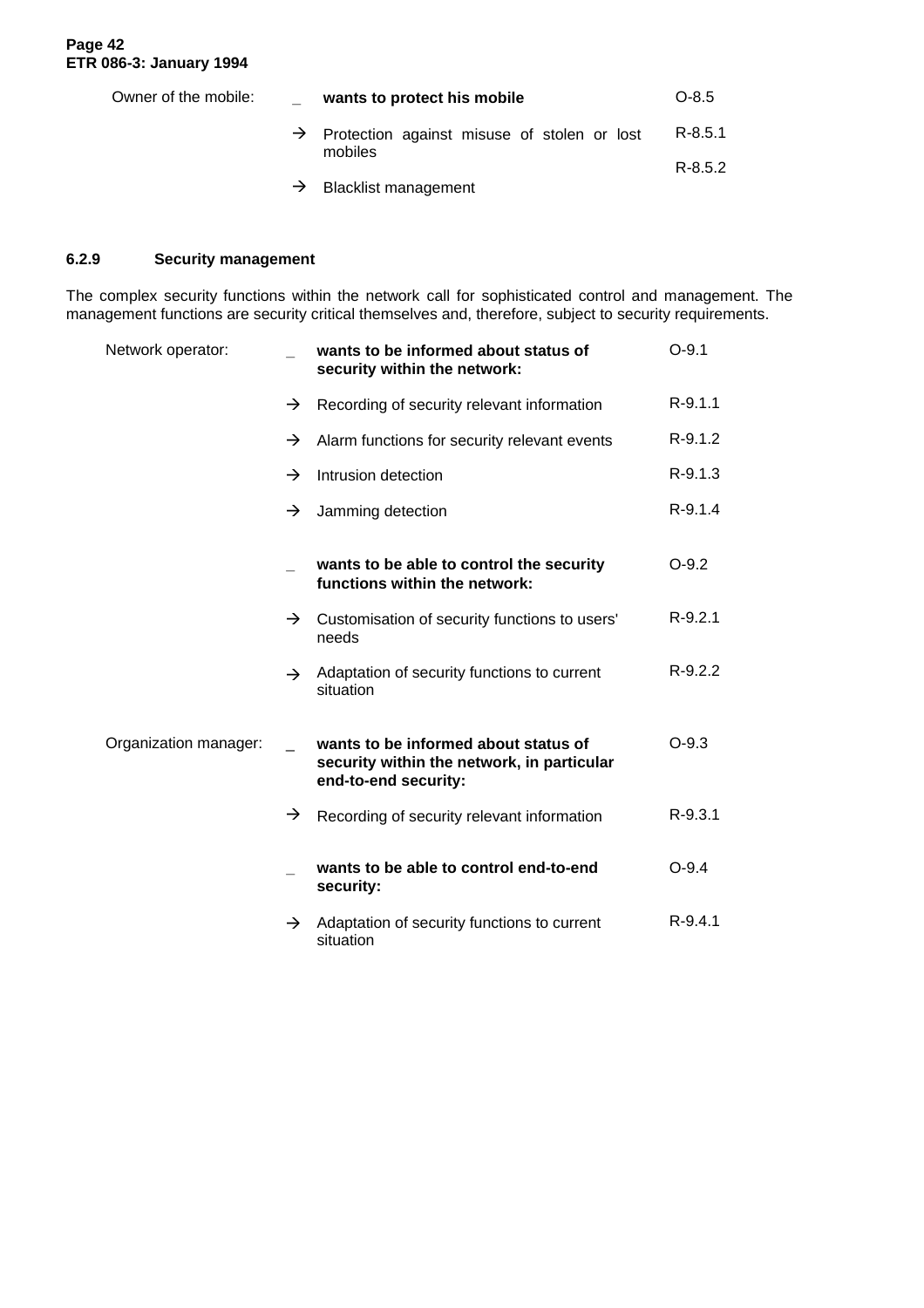| Dispatcher: |               | wants to be informed about status of<br>security within the network, in particular<br>end-to-end security: | $O-9.5$   |
|-------------|---------------|------------------------------------------------------------------------------------------------------------|-----------|
|             | $\rightarrow$ | Recording of security relevant information                                                                 | $R-9.5.1$ |
|             | $\rightarrow$ | Alarm functions for security relevant events                                                               | $R-9.5.2$ |
|             |               | wants to be able to control end-to-end<br>security:                                                        | $O-9.6$   |
|             | $\rightarrow$ | Adaptation of security functions to current<br>situation                                                   | $R-9.6.1$ |
| User:       |               | wants to be informed about status of<br>security within the network, in particular<br>end-to-end security: | $O-9.7$   |
|             | $\rightarrow$ | Indication of security level and state                                                                     | $R-9.7.1$ |
|             |               | wants to be able to control end-to-end<br>security:                                                        | $O-9.8$   |
|             | $\rightarrow$ | Selection and adaptation of security functions to<br>current situation                                     | $R-9.8.1$ |

## **6.2.10 Non-repudiation**

The requirements for non-repudiation in most private systems (i.e. with a common point of trust) are covered by subclause 6.2.7. Non-repudiation for public systems is for further study.

### **6.3 Survey of objectives**

The following table 2 gives a survey of all the objectives described in the previous section ordered according to the players that are attached to each objective.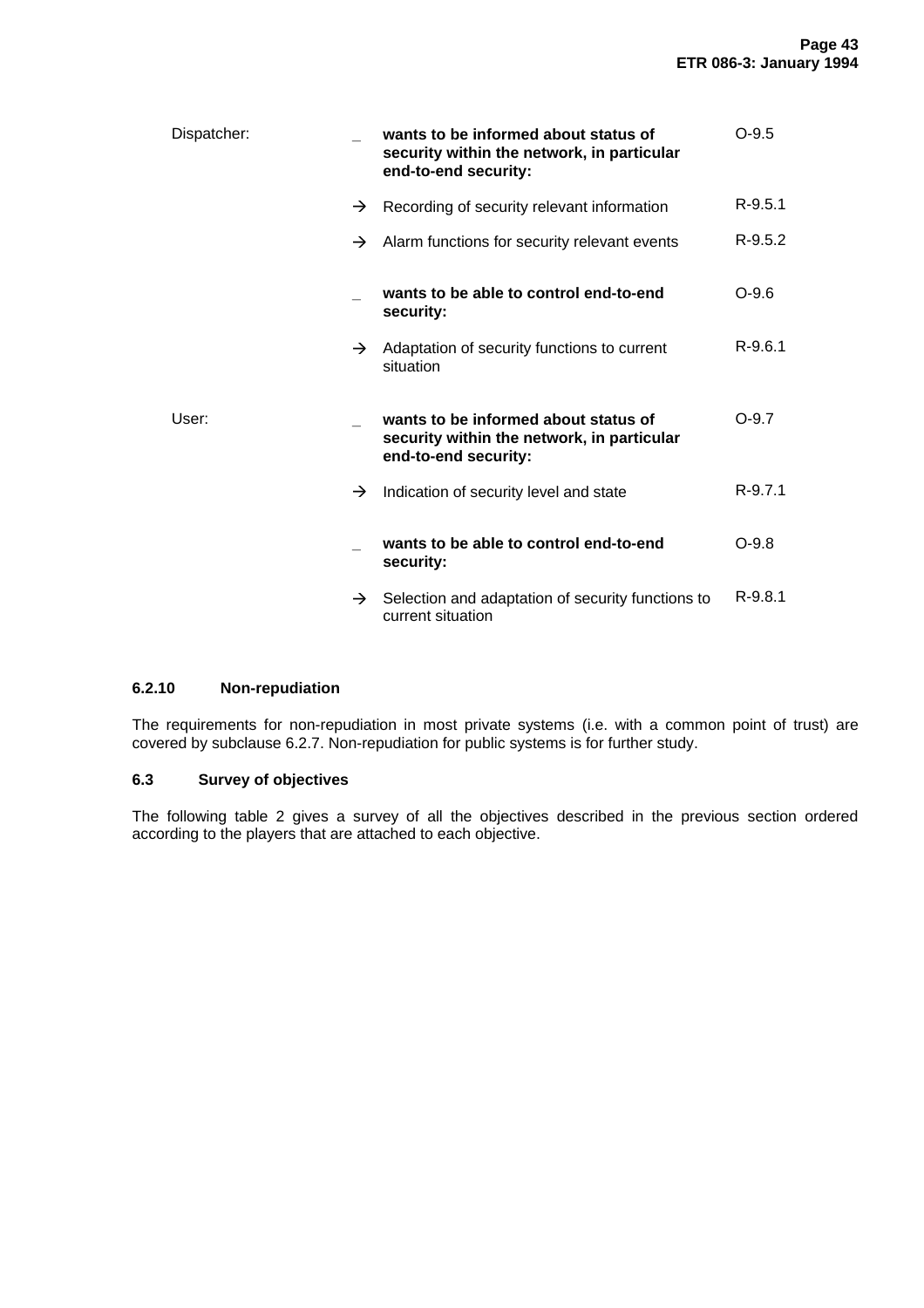| wants to                                                               |                         | N | O | D | S | U  | Ow                      | <b>SO</b> |
|------------------------------------------------------------------------|-------------------------|---|---|---|---|----|-------------------------|-----------|
| secure charges towards subscribers                                     | Χ                       |   |   |   |   |    |                         |           |
| secure charges towards other network                                   | X                       |   |   |   |   |    |                         |           |
| operators                                                              |                         |   |   |   |   |    |                         |           |
| check charging by other network operators                              | X                       |   |   |   |   |    |                         |           |
| check charging concerning his organization                             |                         |   | X |   |   |    |                         |           |
| check charging concerning his users                                    |                         |   |   |   | X |    |                         |           |
| check charging concerning his calls                                    |                         |   |   |   |   | X  |                         |           |
| authenticate the organization manager                                  | Χ                       |   |   |   |   |    |                         |           |
| authenticate other network operators                                   | $\overline{\mathsf{x}}$ |   |   |   |   |    |                         |           |
| authenticate the users                                                 |                         |   | X | X |   |    |                         |           |
| authenticate group membership                                          |                         |   |   | X |   |    |                         |           |
| authenticate external connections                                      |                         |   |   | Χ |   |    |                         |           |
| authenticate users of his subscription                                 |                         |   |   |   | Х |    |                         |           |
| authenticate the network                                               |                         |   |   |   |   | Х  |                         |           |
| authenticate communication partners                                    |                         |   |   |   |   | X  |                         |           |
| the network to authenticate the mobile                                 |                         |   |   |   |   |    | Χ                       |           |
| the mobile to authenticate the user                                    |                         |   |   |   |   |    | $\overline{\mathsf{x}}$ |           |
| ensure the confidentiality of control and                              | X.                      |   |   |   |   |    |                         |           |
| management information                                                 |                         |   |   |   |   |    |                         |           |
| ensure the confidentiality of communication in                         |                         |   | Х |   |   |    |                         |           |
| his organization                                                       |                         |   |   |   |   |    |                         |           |
| ensure the confidentiality of communication in                         |                         |   |   | X |   |    |                         |           |
| his group                                                              |                         |   |   |   |   |    |                         |           |
| ensure the confidentiality of his communication                        |                         |   |   |   |   | Х  |                         |           |
| ensure the integrity of control and management X<br>information        |                         |   |   |   |   |    |                         |           |
| ensure the integrity of communication in his<br>organization           |                         |   | Х |   |   |    |                         |           |
| ensure the integrity of communication in his<br>group                  |                         |   |   | X |   |    |                         |           |
| ensure the integrity of his communication                              |                         |   |   |   |   | Χ  |                         |           |
| protect information related to persons according X<br>to legal demands |                         |   |   |   |   |    |                         |           |
| protect information related to persons within his<br>organization      |                         |   | Х |   |   |    |                         |           |
| his personal information to be protected                               |                         |   |   |   | X | lx |                         |           |
| protect his identity while using the system                            |                         |   |   |   |   | Х  |                         |           |
| protect his location while using the system                            |                         |   |   |   |   | Х  |                         |           |
| his personal information to be protected                               |                         |   |   |   |   |    | X                       |           |
| ensure traffic flow confidentiality within the                         |                         |   | Χ |   |   |    |                         |           |
| organization                                                           |                         |   |   |   |   |    |                         |           |
| ensure traffic flow confidentiality within the                         |                         |   |   | X |   |    |                         |           |
| group                                                                  |                         |   |   |   |   |    |                         |           |
| ensure traffic flow confidentiality of his own<br>traffic              |                         |   |   |   |   | Х  |                         |           |

## **Table 2**

(continued)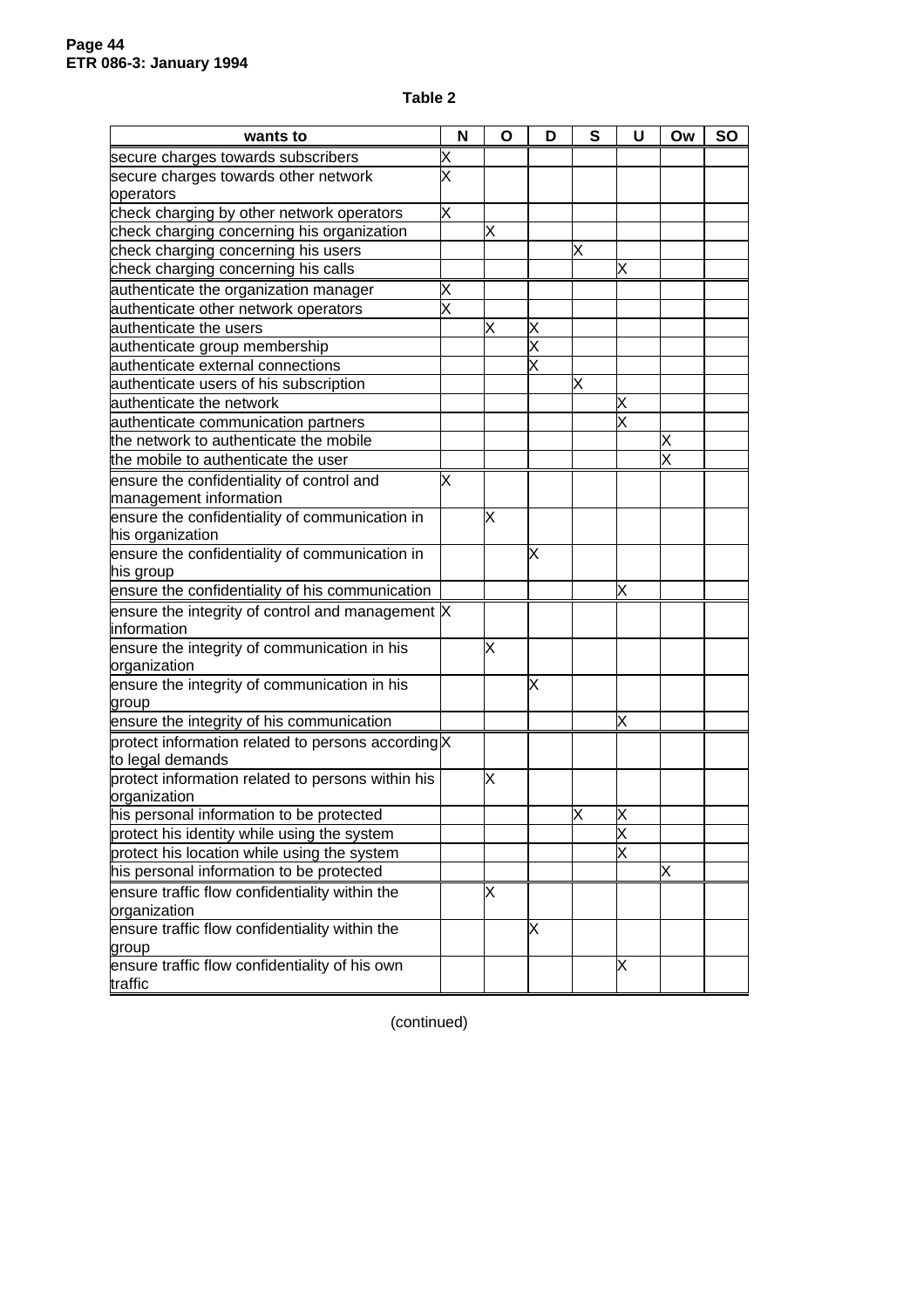| wants to                                                   | N | O | D  | S  | U  | Ow | SΟ |
|------------------------------------------------------------|---|---|----|----|----|----|----|
| monitor the traffic and the communication of his X         |   |   |    |    |    |    |    |
| organization                                               |   |   |    |    |    |    |    |
| monitor the traffic and the communication of his           |   |   | Χ  |    |    |    |    |
| group(s)                                                   |   |   |    |    |    |    |    |
| monitor the traffic and the communication of his           |   |   |    |    | X  |    |    |
| or other groups                                            |   |   |    |    |    |    |    |
| protect the infrastructure of the system                   | х |   |    |    |    |    |    |
| be able to control the use of services                     |   | X | ΙX |    |    |    |    |
| protect the use of his account                             |   |   |    | х  |    |    |    |
| protect his mobile                                         |   |   |    |    | X  |    |    |
| be informed about status of security within the<br>network | X |   |    |    |    |    |    |
| be able to control the security functions within           | x |   |    |    |    |    |    |
| the network                                                |   |   |    |    |    |    |    |
| be informed about status of security within the            |   | Χ |    |    |    |    |    |
| network, in particular end-to-end security                 |   |   |    |    |    |    |    |
| be able to control end-to-end security                     |   | х | Х  | x  |    |    |    |
| be informed about status of security within the            |   |   |    | Ιx |    |    |    |
| network, in particular end-to-end security                 |   |   |    |    |    |    |    |
| Non-Repudiation                                            | 7 |   | 17 | 7  | 17 |    | l? |

### **Table 2 (concluded)**

N Network operator <br>
O Craanization manager 
and  $\begin{array}{ccc} \times & \text{player has objective} \\ \text{O} & \text{Oraanization manager} \end{array}$ Organization manager

- D Dispatcher
- S Subscriber
- U User

Ow Owner of mobile

## **6.4 Rating of security requirements**

The following table indicates the relative priorities of the security requirements listed in subclauses 6.1 to 6.3. Separate priorities are assigned for the cases of public networks, private networks for commercial organizations (e.g. transport company), and private networks for public safety organizations (e.g. police). For networks that are shared between two or more organizations, the priorities can usually be derived by forming the maximum of the priorities for the types of organizations involved and the priorities for public networks.

There are cases where identical or very similar requirements are derived from several objectives. These requirements have received different numbers and are listed separately in the following tables. A cross reference between identical or almost identical requirements is given by the leftmost column. Whenever there is an entry to this column, it points to set of identical or almost identical requirements. The sets are listed in subclause 6.4.10.

NOTE: The priorities given to any of the requirements apply to the requirement in pursuit of the objective it was originally drawn from.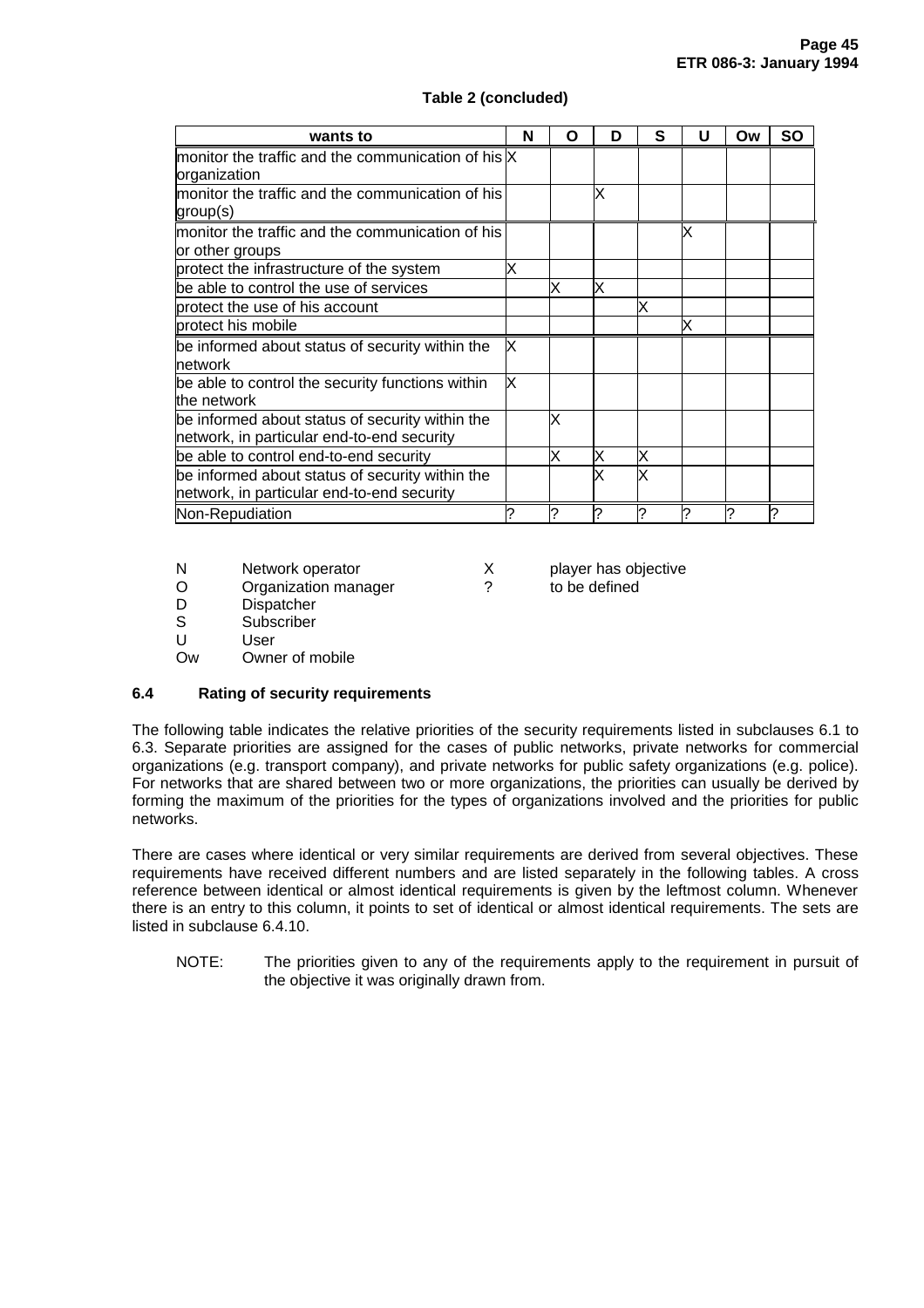## **6.4.1 Correct charging**

|   |                    |     | <b>Public networks</b> |      |     | <b>Private networks for</b><br>commercial<br>organizations |             | <b>Private networks for</b><br>public safety |               |      |
|---|--------------------|-----|------------------------|------|-----|------------------------------------------------------------|-------------|----------------------------------------------|---------------|------|
|   | <b>Requirement</b> | Low | <b>Medium</b>          | High | Low | <b>Medium</b>                                              | <b>High</b> | Low                                          | <b>Medium</b> | High |
|   | $R-1.1.1$          |     |                        | X    | X   |                                                            |             | X                                            |               |      |
|   | $R-1.1.2$          |     |                        | X    | X   |                                                            |             | X                                            |               |      |
| a | $R-1.1.3$          |     |                        | X    | X   |                                                            |             | X                                            |               |      |
|   | $R-1.1.4$          | X   |                        |      | X   |                                                            |             | X                                            |               |      |
| b | $R-1.2.1$          |     | X                      |      | X   |                                                            |             | X                                            |               |      |
|   | $R-1.2.2$          |     |                        | X    | X   |                                                            |             | X                                            |               |      |
|   | $R-1.2.3$          |     |                        | X    | X   |                                                            |             | X                                            |               |      |
|   | $R-1.3.1$          |     | X                      |      | X   |                                                            |             | X                                            |               |      |
| C | $R-1.3.2$          |     |                        | X    | X   |                                                            |             | X                                            |               |      |
|   | $R-1.4.1$          |     | X                      |      | X   |                                                            |             | X                                            |               |      |
| C | $R-1.4.2$          |     |                        | X    | X   |                                                            |             | X                                            |               |      |
| a | $R-1.5.1$          |     |                        | X    | X   |                                                            |             | X                                            |               |      |
|   | $R-1.5.2$          |     |                        | X    | X   |                                                            |             | X                                            |               |      |
|   | $R-1.6.1$          |     | X                      |      | X   |                                                            |             | X                                            |               |      |

## **6.4.2 Authenticity**

|   |             |     | <b>Public networks</b> |             |     | <b>Private networks for</b><br>commercial<br>organizations |             |     | <b>Private networks for</b><br>public safety |      |
|---|-------------|-----|------------------------|-------------|-----|------------------------------------------------------------|-------------|-----|----------------------------------------------|------|
|   | Requirement | Low | <b>Medium</b>          | <b>High</b> | Low | <b>Medium</b>                                              | <b>High</b> | Low | <b>Medium</b>                                | High |
|   | $R-2.1.1$   |     |                        | X           |     |                                                            | X           |     |                                              | X    |
| b | $R-2.2.1$   |     | X                      |             |     | X                                                          |             |     |                                              | X    |
|   | $R-2.3.1$   |     | X                      |             |     | X                                                          |             |     |                                              | X    |
| C | $R-2.4.1$   |     | X                      |             | X   |                                                            |             | X   |                                              |      |
|   | $R-2.4.2$   |     | X                      |             |     | X                                                          |             |     |                                              | X    |
|   | $R-2.5.1$   |     | X                      |             |     | X                                                          |             |     |                                              | X    |
|   | $R-2.5.2$   |     | X                      |             |     | X                                                          |             |     |                                              | X    |
|   | $R-2.5.3$   |     | X                      |             |     | X                                                          |             |     |                                              | X    |
|   | $R-2.5.4$   |     |                        | X           |     | X                                                          |             |     |                                              | X    |
|   | $R-2.6.1$   | X   |                        |             | X   |                                                            |             |     |                                              | X    |
|   | $R-2.6.2$   |     | X                      |             |     | X                                                          |             |     |                                              | X    |
|   | $R-2.7.1$   |     |                        | X           |     | X                                                          |             |     |                                              | X    |
|   | $R-2.8.1$   | X   |                        |             | X   |                                                            |             |     |                                              | X    |
|   | $R-2.9.1$   |     | X                      |             |     | X                                                          |             |     |                                              | X    |
|   | R-2.10.1    |     | X                      |             | X   |                                                            |             |     |                                              | Χ    |
|   | R-2.11.1    |     | X                      |             | X   |                                                            |             |     |                                              | Χ    |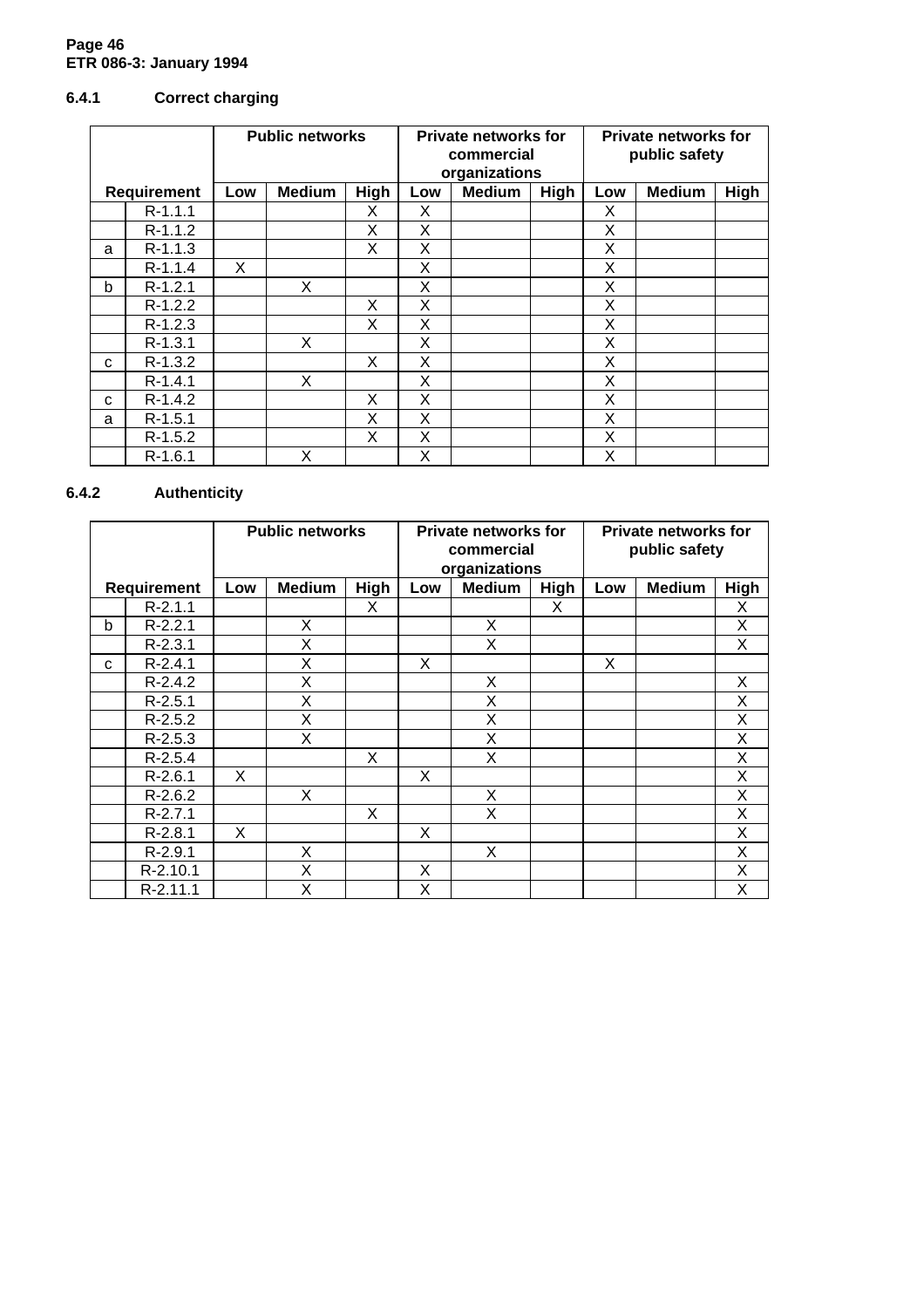## **6.4.3 Confidentiality of communication**

|   |                    |     | <b>Public networks</b> |      |     | <b>Private networks for</b><br>commercial<br>organizations |      |     | <b>Private networks for</b><br>public safety |      |
|---|--------------------|-----|------------------------|------|-----|------------------------------------------------------------|------|-----|----------------------------------------------|------|
|   | <b>Requirement</b> | Low | <b>Medium</b>          | High | Low | <b>Medium</b>                                              | High | Low | <b>Medium</b>                                | High |
|   | $R - 3.1.1$        |     | X                      |      |     | х                                                          |      |     |                                              | X    |
|   | $R - 3.1.2$        | х   |                        |      | X   |                                                            |      |     | Х                                            |      |
| d | $R - 3.2.1$        |     |                        | X    |     |                                                            | X    |     |                                              | X    |
| e | $R - 3.2.2$        | X   |                        |      | X   |                                                            |      |     |                                              | X    |
|   | $R - 3.3.1$        |     | x                      |      |     | Х                                                          |      |     |                                              | Х    |
| d | $R - 3.4.1$        |     |                        | Χ    |     |                                                            | Χ    |     |                                              | X    |
| e | $R - 3.4.2$        | х   |                        |      | v   |                                                            |      |     |                                              | х    |

## **6.4.4 Integrity of communication**

|   |                    |     | <b>Public networks</b> |      |     | <b>Private networks for</b><br>commercial<br>organizations |      |     | <b>Private networks for</b><br>public safety |             |
|---|--------------------|-----|------------------------|------|-----|------------------------------------------------------------|------|-----|----------------------------------------------|-------------|
|   | <b>Requirement</b> | Low | <b>Medium</b>          | High | Low | <b>Medium</b>                                              | High | Low | Medium.                                      | <b>High</b> |
|   | $R - 4.1.1$        |     |                        | Х    |     |                                                            | х    |     |                                              | X           |
|   | $R-4.1.2$          |     |                        | X    |     |                                                            | X    |     |                                              | X           |
|   | $R - 4.2.1$        | X   |                        |      | х   |                                                            |      | х   |                                              |             |
| g | $R-4.2.2$          | Х   |                        |      |     | х                                                          |      |     |                                              | X           |
|   | $R - 4.3.1$        |     | X                      |      |     | х                                                          |      |     |                                              | X           |
|   | $R - 4.4.1$        | X   |                        |      | X   |                                                            |      | х   |                                              |             |
| g | $R - 4.4.2$        |     | x                      |      |     | х                                                          |      |     |                                              | X           |
|   | $R - 4.4.3$        | X   |                        |      |     | Х                                                          |      |     |                                              | X           |

## **6.4.5 Privacy**

|    |                    |     | <b>Public networks</b> |             |     | <b>Private networks for</b><br>commercial<br>organizations |      | <b>Private networks</b><br>for public safety |               |             |  |
|----|--------------------|-----|------------------------|-------------|-----|------------------------------------------------------------|------|----------------------------------------------|---------------|-------------|--|
|    | <b>Requirement</b> | Low | <b>Medium</b>          | <b>High</b> | Low | <b>Medium</b>                                              | High | Low                                          | <b>Medium</b> | <b>High</b> |  |
| h  | $R-5.1.1$          |     |                        | Χ           |     |                                                            | X    |                                              |               | X           |  |
|    | $R-5.1.2$          |     |                        | Χ           |     |                                                            | X    |                                              |               | X           |  |
| k  | $R - 5.1.3$        |     |                        | X           |     |                                                            | X    |                                              |               | X           |  |
| h. | $R-5.2.1$          |     |                        | X           |     |                                                            | X    |                                              |               | X           |  |
|    | $R-5.2.2$          |     |                        | X           |     |                                                            | X    |                                              |               | Χ           |  |
| k  | $R - 5.2.3$        |     |                        | X           |     |                                                            | X    |                                              |               | X           |  |
| h  | $R-5.3.1$          |     |                        | X           |     | X                                                          |      |                                              |               | X           |  |
|    | $R-5.3.2$          |     |                        | X           |     | X                                                          |      |                                              |               | X           |  |
| h  | $R-5.4.1$          |     | X                      |             | X   |                                                            |      |                                              |               | X           |  |
|    | $R-5.4.2$          |     | X                      |             | X   |                                                            |      |                                              |               | X           |  |
|    | $R-5.5.1$          |     | X                      |             | X   |                                                            |      |                                              |               | X           |  |
|    | $R-5.5.2$          |     | X                      |             | X   |                                                            |      | X                                            |               |             |  |
|    | $R-5.6.1$          |     | X                      |             | X   |                                                            |      | X                                            |               |             |  |
| h  | $R-5.7.1$          |     | Χ                      |             | Χ   |                                                            |      | Χ                                            |               |             |  |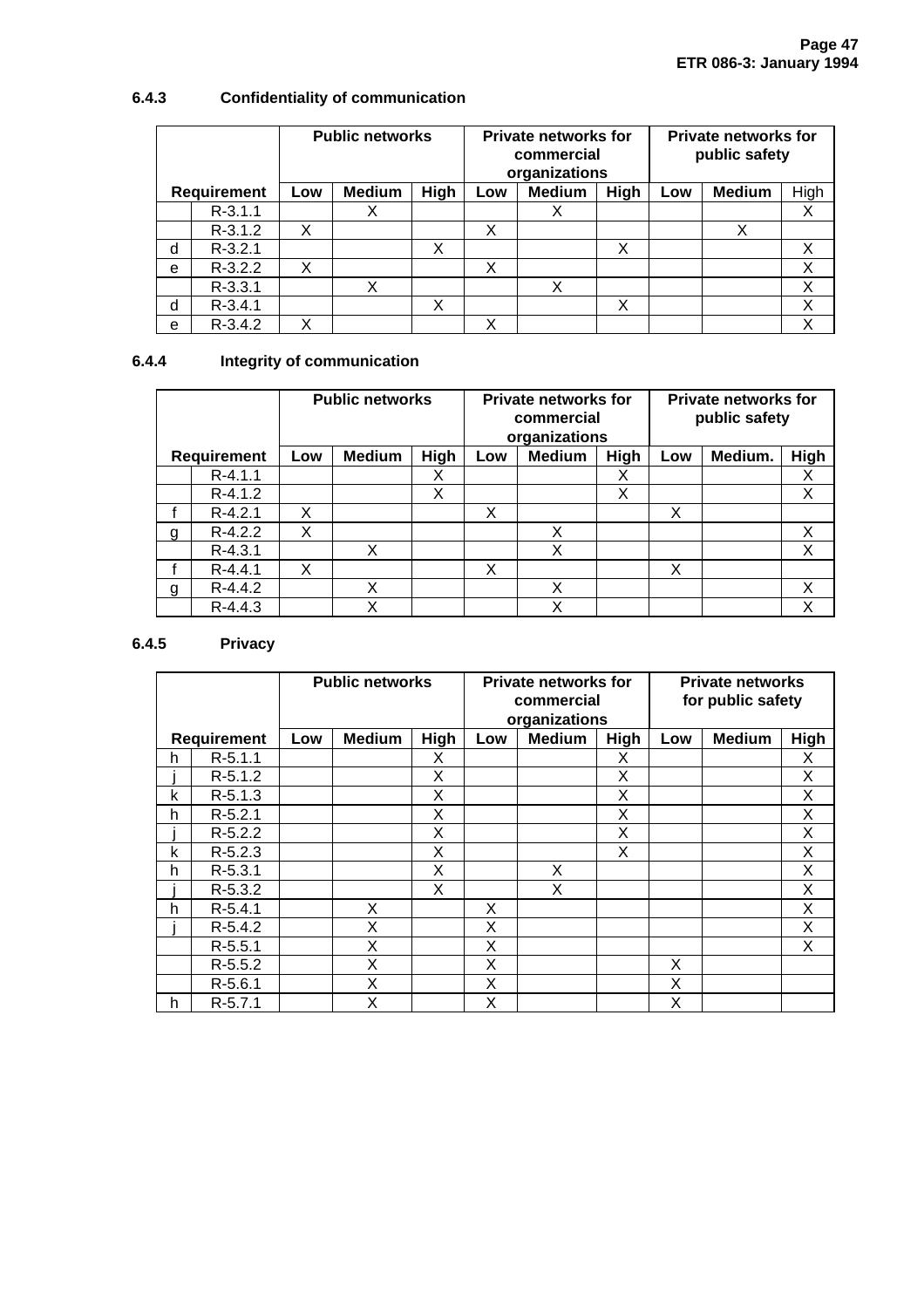## **Page 48 ETR 086-3: January 1994**

## **6.4.6 Traffic flow confidentiality**

|   |                    |     | <b>Public networks</b> |      |     | <b>Private networks for</b><br>commercial<br>organizations |      |     | <b>Private networks for</b><br>public safety |             |
|---|--------------------|-----|------------------------|------|-----|------------------------------------------------------------|------|-----|----------------------------------------------|-------------|
|   | <b>Requirement</b> | Low | <b>Medium</b>          | High | Low | <b>Medium</b>                                              | High | Low | <b>Medium</b>                                | <b>High</b> |
|   | $R - 6.1.1$        |     | х                      |      |     | х                                                          |      |     |                                              | Х           |
| m | $R-6.1.2$          |     |                        |      |     | Х                                                          |      |     |                                              |             |
|   | $R-6.2.1$          |     | х                      |      |     | х                                                          |      |     |                                              |             |
| m | $R-6.2.2$          |     | х                      |      |     | х                                                          |      |     |                                              | X           |
| m | $R-6.3.1$          |     | х                      |      |     | X                                                          |      |     |                                              |             |
|   | $R - 6.3.2$        | X   |                        |      | X   |                                                            |      |     | х                                            |             |
|   | $R - 6.3.3$        | х   |                        |      |     |                                                            |      |     | х                                            |             |

## **6.4.7 Monitoring**

|   |                    |     | <b>Public networks</b> |      |        | <b>Private networks for</b><br>commercial<br>organizations |      |     | <b>Private networks for</b><br>public safety |      |
|---|--------------------|-----|------------------------|------|--------|------------------------------------------------------------|------|-----|----------------------------------------------|------|
|   | <b>Requirement</b> | Low | <b>Medium</b>          | High | Low    | <b>Medium</b>                                              | High | Low | <b>Medium</b>                                | High |
|   | $R - 7.1.1$        | х   |                        |      |        | х                                                          |      |     |                                              |      |
| n | $R - 7.1.2$        | X   |                        |      | ∨      |                                                            |      |     |                                              |      |
|   | $R - 7.1.3$        |     |                        |      | х      |                                                            |      | х   |                                              |      |
|   | $R - 7.2.1$        | х   |                        |      |        | Х                                                          |      |     |                                              |      |
| n | $R - 7.2.2$        | X   |                        |      | v<br>∧ |                                                            |      |     |                                              |      |
| n | $R - 7.3.1$        | х   |                        |      |        |                                                            |      |     |                                              |      |

## **6.4.8 Protection of resources**

|             |     | <b>Public networks</b> |             |     | <b>Private networks for</b><br>commercial organization |             |     | <b>Private networks for</b><br>public safety |             |
|-------------|-----|------------------------|-------------|-----|--------------------------------------------------------|-------------|-----|----------------------------------------------|-------------|
| Requirement | Low | <b>Medium</b>          | <b>High</b> | Low | <b>Medium</b>                                          | <b>High</b> | Low | <b>Medium</b>                                | High        |
| $R - 8.1.1$ |     |                        | Х           |     | Х                                                      |             |     | X                                            |             |
| $R-8.1.2$   |     |                        | X           |     | Χ                                                      |             |     |                                              | X           |
| $R - 8.1.3$ |     |                        | X           |     | X                                                      |             |     |                                              | X           |
| $R-8.1.4$   |     |                        | X           |     | Χ                                                      |             |     |                                              | X           |
| $R-8.1.5$   |     |                        | X           |     | X                                                      |             |     |                                              | X           |
| $R-8.1.6$   |     | X                      |             | X   |                                                        |             |     |                                              | $\mathsf X$ |
| $R-8.1.7$   |     | Χ                      |             | X   |                                                        |             |     |                                              | X           |
| $R-8.1.8$   |     | Χ                      |             |     | X                                                      |             |     |                                              | X           |
| $R-8.2.1$   |     |                        | X           | X   |                                                        |             |     | X                                            |             |
| $R-8.2.2$   |     |                        | X           | X   |                                                        |             |     | Χ                                            |             |
| $R - 8.3.1$ | X   |                        |             | X   |                                                        |             |     | X                                            |             |
| $R-8.3.2$   |     | X                      |             |     | X                                                      |             |     | X                                            |             |
| $R - 8.3.3$ |     | X                      |             |     | X                                                      |             |     | X                                            |             |
| $R-8.3.4$   |     | X                      |             |     | X                                                      |             |     |                                              | X           |
| $R-8.4.1$   |     |                        | X           | X   |                                                        |             |     | X                                            |             |
| $R-8.5.1$   |     | Χ                      |             | X   |                                                        |             |     |                                              | X           |
| $R-8.5.2$   |     | Χ                      |             |     | Χ                                                      |             |     |                                              | X           |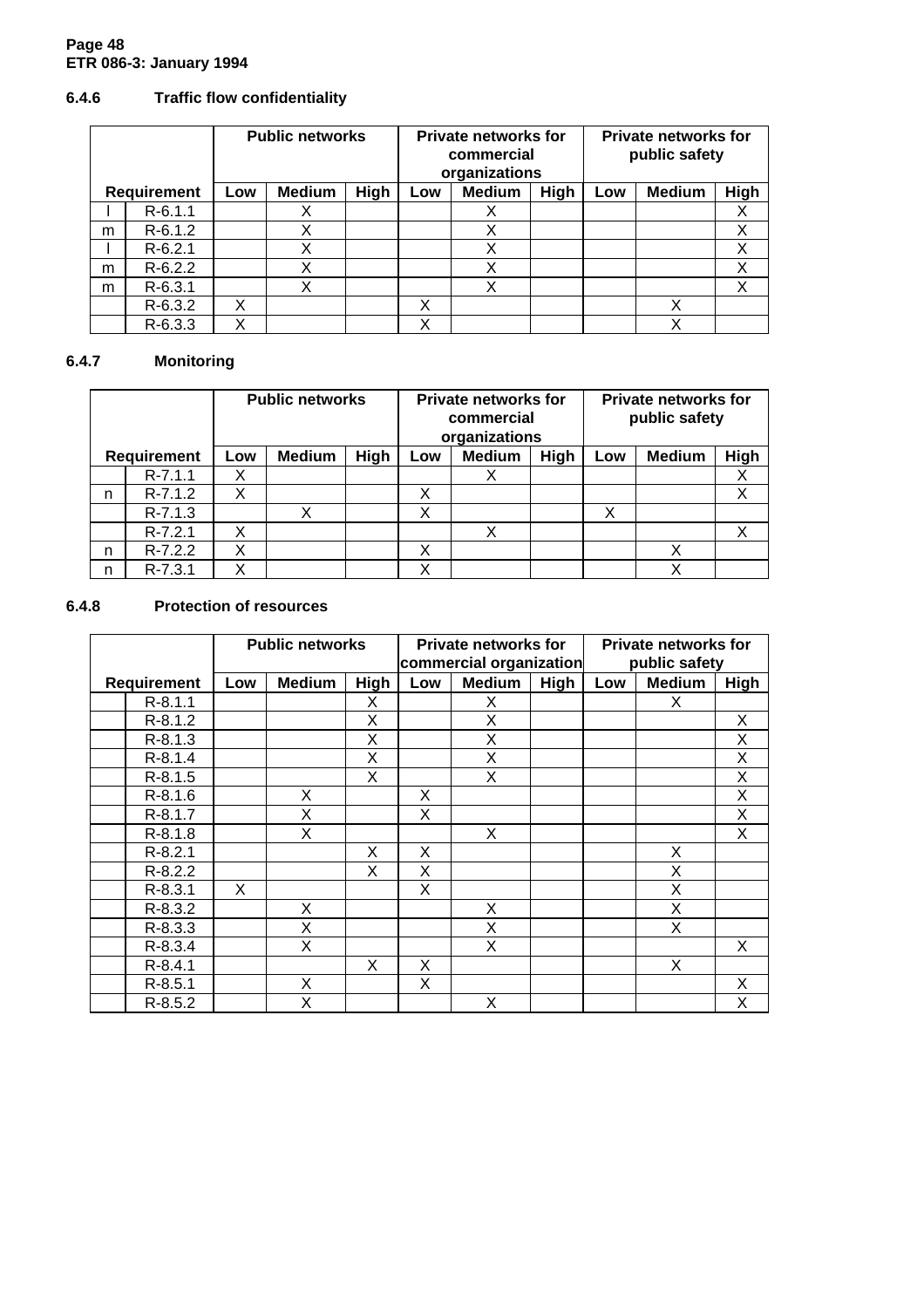|   |             |     | <b>Public networks</b> |             |     | <b>Private networks for</b><br>commercial organization |      | <b>Private networks for</b><br>public safety |               |             |  |
|---|-------------|-----|------------------------|-------------|-----|--------------------------------------------------------|------|----------------------------------------------|---------------|-------------|--|
|   | Requirement | Low | <b>Medium</b>          | <b>High</b> | Low | <b>Medium</b>                                          | High | Low                                          | <b>Medium</b> | <b>High</b> |  |
| р | $R-9.1.1$   |     |                        | Х           |     | X                                                      |      |                                              |               | Χ           |  |
|   | $R-9.1.2$   |     | X                      |             | X   |                                                        |      |                                              |               | X           |  |
|   | $R-9.1.3$   |     | X                      |             | X   |                                                        |      |                                              | X             |             |  |
|   | $R-9.1.4$   |     | X                      |             | X   |                                                        |      |                                              | X             |             |  |
|   | $R-9.2.1$   | X   |                        |             | X   |                                                        |      |                                              | X             |             |  |
| q | $R-9.2.2$   |     | X                      |             |     | X                                                      |      |                                              | X             |             |  |
| p | R-9.3.1     |     | X                      |             |     | X                                                      |      |                                              |               | X           |  |
| q | $R-9.4.1$   | X   |                        |             | X   |                                                        |      |                                              | X             |             |  |
| р | $R-9.5.1$   |     | X                      |             |     | X                                                      |      |                                              |               | X           |  |
|   | $R-9.5.2$   | X   |                        |             | X   |                                                        |      |                                              |               | X           |  |
| q | $R-9.6.1$   |     | X                      |             |     | X                                                      |      |                                              |               | X           |  |
|   | $R-9.7.1$   | X   |                        |             | X   |                                                        |      |                                              |               | X           |  |
|   | $R-9.8.1$   | X   |                        |             | X   |                                                        |      |                                              | X             |             |  |

## **6.4.9 Security management**

## **6.4.10 Classes of identical or almost identical requirements**

| a) | $R-1.1.3, R-1.5.1;$                          |
|----|----------------------------------------------|
| b) | R-1.2.1, R-2.2.1;                            |
| c) | R-1.3.2, R.1.4.2, R-2.4.1;                   |
| d) | R-3.2.1, R-3.4.1;                            |
| e) | R-3.2.2, R-3.4.2;                            |
| f) | R-4.2.1, R-4.4.1;                            |
| g) | R-4.2.2, R-4.4.2;                            |
| h) | R-5.1.1, R-5.2.1, R-5.3.1, R-5.4.1, R-5.7.1; |
| j) | R-5.1.2, R-5.2.2, R-5.3.2, R-5.4.2;          |
| k) | R-5.1.3, R-5.2.3;                            |
| I) | R-6.1.1, R-6.2.1;                            |
| m) | R-6.1.2, R-6.2.2, R-6.3.1;                   |
| n) | R-7.1.2, R-7.2.2, R-7.3.1;                   |
| p) | R-9.1.1, R-9.3.1, R-9.5.1;                   |
| q) | R-9.2.2, R-9.4.1, R-9.6.1.                   |

## **7 Security services (TETRA 02.23)**

## **7.1 Introduction**

The purpose of this clause is to define the standardized security services of a TETRA system. A security service represents a well-defined part of the abstract functionality provided by the system to enhance its overall security quality. Considerations about protocols and algorithms that have to be employed to provide these services are not covered by this ETR.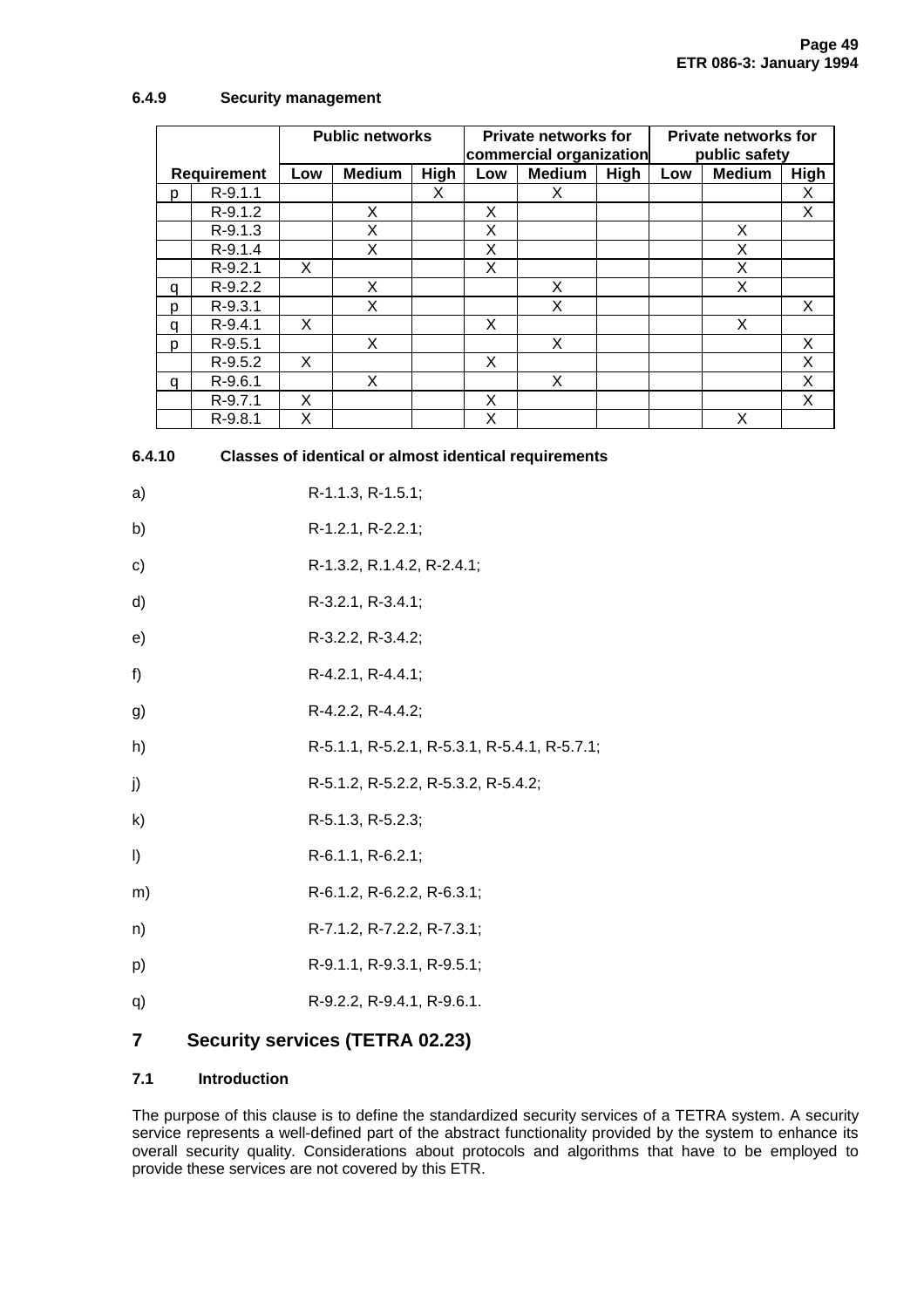## **Page 50 ETR 086-3: January 1994**

The clause is structured as follows. Subclause 7.2 gives a survey of all possible areas of security that possibly could be relevant to TETRA systems. Of course, not all of them will be covered by this ETR. The security services that have been selected for standardization are listed under the heading of the area where they belong to. The detailed description of those services is given in subclause 7.2. For this purpose the services are grouped into sections according to their functional relations. Annex A contains tables that show the relevance of the security requirements identified in Clause 6 to the various areas.

## **7.2 Survey of possible areas for the standardization of security**

In this subclause a list of possible areas for the standardization of security within TETRA is given. For each area the security services and functions that will be described in this subclause is given.

**a) End-to-end security:** this area comprises security services for user channels between terminals. The following service will be standardized:

A.1: Information confidentiality for voice (end-to-end).

**b) Air-interface security:** this area comprises security services for user channels on the air-interface between mobile terminals and the TETRA infrastructure. The following service will be standardized:

B.1: Information confidentiality for voice (air-interface).

- **c) Signalling security:** this area comprises security services for signalling channels between terminals and the TETRA infrastructure. The following services will be standardized:
	- C.1: User identity confidentiality;
	- C.2: Group identity confidentiality;
	- C.3: Signalling information confidentiality;
	- C.4: Data integrity and data origin authentication for signalling data.
- **d) End-to-end key management:** this area comprises security services for key management for endto-end security services between terminals.
- **e) Air-interface key management:** this area comprises security services for key management for security functions on the air-interface between mobile terminals and the TETRA infrastructure. The following service will be standardized:

E.1: Air-interface key management service.

- **f) Local key management:** this area comprises security services for key management for security functions between user and terminal.
- **g) End-to-end authentication:** this area comprises security services for authentication between communication partners (users).
- **h) Air-interface authentication:** this area comprises security services for authentication on the airinterface between users/terminals and the TETRA infrastructure. The following services will be standardized:

H.1: Authentication of user (air-interface); H.2: Authentication of TETRA infrastructure (air-interface).

- **j)** Local authentication: this area comprises security services for authentication between user and terminal.
- **k) Access control to services:** this area comprises security services for access to services.
- **l) Non-repudiation:** this area comprises security services for non-repudiation. This area is for further study.
- **m) Inter-system security:** this area comprises security services to protect the interworking of different TETRA systems.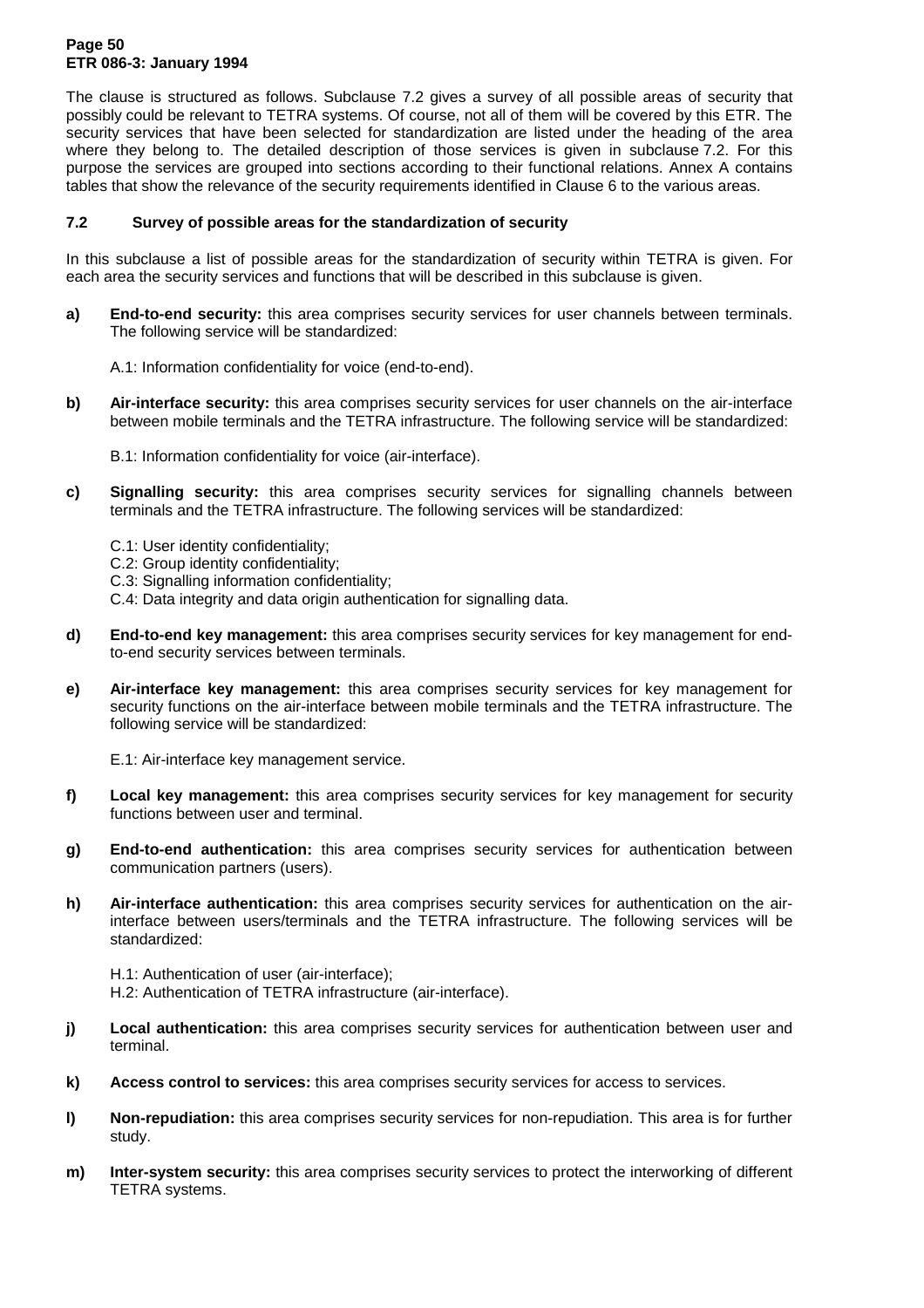- **n) Jamming countermeasures:** this area comprises security services to protect against the effects of jamming. This area is still under study.
- **p) Correct charging:** this area comprises security services to guarantee correct charging. This area is still under study.
- **q) System management:** this area comprises security services to protect the security of system management.
- **r) Organizational procedures:** this area comprises organizational security procedures that will, however, not be standardized.

### **7.3 Description of security services**

### **7.3.1 Confidentiality services**

### **7.3.1.1 General aspects**

The general purpose of confidentiality services for TETRA is to protect sensitive data, either stored or transmitted from deliberate or accidental disclosure to an individual, entity or process not authorized to have knowledge of that data.

Looking at the way confidentiality is provided from an abstract point of view shows that it relies on two transformations:

- the hide transformation that protects data from deliberate or accidental disclosure; and
- the reveal transformation that allows to undo the hiding transformation.

For many instances, the hide/reveal transformation will be just an encrypt/decrypt. However, the concept is more general since confidentiality can also be provided, e.g. by access control mechanisms for stored data or procedures for hiding traffic patterns.

To become applicable, the hide/reveal transformations require in general some supplementary data (e.g. cipher keys). The properties of the supplementary data are influenced among others by the characteristics of the data to be protected, the related hide/reveal transformation, etc. The supplementary data itself, its generation, distribution, storage and deletion will often need to be protected against disclosure.

## **7.3.1.2 Relations to other security services**

**Authentication:** confidentiality, in particular the establishment of a confidential channel, is tightly related to the authentication. In general, the latter provides for the supplementary data (e.g. as a result of a challenge-response procedure or provided by a Certification Authority) being subsequently used by the authenticated parties for a confidentiality-protected communication.

**Data integrity and data origin authentication:** basically, integrity and confidentiality of data are independent features. It may well be that while the integrity of some information is mandatory, its secrecy is optional or unnecessary and vice versa. However, it is well known that by properly adding redundancy to messages, confidentiality may provide for their integrity.

**Access control:** access control in conjunction with authentication may provide for confidentiality of stored data. Often this protection is considered sufficient.

## **7.3.1.3 Information confidentiality for voice (End-to-End) - A.1**

### **What does the service provide?**

Confidentiality of voice signals between two or more terminals.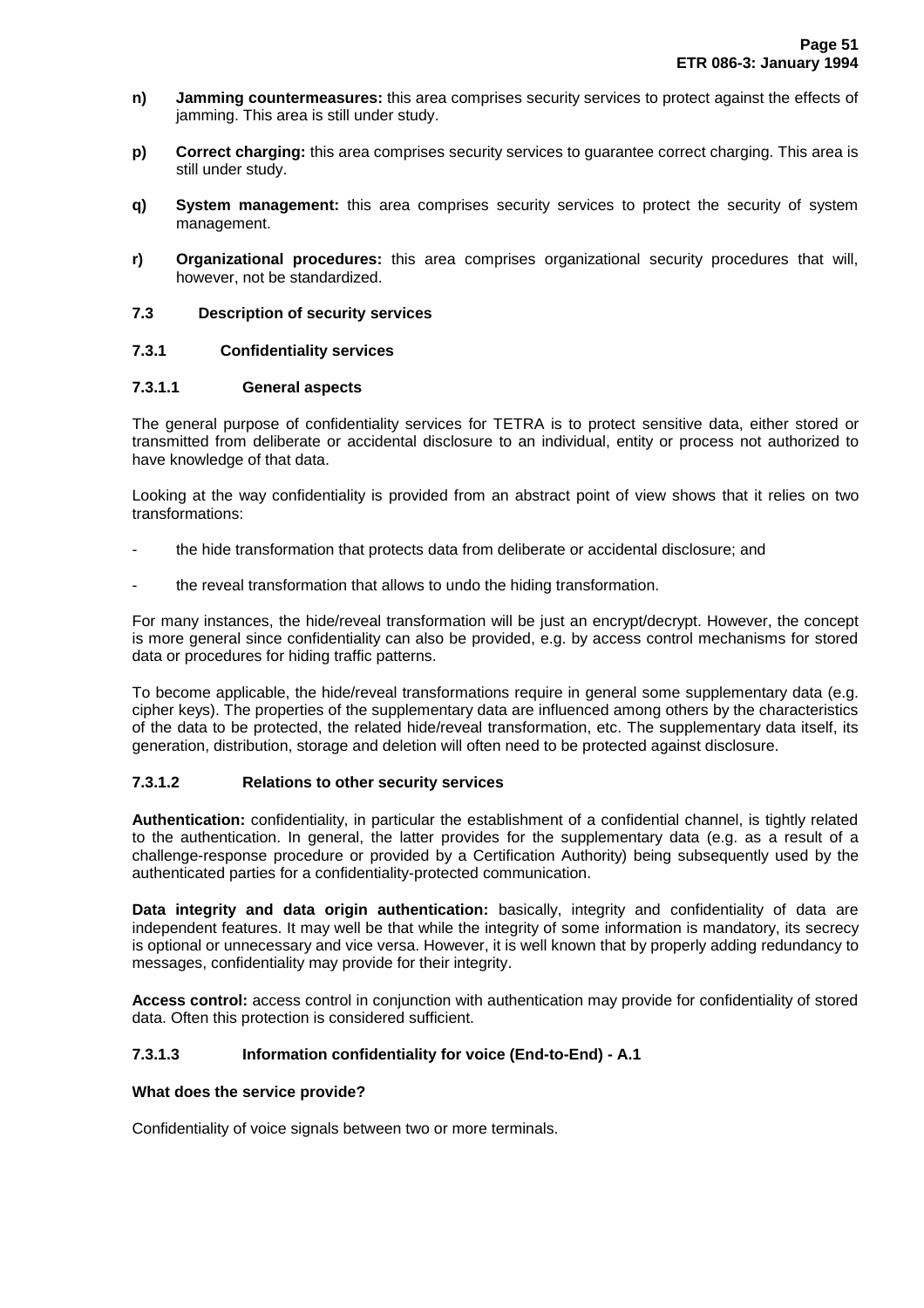## **Page 52 ETR 086-3: January 1994**

### **On what information is the service applied?**

This applies to voice signals after encoding in the terminal and before forward error correction (on the sending side).

**Instance of invocation:** individually per call.

**Origin of invocation:** this service is invoked by one of the communicating parties.

**Effect of invocation in case of success:** establishment of an uninterrupted confidential channel between two users or a group of users.

**Effect of invocation in case of failure:** it is mandatory to inform the user about the failure. Any other actions depend on the security policy in force.

**Threats covered:** this service can prevent the unauthorized interception of voice signals in any part of the system (see subclauses 5.3.1.1 and 5.3.1.2).

**Requirements concerned:** R-3.2.2, R-3.4.2 End-to-end encryption of voice and data.

**Relations to other services:** the establishment of a confidential channel requires a previous authenticated key exchange or distribution (end-to-end) between the terminals.

**Additional information:** none.

### **7.3.1.4 Information confidentiality for voice (air-interface) - B.1**

### **What does the service provide?**

Confidentiality of voice signals between a mobile terminal and the TETRA infrastructure.

### **On what information is the service applied?**

This applies to voice signals after encoding and before forward error correction (on the sending side).

**Instance of invocation:** this service is mandatory invoked for each call.

**Origin of invocation:** this service is invoked by the TETRA infrastructure.

**Effect of invocation in case of success:** establishment of a confidential channel between a mobile terminal and the TETRA infrastructure.

**Effect of invocation in case of failure:** it is mandatory to inform the user about the failure. Any other actions depend on the security policy in force.

**Threats covered:** this service can prevent the unauthorized interception of voice signals at the airinterface (see subclauses 5.3.1.1).

**Requirements concerned:** R-3.2.1, R-3.4.2 Encryption of the user channel at the air interface.

**Relations to other services:** the establishment of a confidential channel requires a previous authenticated key exchange or distribution between the mobile terminal and the base station.

**Additional information:** none.

## **7.3.1.5 User identity confidentiality - C.1**

The individual user identity has the special role to provide a unique identification of the user. The user identity is transferable and can be removed from the equipment by the user.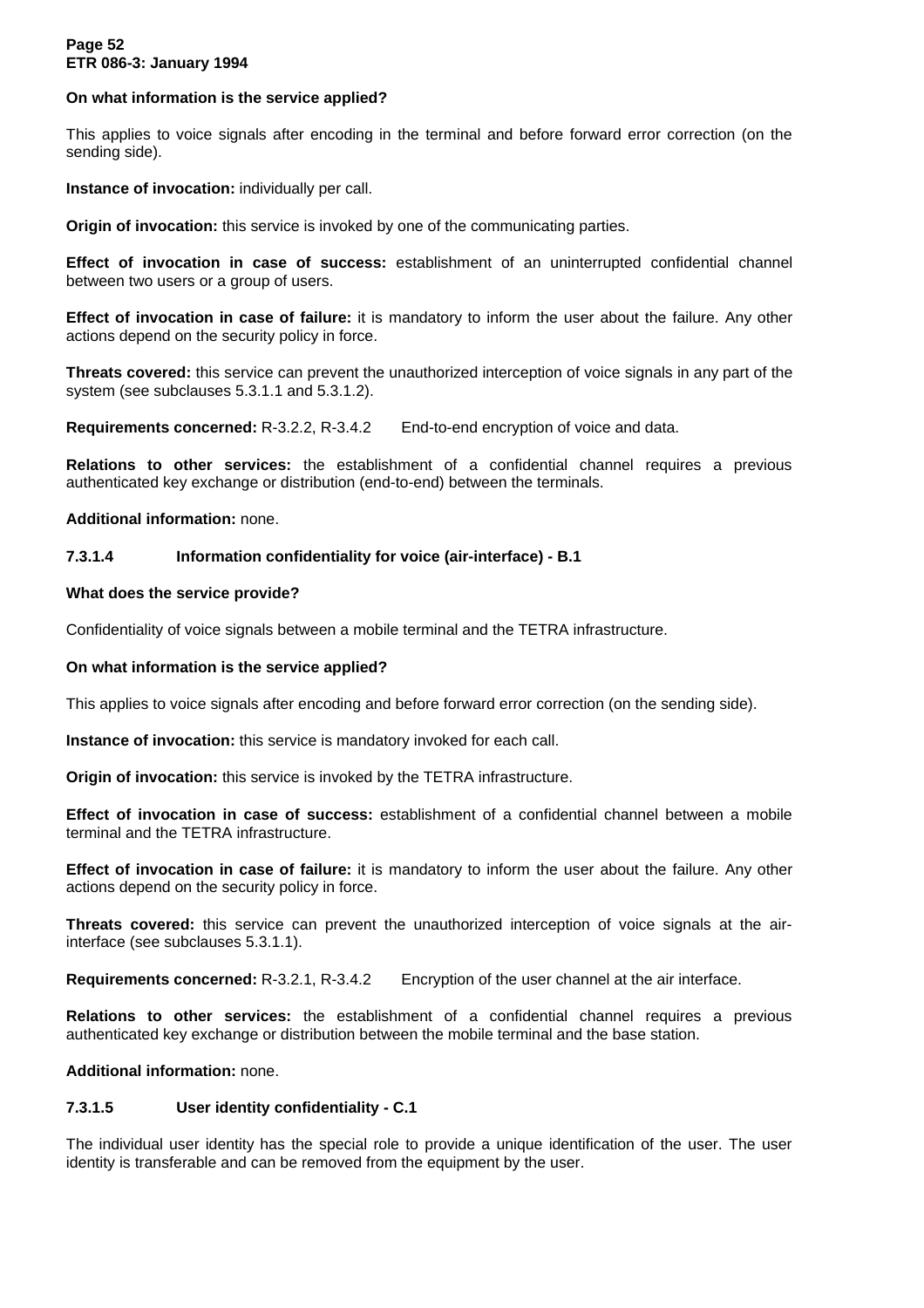#### **What does the service provide?**

The user identity confidentiality is the property that the Individual TETRA Subscriber Identity (ITSI) or Individual Short Subscriber Identity (ISSI) is not made available or disclosed to unauthorized individuals, entities or processes.

This feature provides privacy of the identities of the users who are using TETRA network resources (e.g. traffic channel or any signalling means).

#### **On what information is the service applied?**

This service applies to the ITSI or ISSI.

**Instance of invocation:** individually per call.

**Origin of invocation:** this service is invoked during the mobility management procedures in MS: registration with or without authorization and with identity exchange at roaming and migration. If registration is granted a new identity is sent to the MS which will be used in subsequent communications.

This applies for all signalling sequences on the radio path.

**Effect of invocation in case of success:** the ITSI is transmitted at registration, with identity exchange, it is then being replaced by the Alias TETRA Subscriber Identity (ATSI) assuming registration (and eventually authentication) are granted. The ISSI is replaced by the Alias Short Subscriber Identity (ASSI). The ATSI/ASSI is translated by the infrastructure to the correct ITSI/ASSI to gain access to the correct entry of the user data base.

An ATSI cannot be derived from the knowledge of the ITSI and the user is known to other users by his ITSI. If a valid ATSI/ASSI is available it should be used in place of the ITSI/ISSI.

In case of migration an ATSI (but not the ITSI) can be given by the visited network.

**Effect of invocation in case of failure:** in case of failure where no ASSI is available, then open identification is available using the ITSI during registration. The ITSI is encrypted.

**Threats covered:** this service protects against reuse of ITSI/ISSI, reduces the possibility of tracing the location of a mobile user by listening to the signalling exchanges on the radio path and also protects against unauthorized access to the user data base (see subclauses 5.4.1 and 5.5.2.1).

**Requirements concerned:** R-5.1.2, R-5.2.2, R-5.3.2, R-5.4.2 Confidentiality of personal information when transmitted.

R-5.5.1 Non-exposure of identity at the air-interface.

**Relations to other services:** it allows for improvement of user data confidentiality.

**Additional information:** none.

### **7.3.1.6 Group identity confidentiality - C.2**

One or more Group TETRA Subscriber Identities (GTSI) or Group Short Subscriber Identities (GSSI) may be allocated in addition to the ITSI. The GTSI may be pre-allocated (like ITSIs) or allocated dynamically by the network using the supplementary service Dynamic Group Number Assignment (DGNA). There is no equivalent of the ATSI with the GTSI.

All the TSIs should be held in non-volatile memory but the TSIs are non-permanent and can be changed by the user.

The same GTSI may be allocated to several ITSIs.

Group and individual identities have the same structure and are allocated from the same subdomain. GTSIs are allocated by the network.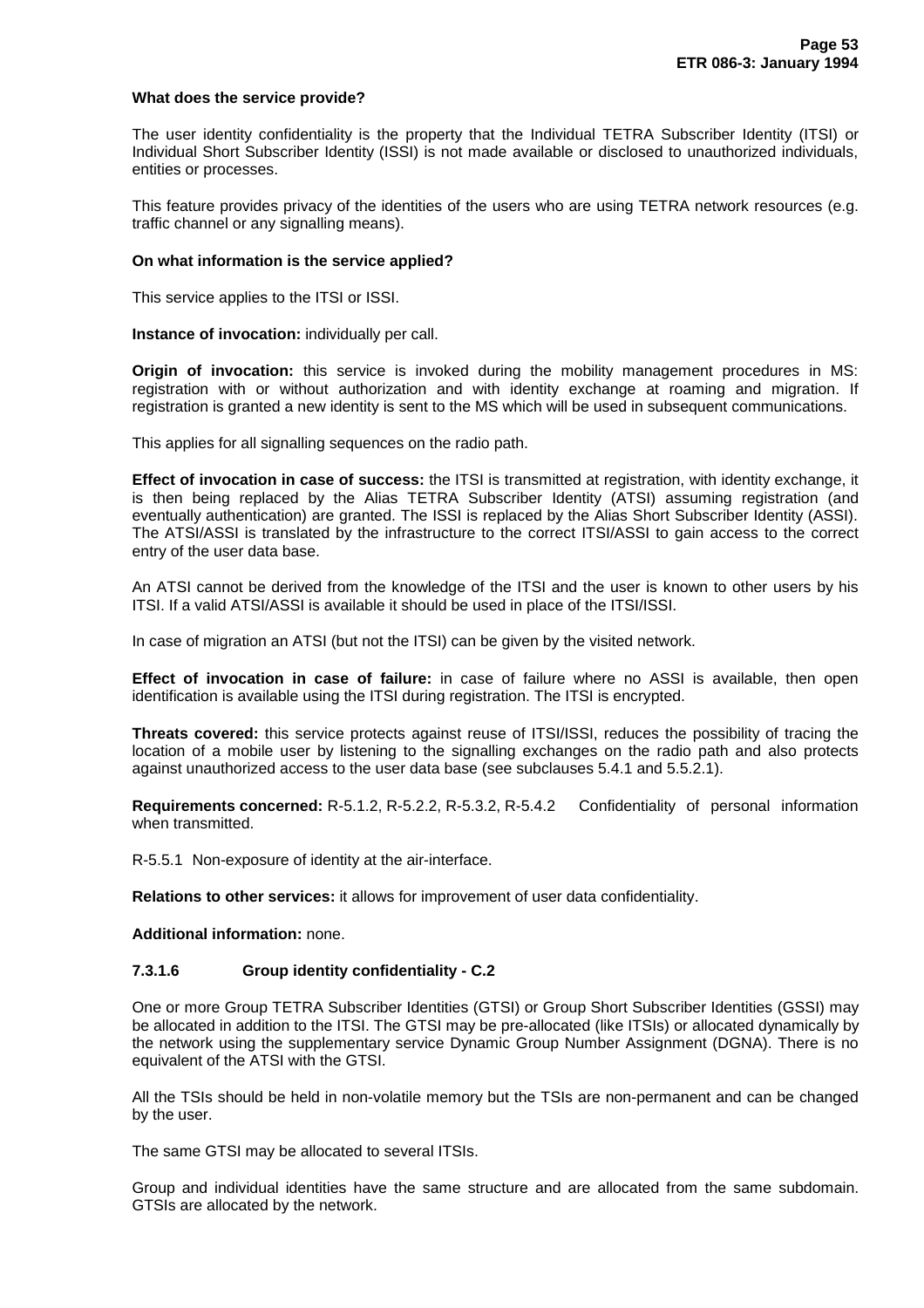## **Page 54 ETR 086-3: January 1994**

There is no confidentiality of the GTSI itself which is transmitted as it is on the air-interface but the GTSI cannot be derived from the ITSI and reverse, and a given group user should only be known by the other users by his GTSI.

A supplementary service Dynamic Group Number Assignment (DGNA) allows to modify through the airinterface the GTSI (under design).

As a conclusion there is no explicit service related to group identity confidentiality except possible use of DGNA.

Group identity can be protected by part of the signalling information confidentiality.

**Threats covered:** the threat relates to the availability or possible disclosure of the GTSI and GTSI content.

**Requirements concerned:** R-5.1.2, R-5.2.2, R-5.3.2, R-5.4.2 Confidentiality of personal information when transmitted.

R-5.5.1 Non-exposure of identity at the air-interface.

**Relations to other services:** authentication.

### **Additional information:** Other TETRA identities:

**TMI:** TETRA Management Identity. This identity is allocated to a terminal before it can be used. It cannot be exchanged dynamically or transferred. The TMI should only be used as an address by the internal network management functions.

Secure networks may restrict the use of TMI.

**TEI:** TETRA Equipment Identity. It identifies one piece of TETRA equipment and is allocated by the equipment manufacturer. A management entity can ask the TEI which is unique.

TEI interrogation should be carried out with protection of the signalling. The removal of the device or access to the TEI should disable the equipment or its use.

## **7.3.1.7 Signalling information confidentiality - C.3**

### **What does the service provide?**

Confidentiality of all logical signalling channels at the air-interface of a TETRA network.

### **On what information is the service applied?**

This applies to all control information at the air-interface of a TETRA network.

**Instance of invocation:** invocation after registration of a mobile station.

**Origin of invocation:** this service is invoked by the TETRA infrastructure.

**Effect of invocation in case of success:** establishment of an uninterrupted confidential control channel between the TETRA infrastructure and mobile station.

**Effect of invocation in case of failure:** actions depend on the security policy in force, e.g.:

**Information to the user in case of failure:** in case of failure where no confidential control channel is available to the mobile station, a new registration is necessary.

**Threats covered:** interception of control signals at the air-interface (see subclauses 6.1.1, 5.4.1 and 7.1).

**Requirements concerned:** R-3.1.1 Encryption of the control channel at the air-interface.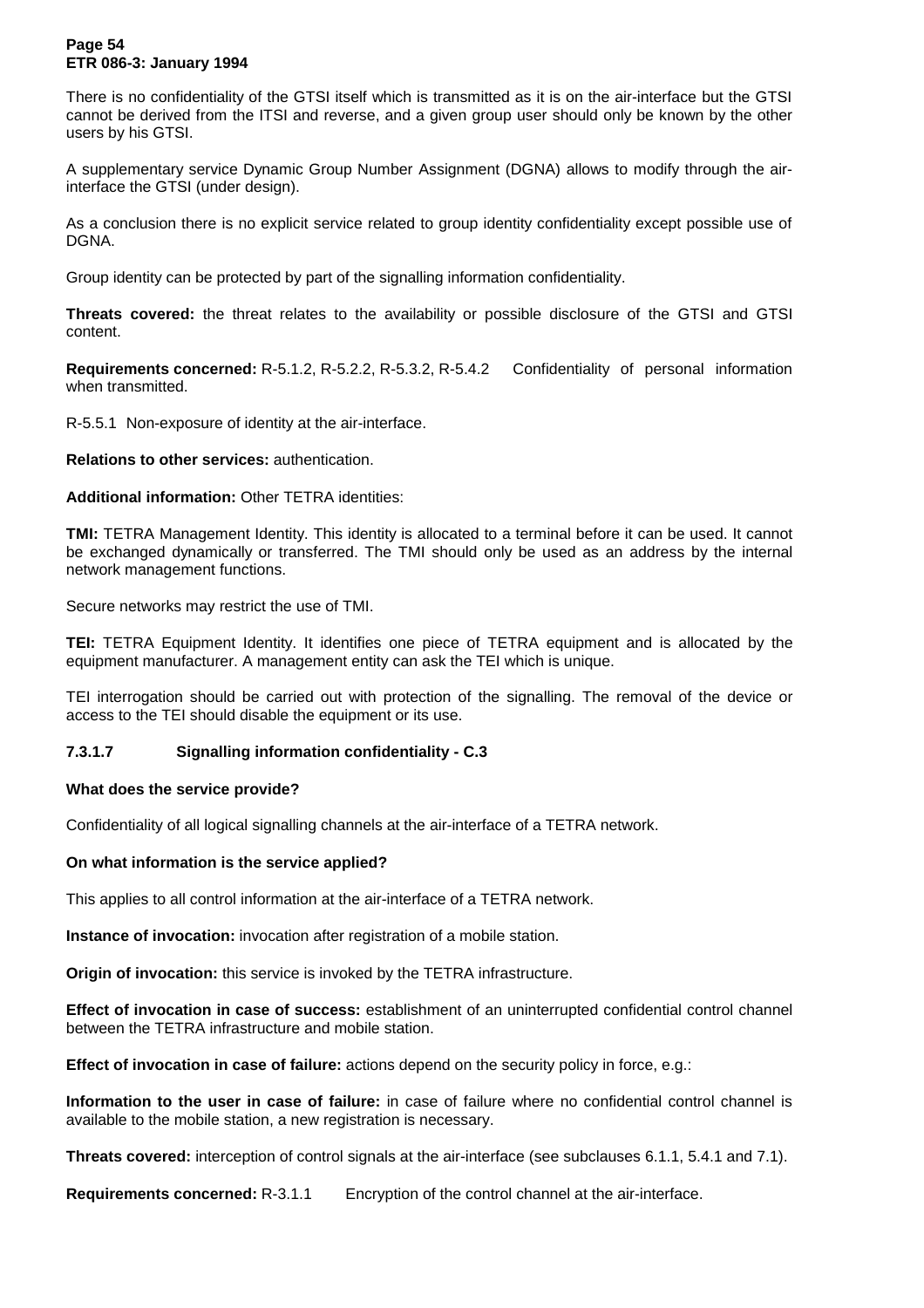R-5.1.2, R-5.2.2, R-5.3.2, R-5.4.2 Confidentiality of personal information when transmitted.

R-5.5.1 Non-exposure of identity at the air-interface.

R-6.1.2, R-6.2.2, R-6.3.1 Confidentiality of control information.

**Relations to other services:** the establishment of a confidential channel requires a previous authenticated key exchange or distribution between the mobile station and the TETRA infrastructure (during registration?).

### **Additional information:** none.

## **7.3.2 Authentication (**6) **and key management services**

### **7.3.2.1 General aspects**

Authentication of an entity means that a proof of the true identity of that entity is received. Authentication can be mutual, from the transmitter to the receiver and vice versa, or just unilateral, depending on what is required. Authentication takes place at the beginning of the call and is, depending on the used mechanism, valid only for that instance or during the entire call. In the first case it can be desirable to regularly repeat the authentication procedure in order to be sure that the communication still takes place between the same entities.

Key management is the generation, distribution, selection, deletion and administration of cryptographic keys used for authentication and encryption of the information on all communication channels. Secure distribution of keys cannot take place without mutual authentication of the entities that transmit and receive the keys. Key management and authentication are therefore closely related. Described are the key management functions that are used by various security services.

### **7.3.2.2 Relations to other security services**

**Confidentiality:** confidentiality services can generally be provided only after a successful authentication of the parties involved and the provision of the security parameters and the required keys.

**Data Integrity and Data Origin Authentication:** data integrity and data origin authentication services can generally be provided only after a successful authentication of the parties involved and the provision of the security parameters and the required keys.

**Access Control:** in most cases access control decisions are based of the identity of the entity claiming access to a resource. Thus, authentication is a necessary prerequisite for the enforcement of these decisions.

### **7.3.2.3 Authentication of user (air-interface) - H1**

#### **What does the service provide?**

 $\overline{a}$ 

Authentication of the user identity to the TETRA infrastructure.

### **On what information is the service applied?**

This applies to the user identity or the group identity.

**Instance of invocation:** at registration and repeatedly after that, depending on the security policy.

**Origin of invocation:** this service is invoked by the TETRA infrastructure.

**Effect of invocation in case of success:** the user is admitted to the TETRA infrastructure when authorized.

**<sup>6)</sup>** The term "authentication here is used in the sense of "authentication of an entity" as opposed to "data origin authentication".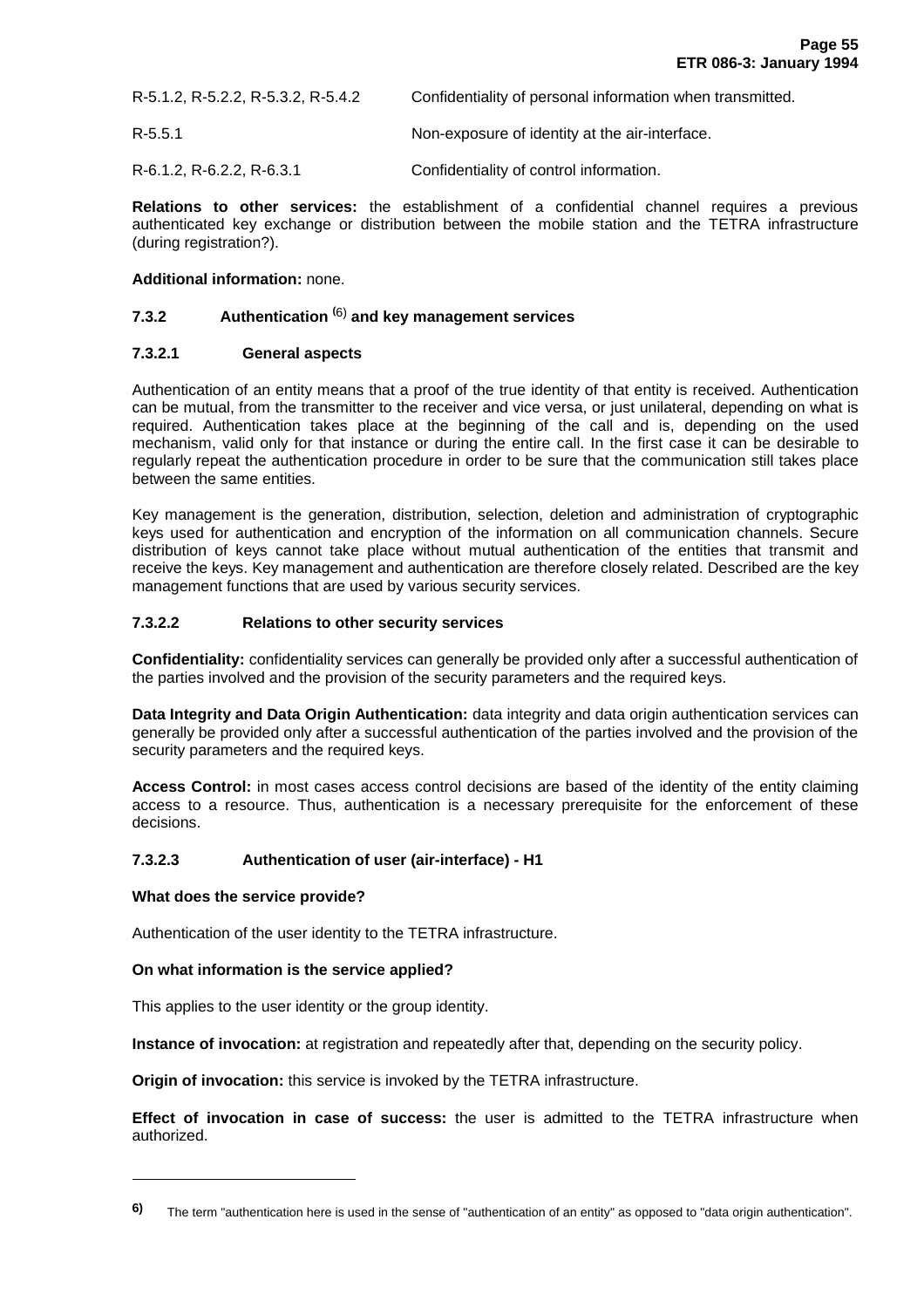## **Page 56 ETR 086-3: January 1994**

**Effect of invocation in case of failure:** the user is not admitted to the TETRA infrastructure.

**Threats covered:** this service protects against the threats that can be carried out by masquerading as another user: i.e. unauthorized interception and manipulation of information at the radio interface, as well as unauthorized use of resources (see subclauses 5.3.1.1, 5.3.2.1 and 5.5.2).

**Requirements concerned:** R-1.1.2, R-1.5.2, R-2.3.1 Authentication of users and subscribers.

There are many more requirements that indirectly affect this service through other security services that rely on authentication (cf. following paragraph).

**Relations to other services:** air-interface security services, signalling security services and access control can only be invoked after a successful authentication on the air-interface.

**Additional information:** none.

## **7.3.2.4 Authentication of TETRA infrastructure (air-interface) - H2**

### **What does the service provide?**

Authentication of the TETRA infrastructure to the user.

### **On what information is the service applied?**

This applies to the TETRA infrastructure identity.

**Instance of invocation:** at registration and repeatedly after that, depending on the security policy.

**Origin of invocation:** this service is invoked by the mobile terminal.

**Effect of invocation in case of success:** the user is sure about the TETRA infrastructure identity and will access the TETRA infrastructure.

**Effect of invocation in case of failure:** the user is not sure about the TETRA infrastructure identity and will not access the TETRA infrastructure.

**Threats covered:** this service protects against the threats that can be carried out by masquerading as another TETRA infrastructure: i.e. unauthorized interception and manipulation of information at the radio interface, as well as unauthorized use of resources (see subclauses 5.3.1.1, 5.3.2.1 and 5.5.2).

**Requirements concerned:** R-1.1.4, R-2.8.1 Authentication of network entities.

There are many more requirements that indirectly affect this service through other security services that rely on authentication (cf. following paragraph).

**Relations to other services:** air-interface security services, signalling security services and access control can only be invoked after a successful authentication on the air-interface.

**Additional information:** none.

## **7.3.2.5 Air-interface key management service - E1**

The air-interface key management service is divided into functions that are used by the air-interface authentication services and functions that are used by air interface confidentiality and integrity services.

## **7.3.2.5.1 Key management functions for air-interface authentication**

### **What do the functions provide?**

Distribution and deletion of the keys to be used for air-interface authentication.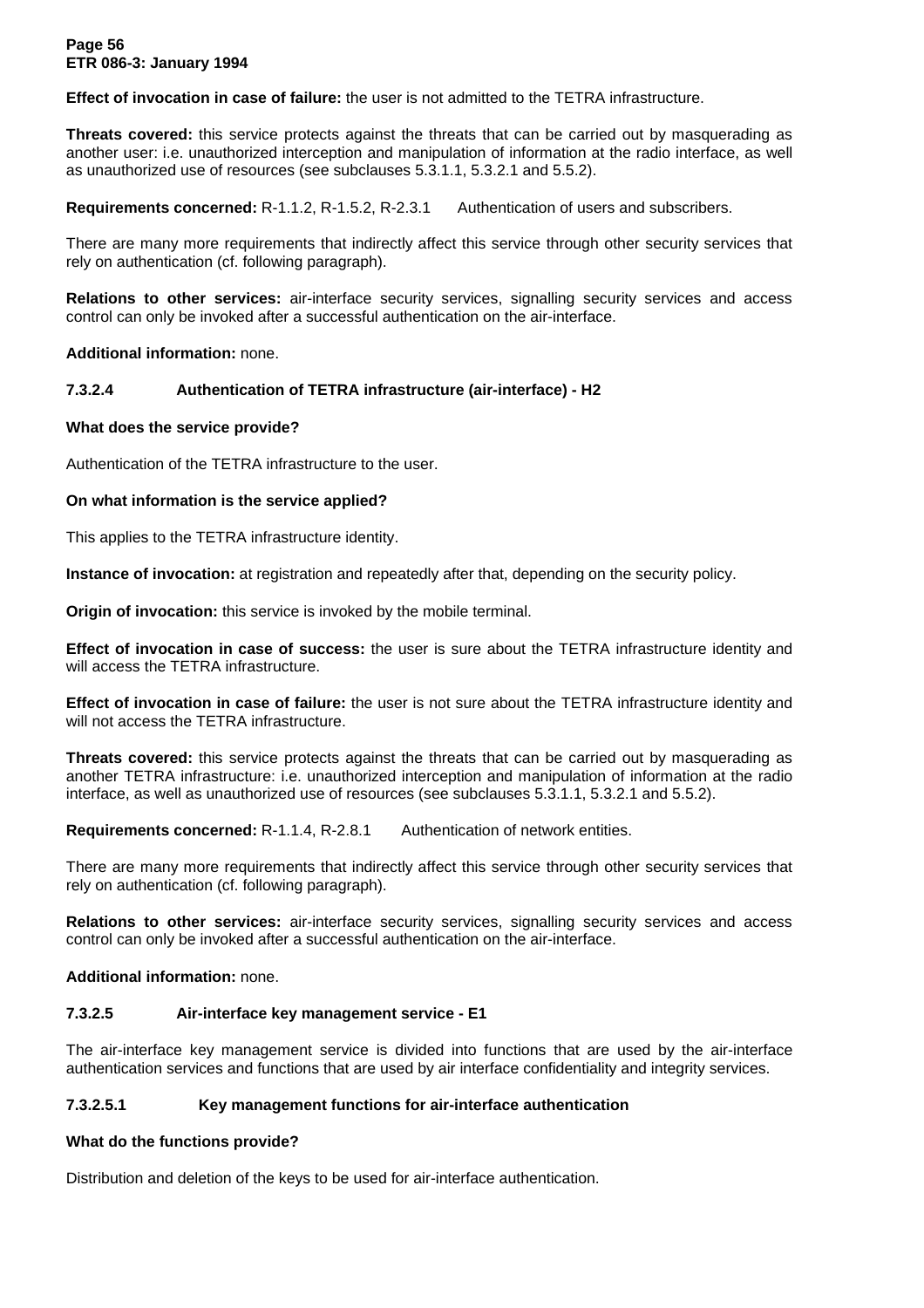### **On what information are the functions applied?**

Control channel information.

**Instance of invocation:** at registration and repeatedly after that, depending on the security policy.

**Origin of invocation:** these functions are invoked by the TETRA infrastructure (authentication of user) or the mobile terminal (authentication of TETRA infrastructure).

**Effect of invocation in case of success:** authentication can take place.

**Effect of invocation in case of failure:** no authentication can take place so the user is not admitted to the TETRA infrastructure or the user is not sure about the identity of the TETRA infrastructure and will not access the TETRA infrastructure.

**Threats covered:** key management does not directly prevent any threats. Indirectly the same threats are covered as indicated in the sections on air-interface authentication

**Requirements concerned:** there are no requirements that directly affect key management. It is indirectly affected by the same requirements as air-interface authentication services.

**Relations to other services:** these functions are used by all air-interface authentication services that require keys.

**Additional information:** none.

### **7.3.2.5.2 Key management functions for air-interface confidentiality and integrity services**

### **What do the functions provide?**

Distribution, selection and deletion of the keys to be used for air-interface confidentiality and/or integrity on the user channel and/or the control channel.

### **On what information is the service applied?**

User channel and/or control channel information.

**Instance of invocation:** at registration and repeatedly after that, depending on the security policy.

**Origin of invocation:** these functions are invoked by the TETRA infrastructure.

**Effect of invocation in case of success:** establishment of a confidential user channel and/or control channel.

**Effect of invocation in case of failure:** the user channel and/or control channel will use the previous key (this is notified to the dispatcher) or else will be in clear mode (this is notified to the user and the dispatcher). Depending on the security policy, the functions are invoked repeatedly after that until successful.

**Threats covered:** key management does not directly prevent any threats. Indirectly the same threats are covered as indicated in the sections on air-interface confidentiality and integrity.

**Requirements concerned:** there are no requirements that directly affect key management. It is indirectly affected by the same requirements as air-interface confidentiality and integrity services.

**Relations to other services:** these functions are used by all air-interface confidentiality and integrity services that require keys.

**Additional information:** none.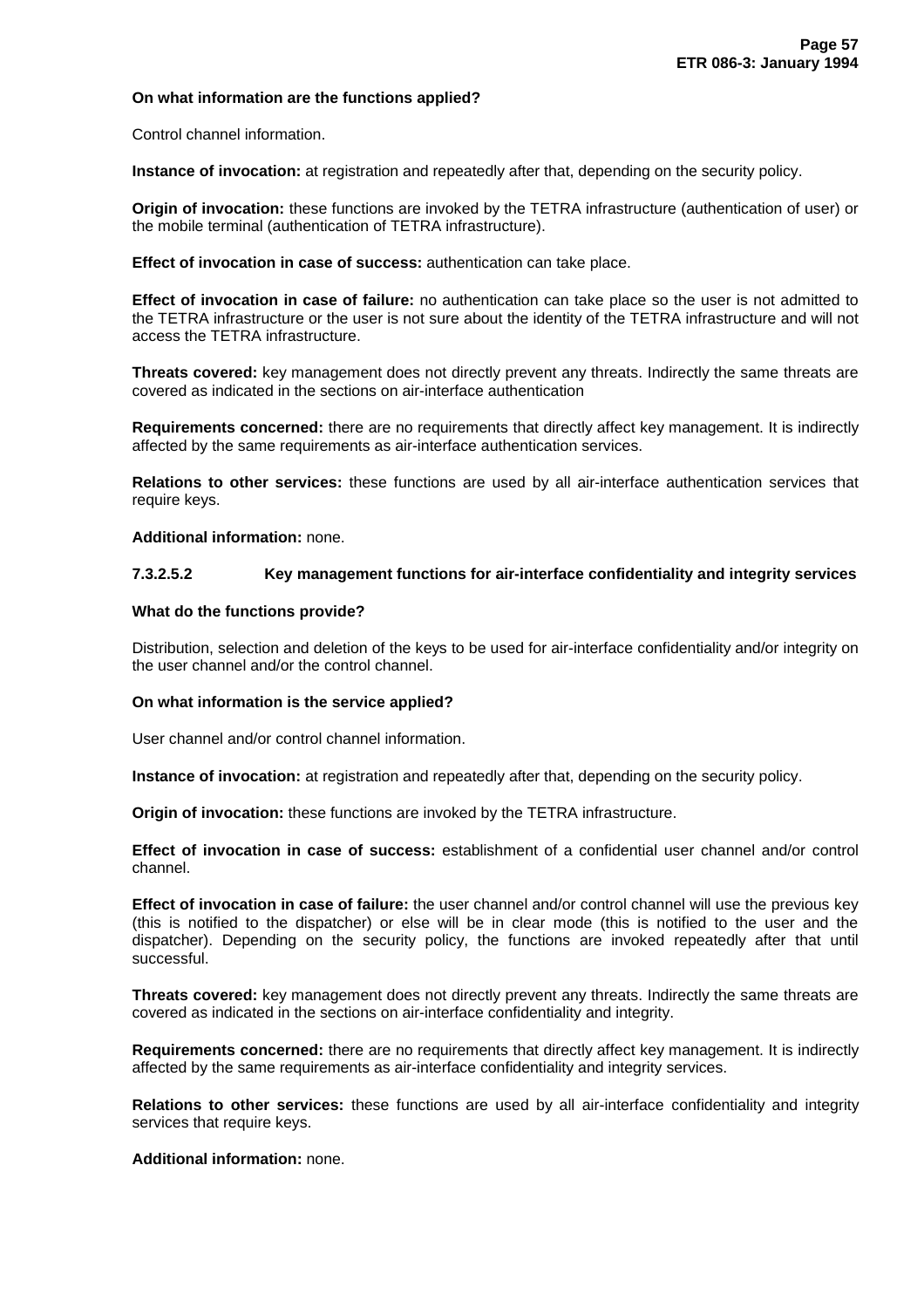## **Page 58 ETR 086-3: January 1994**

### **7.3.3 Integrity services**

### **7.3.3.1 General aspects**

Data integrity is defined as the assurance that source data is maintained identically at the receiver, including protection against malicious interference with data.

Data origin authentication is the process of verifying the true identity of the data source and its eligibility to originate specific classes of information.

## **7.3.3.2 Relations to other security services**

**Authentication:** data integrity and data origin authentication services are useful only if the communicating parties are authenticated. The authentication procedure can be used to provide security parameters and the required keys.

**Confidentiality:** in some cases (i.e. if the data contain enough redundancy), a confidentiality service can provide for data integrity and data origin authentication, also.

## **7.3.3.3 Data integrity and data origin authentication for signalling data - C4**

## **What does the service provide?**

This service allows assurance and checking of the integrity of control information between terminals and the TETRA infrastructure and provides the means for assuring the origin of such information.

Control information includes relevant management information.

### **On what information is the service applied?**

This applies to all control information between terminals and the TETRA infrastructure.

**Instance of invocation:** at registration and per call.

**Origin of invocation:** this is invoked at all exchanges of control information.

**Effect of invocation in case of success:** establishment of requested services.

**Effect of invocation in case of failure:** actions depend on the security policy in force.

**Threats covered:** all kinds of manipulation of control information at the air interface including spoofing by replaying of historical data. This kind of action can lead to, e.g. to impersonation of authorized users by unauthorized users, deception of charging functions or by-passing of security functionality (see subclauses 5.3.2.1 and 5.5.2).

**Requirements concerned:** R-4.1.1 Integrity check of the control channel at the air-interface.

**Relations to other services:** the successful completion of this service is essential to allow any other services to be invoked.

**Additional information:** none.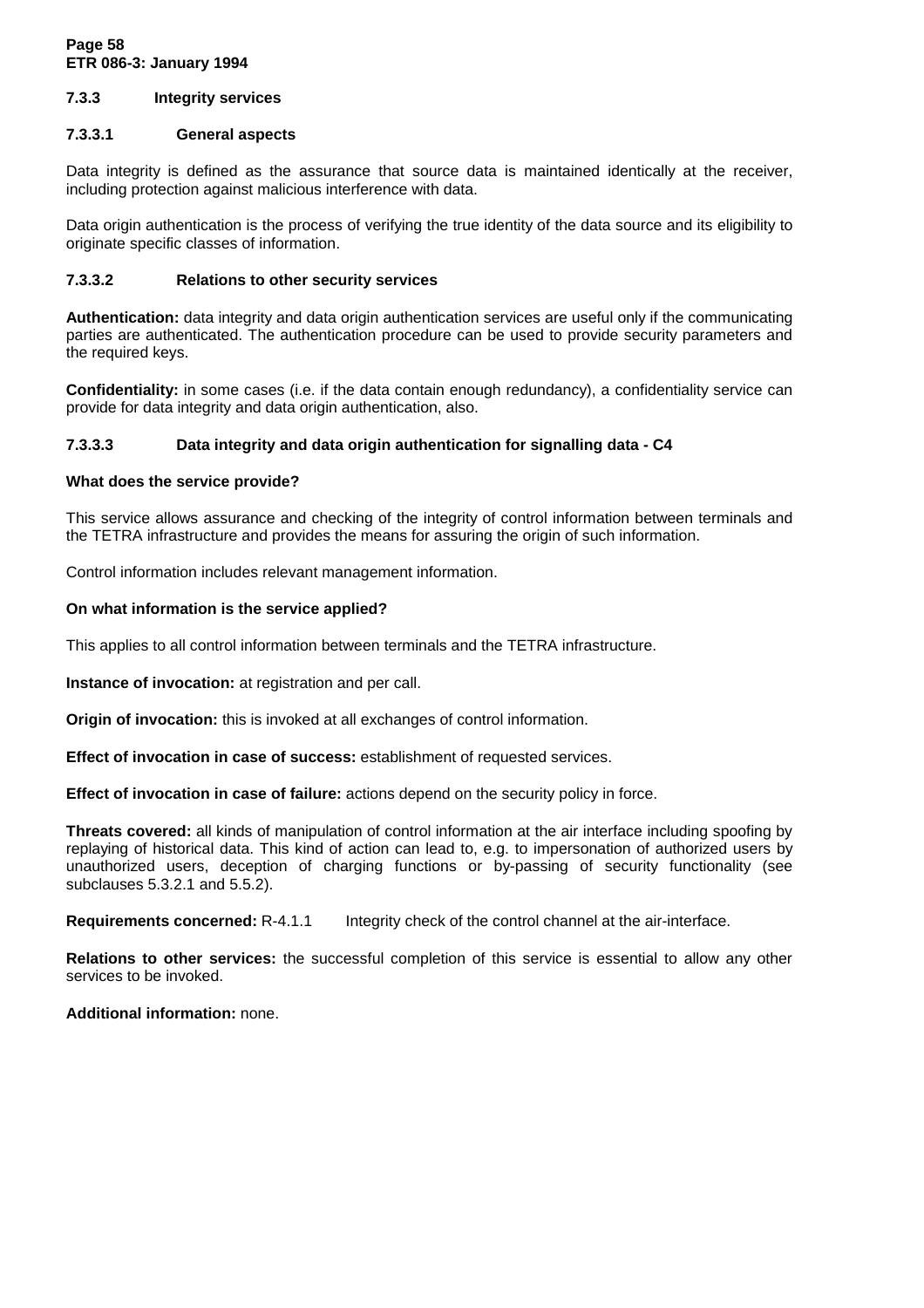## **Annex A (informative): Tables of requirements**

The following tables indicate which of the security requirements identified in Clause 6 influence the services of each of the standardization areas that were discussed in this ETR. Refer to Clause 6 for decoding the numbered requirements.

## **A.1 Correct charging**

| Requirement |   |   |   |   |           |   |           | Service areas |   |           |   |           |   |           |
|-------------|---|---|---|---|-----------|---|-----------|---------------|---|-----------|---|-----------|---|-----------|
|             | a | b | C | d | е         | g | h         |               | k | m         | n | p         | q |           |
| $R-1.1.1$   |   |   |   |   | ٠         |   |           |               |   |           |   | ٠         |   |           |
| $R-1.1.2$   |   |   |   |   | ٠         |   | $\bullet$ |               |   |           |   |           |   |           |
| $R-1.1.3$   |   |   |   |   |           |   |           |               |   |           |   | ٠         |   |           |
| $R-1.1.4$   |   |   |   |   | ٠         |   | $\bullet$ |               |   |           |   |           |   |           |
| $R-1.2.1$   |   |   |   |   |           |   |           |               |   | $\bullet$ |   |           |   |           |
| $R-1.2.2$   |   |   |   |   |           |   |           |               |   | ٠         |   |           |   |           |
| $R-1.2.3$   |   |   |   |   |           |   |           |               |   | $\bullet$ |   |           |   |           |
| $R-1.3.1$   |   |   |   |   |           |   |           |               |   |           |   | ٠         |   |           |
| $R-1.3.2$   |   |   |   |   |           |   |           |               |   |           |   |           |   | $\bullet$ |
| $R-1.4.1$   |   |   |   |   |           |   |           |               |   |           |   | ٠         |   |           |
| $R-1.4.2$   |   |   |   |   |           |   |           |               |   |           |   |           |   | ٠         |
| $R-1.5.1$   |   |   |   |   |           |   |           |               |   |           |   | ٠         |   |           |
| $R-1.5.2$   |   |   |   |   | $\bullet$ |   | $\bullet$ |               |   |           |   |           |   |           |
| $R-1.6.1$   |   |   |   |   |           |   |           |               |   |           |   | $\bullet$ |   |           |

## **A.2 Authenticity**

| <b>Requirement</b> |   |   |   |   |           |           |           |           | Service areas |   |   |   |   |           |   |
|--------------------|---|---|---|---|-----------|-----------|-----------|-----------|---------------|---|---|---|---|-----------|---|
|                    | a | b | C | d | e         | f         | g         | h         |               | k | m | n | р | q         | r |
| $R-2.1.1$          |   |   |   |   |           |           |           |           |               |   |   |   |   |           |   |
| $R-2.2.1$          |   |   |   |   |           |           |           |           |               |   | ٠ |   |   |           |   |
| $R-2.3.1$          |   |   |   | ٠ |           |           | ٠         | $\bullet$ |               |   |   |   |   |           |   |
| $R-2.4.1$          |   |   |   |   |           |           |           |           |               |   |   |   |   |           | ٠ |
| $R-2.4.2$          |   |   |   |   |           |           |           |           |               |   |   |   |   | $\bullet$ |   |
| $R-2.5.1$          |   |   |   | ٠ |           |           |           |           |               |   |   |   |   | ٠         |   |
| $R-2.5.2$          |   |   |   |   |           |           |           |           |               |   |   |   |   | $\bullet$ |   |
| $R-2.5.3$          |   |   |   | ٠ |           |           | $\bullet$ |           |               |   |   |   |   | $\bullet$ |   |
| $R-2.5.4$          |   |   |   |   | $\bullet$ |           |           | ٠         |               |   |   |   |   | $\bullet$ |   |
| $R-2.6.1$          |   |   |   | ٠ |           |           | ٠         |           |               |   |   |   |   | $\bullet$ |   |
| $R-2.6.2$          |   |   |   | ٠ |           |           | $\bullet$ |           |               |   |   |   |   | $\bullet$ |   |
| $R-2.7.1$          |   |   |   |   |           | $\bullet$ |           |           | $\bullet$     |   |   |   |   |           |   |
| $R-2.8.1$          |   |   |   |   | ٠         |           |           | ٠         |               |   |   |   |   |           |   |
| $R-2.9.1$          |   |   |   | ٠ |           |           |           |           |               |   |   |   |   |           |   |
| $R-2.10.1$         |   |   |   |   |           |           |           | $\bullet$ |               |   |   |   |   |           |   |
| R-2.11.1           |   |   |   |   |           | ٠         |           |           | $\bullet$     |   |   |   |   |           |   |

## **A.3 Confidentiality of communication**

| Requirement |           |           |           |   |           |   |           | <b>Service areas</b> |   |   |   |   |   |  |
|-------------|-----------|-----------|-----------|---|-----------|---|-----------|----------------------|---|---|---|---|---|--|
|             | a         | b         | C         | d | e         | g | h         |                      | k | m | n | n | O |  |
| $R - 3.1.1$ |           |           | $\bullet$ |   | $\bullet$ |   | $\bullet$ |                      |   |   |   |   |   |  |
| $R-3.1.2$   |           |           |           |   |           |   |           |                      |   |   |   |   |   |  |
| $R - 3.2.1$ |           | $\bullet$ |           |   |           |   | ٠         |                      |   |   |   |   |   |  |
| $R-3.2.2$   | $\bullet$ |           |           |   |           | ٠ |           |                      |   |   |   |   |   |  |
| $R - 3.3.1$ |           |           |           |   |           |   |           |                      |   |   |   |   |   |  |
| $R - 3.4.1$ |           | $\bullet$ |           |   |           |   | $\bullet$ |                      |   |   |   |   |   |  |
| $R-3.4.2$   | ٠         |           |           |   |           |   |           |                      |   |   |   |   |   |  |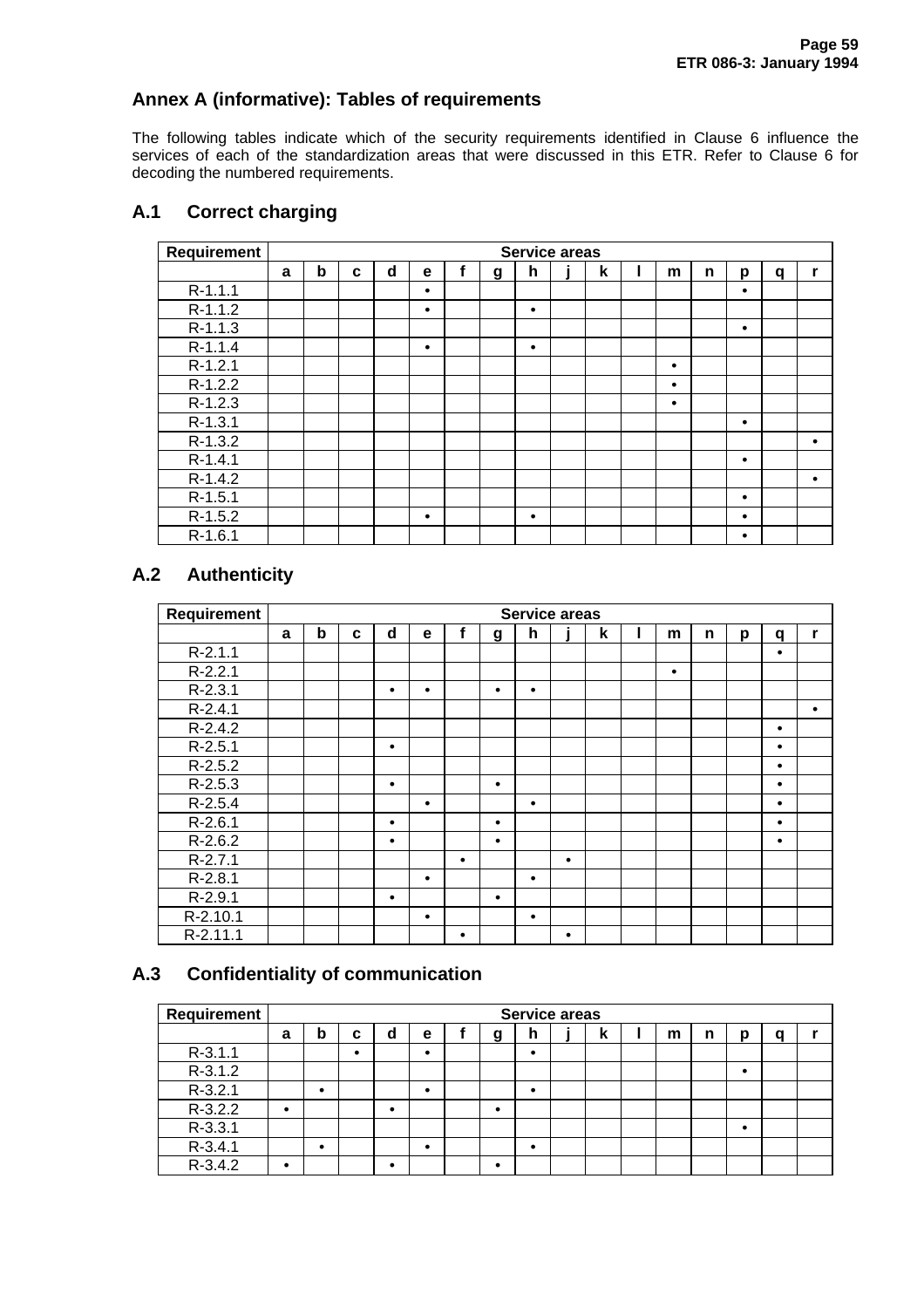## **A.4 Integrity of communication**

| Requirement |           | Service areas |           |           |   |  |           |           |  |   |  |   |   |   |   |  |
|-------------|-----------|---------------|-----------|-----------|---|--|-----------|-----------|--|---|--|---|---|---|---|--|
|             | a         | b             | C         | d         | е |  | g         | h         |  | k |  | m | n | D | α |  |
| $R-4.1.1$   |           |               | $\bullet$ |           | ٠ |  |           | $\bullet$ |  |   |  |   |   |   |   |  |
| $R-4.1.2$   |           |               |           |           |   |  |           |           |  |   |  |   |   |   |   |  |
| $R-4.2.1$   |           | ٠             |           |           | ٠ |  |           | $\bullet$ |  |   |  |   |   |   |   |  |
| $R-4.2.2$   | $\bullet$ |               |           | $\bullet$ |   |  | $\bullet$ |           |  |   |  |   |   |   |   |  |
| $R-4.3.1$   |           |               |           |           |   |  |           |           |  |   |  |   |   |   |   |  |
| $R-4.4.1$   |           | ٠             |           |           |   |  |           | $\bullet$ |  |   |  |   |   |   |   |  |
| $R-4.4.2$   | $\bullet$ |               |           | ٠         |   |  | $\bullet$ |           |  |   |  |   |   |   |   |  |
| $R-4.4.3$   | ٠         |               |           |           |   |  |           |           |  |   |  |   |   |   |   |  |

## **A.5 Privacy**

| Requirement |   |   |           |   |           |   |   | <b>Service areas</b> |   |   |   |   |           |   |
|-------------|---|---|-----------|---|-----------|---|---|----------------------|---|---|---|---|-----------|---|
|             | a | b | C         | d | е         | f | g | h                    | k | m | n | D | a         | r |
| $R-5.1.1$   |   |   |           |   |           |   |   |                      |   |   |   |   | ٠         |   |
| $R-5.1.2$   |   |   | $\bullet$ |   | $\bullet$ |   |   | $\bullet$            |   |   |   |   | $\bullet$ |   |
| $R-5.1.3$   |   |   |           |   |           |   |   |                      |   |   |   |   | ٠         |   |
| $R-5.2.1$   |   |   |           |   |           |   |   |                      |   |   |   |   | $\bullet$ |   |
| $R-5.2.2$   |   |   | $\bullet$ |   | ٠         |   |   | ٠                    |   |   |   |   | ٠         |   |
| $R-5.2.3$   |   |   |           |   |           |   |   |                      |   |   |   |   | ٠         | ٠ |
| $R-5.3.1$   |   |   |           |   |           |   |   |                      |   |   |   |   | ٠         |   |
| $R-5.3.2$   |   |   | ٠         |   | $\bullet$ |   |   | $\bullet$            |   |   |   |   | $\bullet$ |   |
| $R-5.4.1$   |   |   |           |   |           |   |   |                      |   |   |   |   | ٠         |   |
| $R-5.4.2$   |   |   | $\bullet$ |   |           |   |   | $\bullet$            |   |   |   |   | $\bullet$ |   |
| $R-5.5.1$   |   |   | ٠         |   | $\bullet$ |   |   | $\bullet$            |   |   |   |   |           |   |
| $R-5.5.2$   |   |   |           |   |           |   |   |                      |   |   |   | ٠ | ٠         |   |
| $R-5.6.1$   |   |   |           |   |           |   |   |                      |   |   |   |   | ٠         |   |
| $R-5.7.1$   |   |   |           |   |           |   |   |                      |   |   |   |   | $\bullet$ |   |

## **A.6 Traffic flow confidentiality**

| <b>Requirement</b> |           |   |           |   |           |           | <b>Service areas</b> |   |   |   |           |  |
|--------------------|-----------|---|-----------|---|-----------|-----------|----------------------|---|---|---|-----------|--|
|                    | a         | b | C         | d | е         | g         | h                    | k | m | n | O         |  |
| $R-6.1.1$          |           |   |           |   |           |           |                      |   |   |   | $\bullet$ |  |
| $R-6.1.2$          | $\bullet$ |   | ٠         |   | $\bullet$ | $\bullet$ | $\bullet$            |   |   |   |           |  |
| $R-6.2.1$          |           |   |           |   |           |           |                      |   |   |   | $\bullet$ |  |
| $R-6.2.2$          | $\bullet$ |   | $\bullet$ |   | $\bullet$ | $\bullet$ | $\bullet$            |   |   |   |           |  |
| $R-6.3.1$          | $\bullet$ |   | $\bullet$ |   | ٠         | $\bullet$ | $\bullet$            |   |   |   |           |  |
| $R-6.3.2$          | $\bullet$ |   |           | ٠ | $\bullet$ | ٠         | $\bullet$            |   |   |   |           |  |
| $R - 6.3.3$        |           |   |           | ٠ | ٠         | ٠         | $\bullet$            |   |   |   |           |  |

## **A.7 Monitoring**

| Requirement |   | <b>Service areas</b> |   |   |   |  |   |   |  |   |  |   |   |   |  |
|-------------|---|----------------------|---|---|---|--|---|---|--|---|--|---|---|---|--|
|             | а | b                    | c | a | е |  | a | h |  | ĸ |  | m | n | α |  |
| $R - 7.1.1$ |   |                      |   |   |   |  |   |   |  |   |  |   |   |   |  |
| R-7.1.2     |   |                      |   |   |   |  |   |   |  |   |  |   |   |   |  |
| $R - 7.1.3$ |   |                      |   |   |   |  |   |   |  |   |  |   |   |   |  |
| $R - 7.2.1$ |   |                      |   |   |   |  |   |   |  |   |  |   |   |   |  |
| $R - 7.2.2$ |   |                      |   |   |   |  |   |   |  |   |  |   |   |   |  |
| $R - 7.3.1$ |   |                      |   |   |   |  |   |   |  |   |  |   |   |   |  |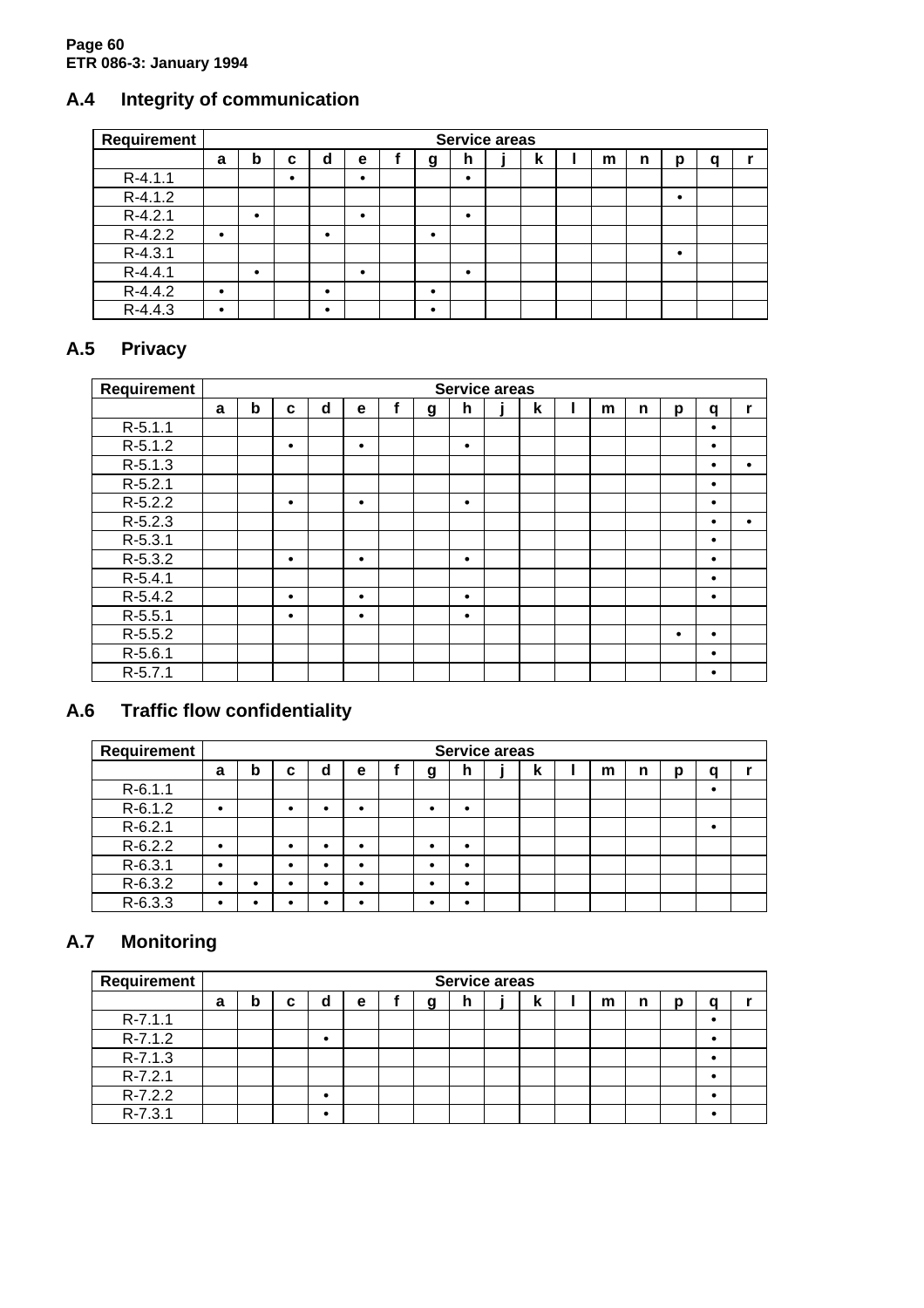## **A.8 Protection of resources**

| Requirement |   |   |           |           |           |           |           |              | <b>Service areas</b> |           |   |           |   |           |   |
|-------------|---|---|-----------|-----------|-----------|-----------|-----------|--------------|----------------------|-----------|---|-----------|---|-----------|---|
|             | a | b | C         | d         | е         | f         | g         | $\mathsf{h}$ |                      | k         | m | n         | р | q         | r |
| $R-8.1.1$   |   |   |           |           | ٠         |           |           | $\bullet$    |                      | $\bullet$ |   |           |   |           |   |
| $R-8.1.2$   |   |   |           |           | ٠         |           |           | $\bullet$    |                      |           |   |           |   |           |   |
| $R - 8.1.3$ |   |   |           |           |           |           |           |              |                      |           |   |           |   | ٠         |   |
| $R-8.1.4$   |   |   |           |           |           |           |           |              |                      |           |   |           |   | $\bullet$ | ٠ |
| $R-8.1.5$   |   |   |           |           |           |           |           |              |                      |           |   |           |   | $\bullet$ |   |
| $R-8.1.6$   |   |   |           |           |           |           |           |              |                      |           |   | $\bullet$ |   |           |   |
| $R-8.1.7$   |   |   |           |           |           |           |           |              |                      |           |   |           |   | $\bullet$ |   |
| $R-8.1.8$   |   |   | $\bullet$ |           | $\bullet$ |           |           | $\bullet$    |                      |           |   |           |   |           |   |
| $R-8.2.1$   |   |   |           |           |           |           |           |              |                      |           |   |           |   | $\bullet$ |   |
| $R-8.2.2$   |   |   |           |           |           |           |           |              |                      |           |   |           |   | $\bullet$ |   |
| $R-8.3.1$   |   |   |           | ٠         |           |           | $\bullet$ |              |                      | $\bullet$ |   |           |   |           |   |
| $R - 8.3.2$ |   |   |           | ٠         |           |           | $\bullet$ |              |                      | $\bullet$ |   |           |   |           |   |
| $R - 8.3.3$ |   |   |           | $\bullet$ |           |           | $\bullet$ |              |                      | $\bullet$ |   |           |   |           |   |
| $R - 8.3.4$ |   |   |           |           |           |           |           |              |                      |           |   |           |   | $\bullet$ |   |
| $R-8.4.1$   |   |   |           |           |           | $\bullet$ |           |              | ٠                    |           |   |           |   |           |   |
| $R-8.5.1$   |   |   |           |           |           | $\bullet$ |           |              | ٠                    |           |   |           |   | $\bullet$ |   |
| $R-8.5.2$   |   |   |           |           |           |           |           |              |                      |           |   |           |   | ٠         |   |

## **A.9 Security management**

| Requirement |   |   |   |   |   |   | <b>Service areas</b> |   |   |           |   |           |   |
|-------------|---|---|---|---|---|---|----------------------|---|---|-----------|---|-----------|---|
|             | a | b | c | d | е | g | h                    | k | m | n         | p | q         | r |
| $R-9.1.1$   |   |   |   |   |   |   |                      |   |   |           |   | ٠         |   |
| $R-9.1.2$   |   |   |   |   |   |   |                      |   |   |           |   | ٠         |   |
| R-9.1.3     |   |   |   |   |   |   |                      |   |   |           |   | $\bullet$ |   |
| $R-9.1.4$   |   |   |   |   |   |   |                      |   |   | $\bullet$ |   |           |   |
| $R-9.2.1$   |   |   |   |   |   |   |                      |   |   |           |   | ٠         |   |
| R-9.2.2     |   |   |   |   |   |   |                      |   |   |           |   | $\bullet$ |   |
| R-9.3.1     |   |   |   |   |   |   |                      |   |   |           |   | $\bullet$ |   |
| R-9.4.1     |   |   |   |   |   |   |                      |   |   |           |   | ٠         |   |
| $R-9.5.1$   |   |   |   |   |   |   |                      |   |   |           |   | $\bullet$ |   |
| $R-9.5.2$   |   |   |   |   |   |   |                      |   |   |           |   | ٠         |   |
| $R-9.6.1$   |   |   |   |   |   |   |                      |   |   |           |   | $\bullet$ |   |
| R-9.7.1     |   |   |   |   |   |   |                      |   |   |           |   | ٠         |   |
| R-9.8.1     |   |   |   |   |   |   |                      |   |   |           |   | ٠         |   |

## **A.10 Non-repudiation**

Requirements concerning non-repudiation have been left for further study.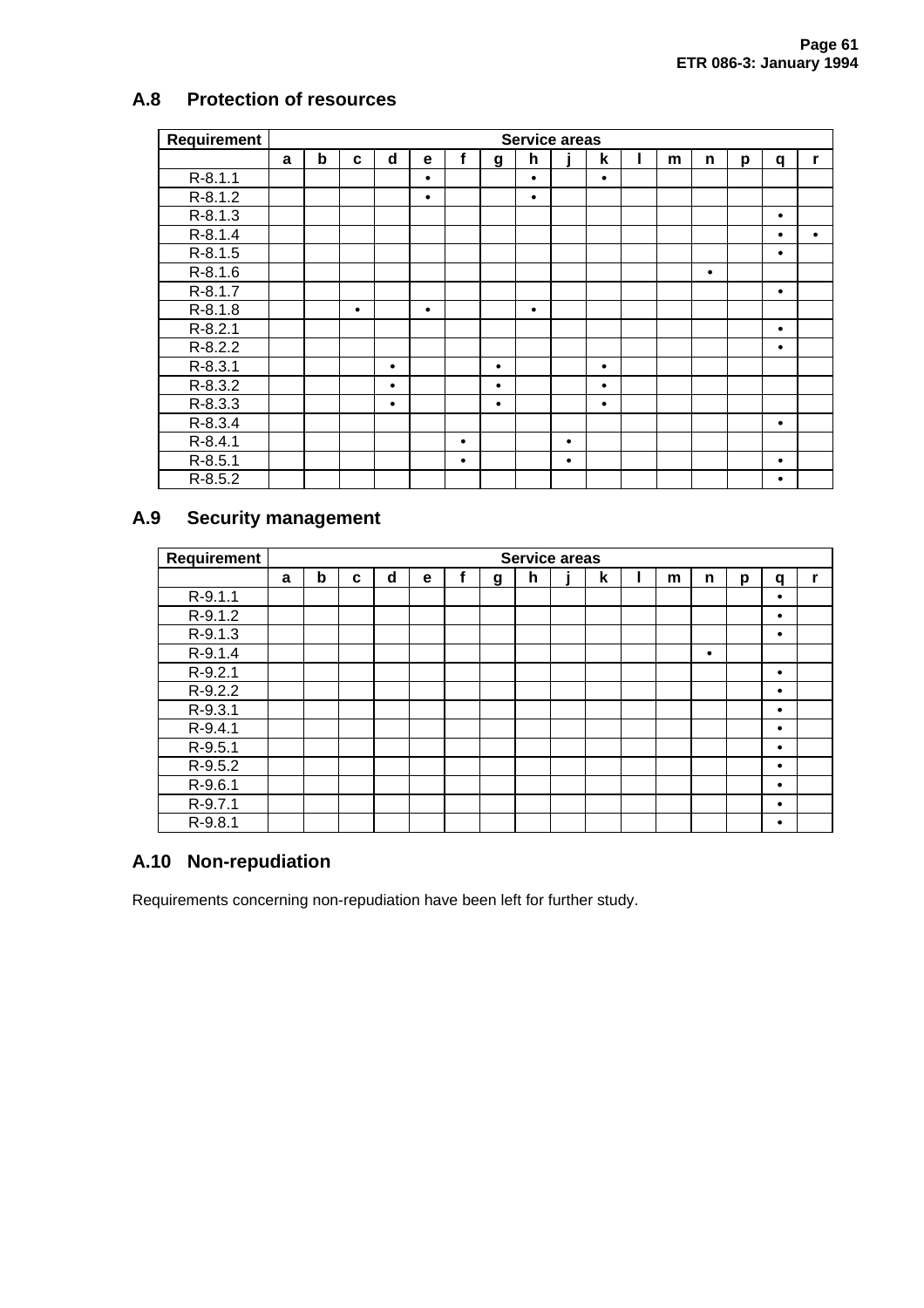**Annex B (informative): TETRA V+D and PDO interfaces**



MS Mobile Station MT Mobile Terminal<br>LS Line Station Line Station NMU Network Management Unit

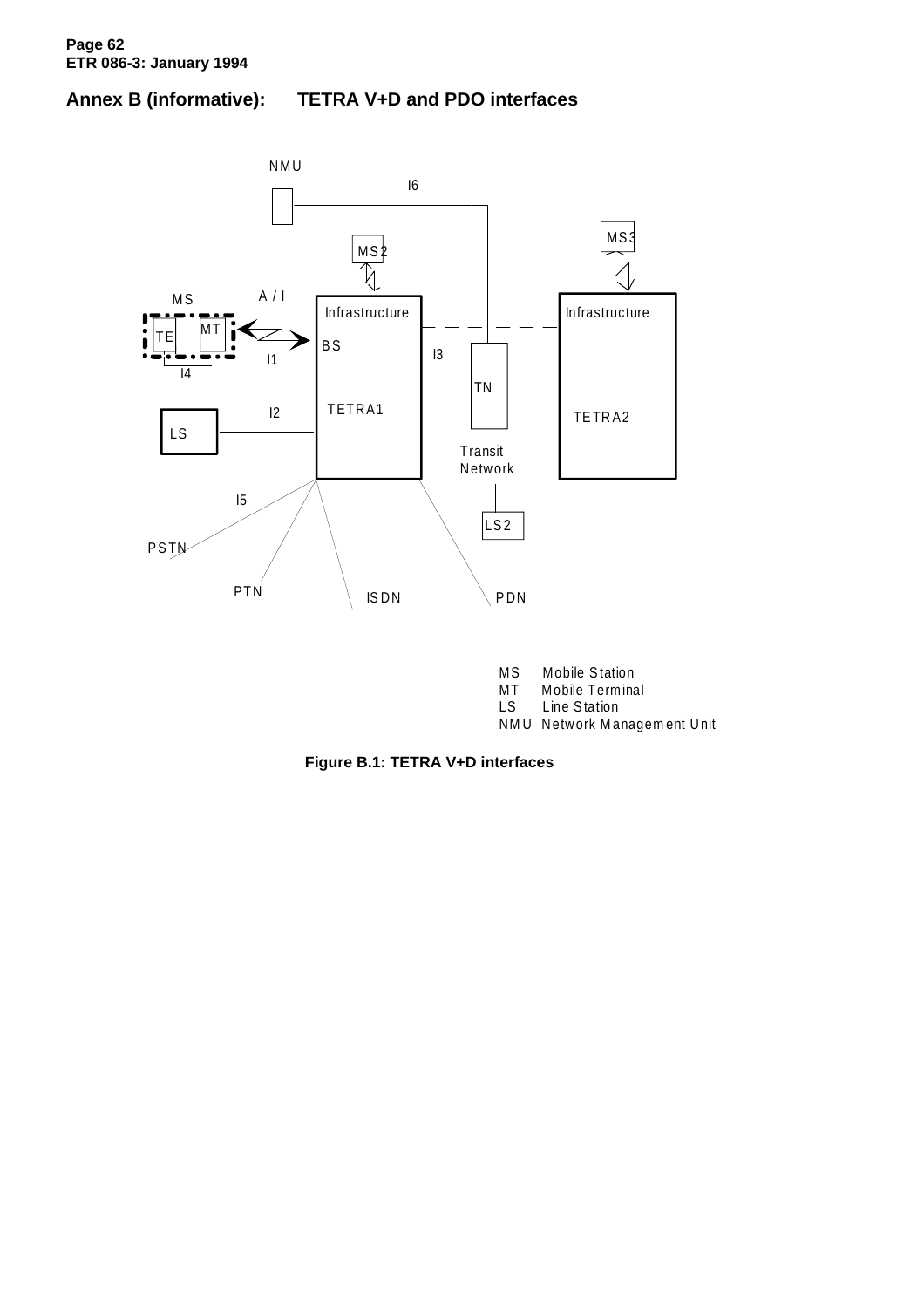

- CO/CL Connection/Connectionless<br>PDN Public Data Network Public Data Network
- D TE D ata Term inal E quipm ent
- M TU 2 M obile Term inal U nit
- TE Term inal E quipm ent

**Figure B.2: TETRA PDO interfaces**